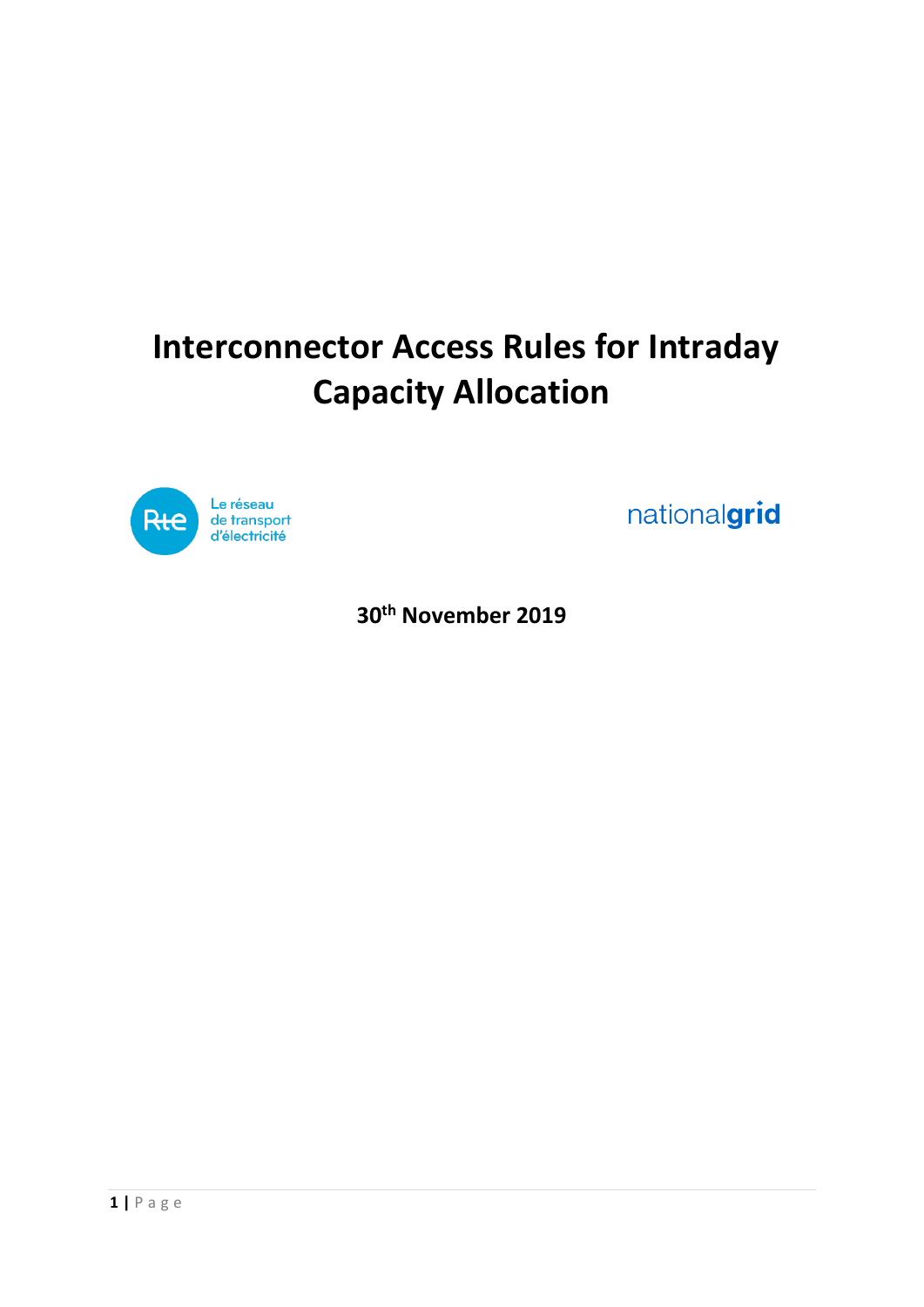### **CONTENTS**

| <b>CHAPTER 1</b> |  |
|------------------|--|
| Article 1        |  |
| Article 2        |  |
| Article 3        |  |
| Article 4        |  |
| <b>CHAPTER 2</b> |  |
| Article 5        |  |
| Article 6        |  |
| Article 7        |  |
| Article 8        |  |
| Article 9        |  |
| Article 10       |  |
| Article 11       |  |
| Article 12       |  |
| Article 13       |  |
| Article 14       |  |
| Article 15       |  |
| Article 16       |  |
| <b>CHAPTER 3</b> |  |
| Article 17       |  |
| Article 18       |  |
| Article 19       |  |
| Article 20       |  |
| Article 21       |  |
| Article 22       |  |
| Article 23       |  |
| Article 24       |  |
| <b>CHAPTER 4</b> |  |
| Article 25       |  |
| Article 26       |  |
| Article 27       |  |
|                  |  |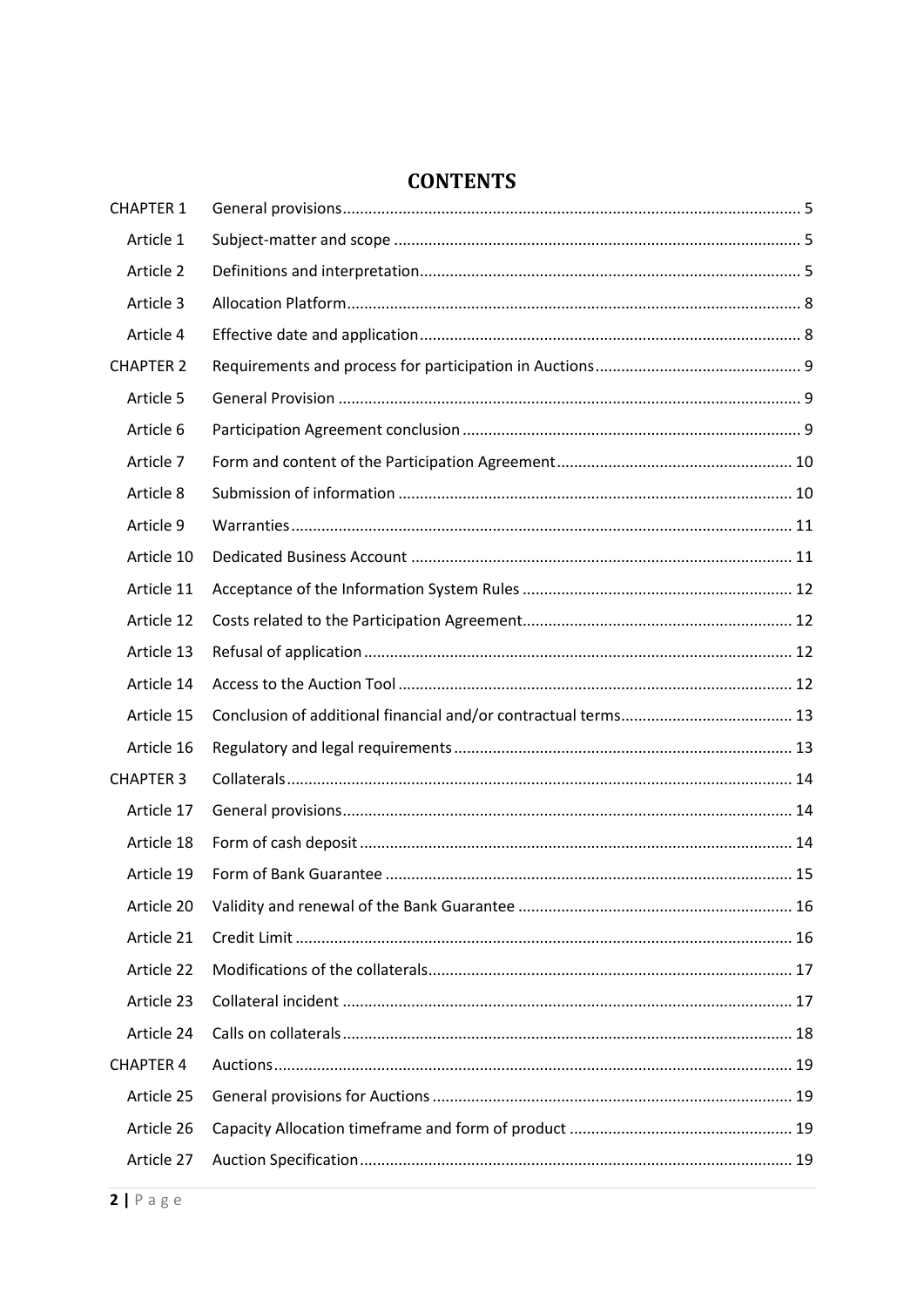| Article 28       |                                                                               |  |
|------------------|-------------------------------------------------------------------------------|--|
| Article 29       |                                                                               |  |
| Article 30       |                                                                               |  |
| Article 31       |                                                                               |  |
| Article 32       |                                                                               |  |
| Article 33       |                                                                               |  |
| Article 34       |                                                                               |  |
| Article 35       |                                                                               |  |
| <b>CHAPTER 5</b> |                                                                               |  |
| Article 36       |                                                                               |  |
| Article 37       |                                                                               |  |
| Article 38       |                                                                               |  |
| <b>CHAPTER 6</b> |                                                                               |  |
| Article 39       | Triggering events and consequences of curtailment on Transmission Rights  26  |  |
| Article 40       |                                                                               |  |
| Article 41       | Reimbursement for curtailments due to Force Majeure or emergency situation 26 |  |
| <b>CHAPTER 7</b> |                                                                               |  |
| Article 42       |                                                                               |  |
| Article 43       |                                                                               |  |
| Article 44       |                                                                               |  |
| Article 45       |                                                                               |  |
| Article 46       |                                                                               |  |
| Article 47       |                                                                               |  |
| <b>CHAPTER 8</b> |                                                                               |  |
| Article 48       |                                                                               |  |
| Article 49       |                                                                               |  |
| Article 50       |                                                                               |  |
| Article 51       |                                                                               |  |
| Article 52       |                                                                               |  |
| Article 53       |                                                                               |  |
| Article 54       |                                                                               |  |
| Article 55       |                                                                               |  |
| Article 56       |                                                                               |  |
| Article 57       |                                                                               |  |
|                  |                                                                               |  |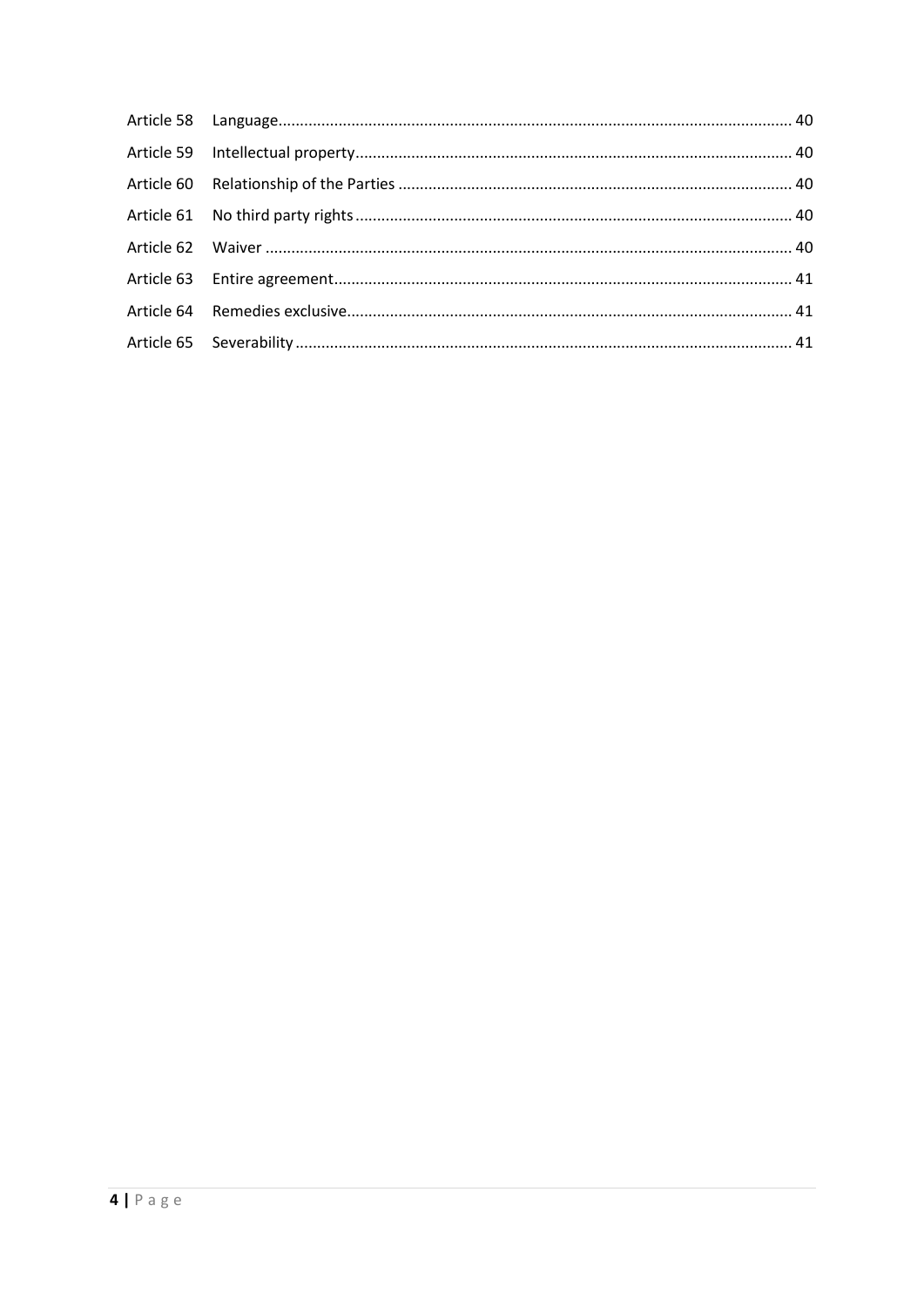### **CHAPTER 1 General provisions**

#### *Article 1*

### **Subject-matter and scope**

- <span id="page-4-1"></span><span id="page-4-0"></span>1. These Access Rules and its annexes contain the terms and conditions for the allocation of Intraday Transmission Rights, it being understood that the Registered Participant will endorse these rules by the signature of the Participation Agreement. In particular, these Access Rules for Intraday Capacity Allocation set out the rights and obligations of Registered Participants as well as the requirements for participation in Auctions, they describe the process of Auction, including the determination of Marginal Price as a result of Auction and the process for curtailment of Intraday Transmission Rights and invoicing/payment.
- 2. The Auctions refer to Cross Zonal Capacity only and Registered Participants may invoke no other right in connection with the Intraday Transmission Rights allocated to them than the rights in accordance with the provisions of these Access Rules for Intraday Capacity Allocation.

### *Article 2* **Definitions and interpretation**

- <span id="page-4-2"></span>1. Capitalised terms used in these Access Rules shall have the meaning given to them in Article 2 of Regulation (EC) 714/2009, Article 2 of Regulation (EC) 2013/543, Article 2 of Regulation (EC) 2015/1222, Article 2 of Regulation (EU) 2016/1719 and Article 2 of Directive 2009/72/EC (including any subsequent amendment or successor to such legislation).
- 2. In addition, the following definitions shall apply:

**Affiliate** means, in relation to any person, any other person that directly or indirectly controls, is controlled by or is under direct or indirect common control with that person as control is defined in the EU Regulation (EC) No 139/2004 of 20 January 2004 on the control of concentrations between undertakings;

**Allocation Platform** means the Joint Allocation Office (JAO) appointed and commissioned by the responsible TSOs to act on their behalf and on its own name for the attribution of Intraday Capacity through the Auctions defined in the Intraday Participation Agreement;;

**Access Rules** means these rules for Intraday Capacity Allocation applied by the Allocation Platform;

**Auction Tool** means the information technology system used by the Allocation Platform to perform Auctions and to facilitate other procedures described in these Access Rules;

**Auction** means the process by which Intraday Cross Zonal Capacity is offered and allocated to Registered Participants who submit Bid(s);

**Auction Price** means the value of the Marginal Price of an Auction, and which is payable by all Unit Holders resulting from such Auction;

**Auction Specification** means a list of specific characteristics of a particular Auction, including the nature of products and relevant dates;(

**Bank Guarantee** means an unconditional and irrevocable standby letter of credit or letter of guarantee issued by a bank;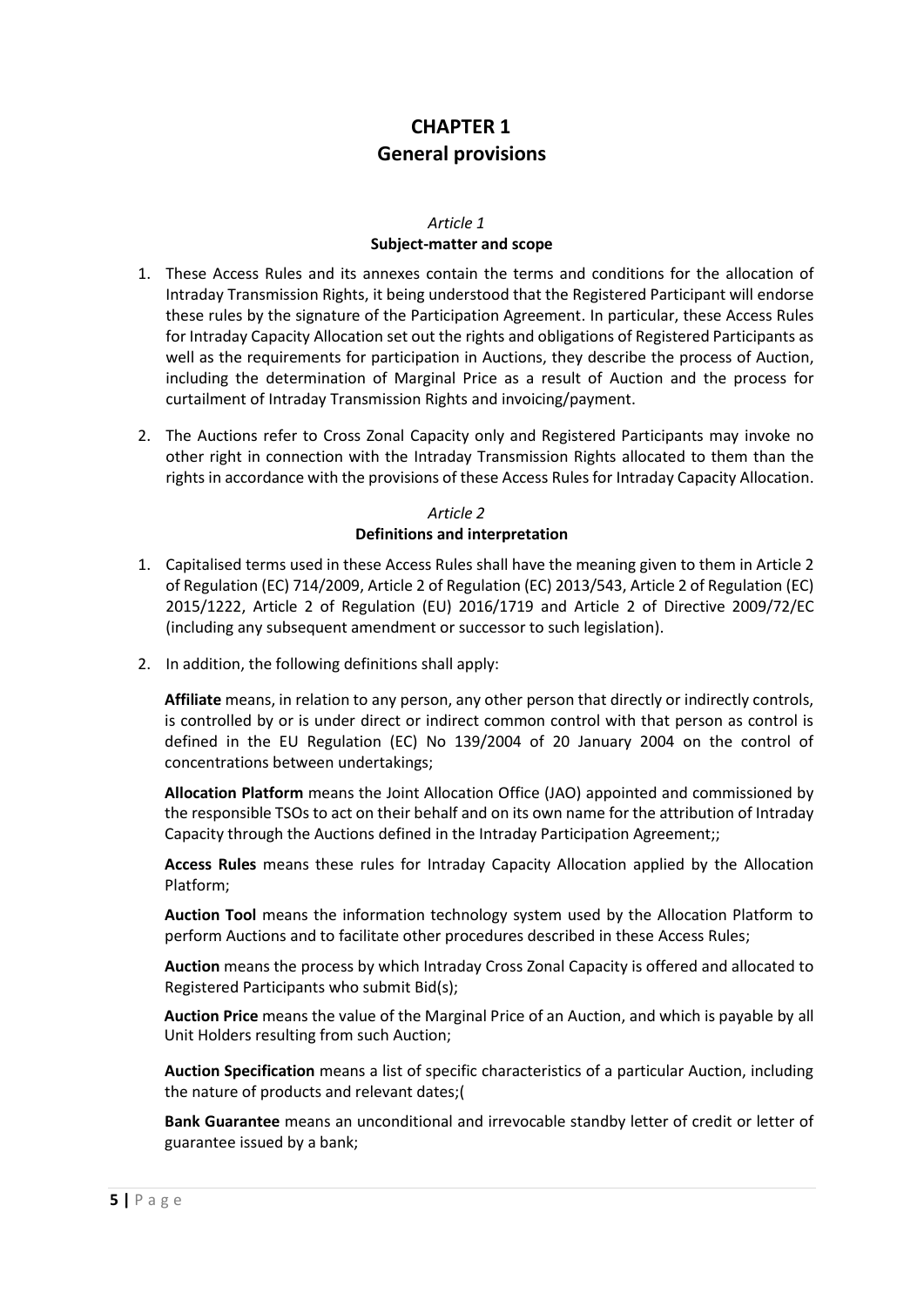**Bid** means a pair of Bid Quantity and Bid Price offered by a Registered Participant participating in an Auction;

**Bid Price** means the price which a Registered Participant is willing to pay for one (1) MW per hour of Intraday Transmission Rights;

**Bid Quantity** means the amount of Intraday Transmission Rights in MW requested by a Registered Participant;

**Bidding Period** means the time period within which the Registered Participants willing to participate in an Auction may submit their Bids;

**Bidding Zone** means the largest geographical area within which market participants are able to exchange energy without Capacity Allocation;

**Business Account** means a dedicated deposit account opened at the financial institution selected by the Allocation Platform either in the name of the Allocation Platform or, at the discretion of the Allocation Platform, opened by the Registered Participant, but with the Allocation Platform as the ultimate beneficiary of the dedicated cash deposit on behalf of the responsible TSOs, which may be used for payments by the Registered Participant;

**Credit Limit** means the amount of the collateral which may be used to cover any Bid submission in subsequent Auctions and is not used for outstanding payment obligations;

**Dispute** means any dispute under or in relation to these Rules;

**EIC Code** means the ENTSO-E Energy Identification Coding Scheme identifying the parties in a cross-border trade;

**Force Majeure** means any unforeseeable or unusual event or situation beyond the reasonable control of a Party and/or the relevant TSOs, and not due to a fault of the Party and/or the relevant TSOs, which cannot be avoided or overcome with reasonable foresight and diligence, which cannot be solved by measures which are from a technical, financial or economic point of view reasonably possible for the Party, which has actually happened and is objectively verifiable, and which makes it impossible for the Party and/or the relevant TSOs to fulfil, temporarily or permanently, its obligations;

**Information System Rules** means any terms and conditions for access to and use of the Auction Tool by Registered Participants as published on the Allocation Platform's website;

**Intraday Capacity Allocation** means the attribution of intraday Cross Zonal Capacity through an Auction;

**Intraday Transmission Right** means for the purposes of these Access Rules a Physical Transmission Right acquired in the Intraday Capacity Allocation;

**Marginal Price** means the price determined at particular Auction to be paid by all the Registered Participants for each MW per hour of acquired Intraday Transmission Right;

**National Regulatory Authorities** means the Commision de Régulation de l'Energie (CRE) and the Office of Gas and Electricity Markets (OFGEM);

**Nomination** means the notification of the use of Intraday Transmission Rights to the respective Transmission System Operators or an authorized third party

**Nomination Rules** means the rules with regard to the notification of use of Intraday Transmission Rights to the relevant Transmission System Operator(s);

**Participation Agreement** means the agreement by which the Parties undertake to comply with the terms and conditions for Intraday Capacity Allocation as contained in these Access Rules;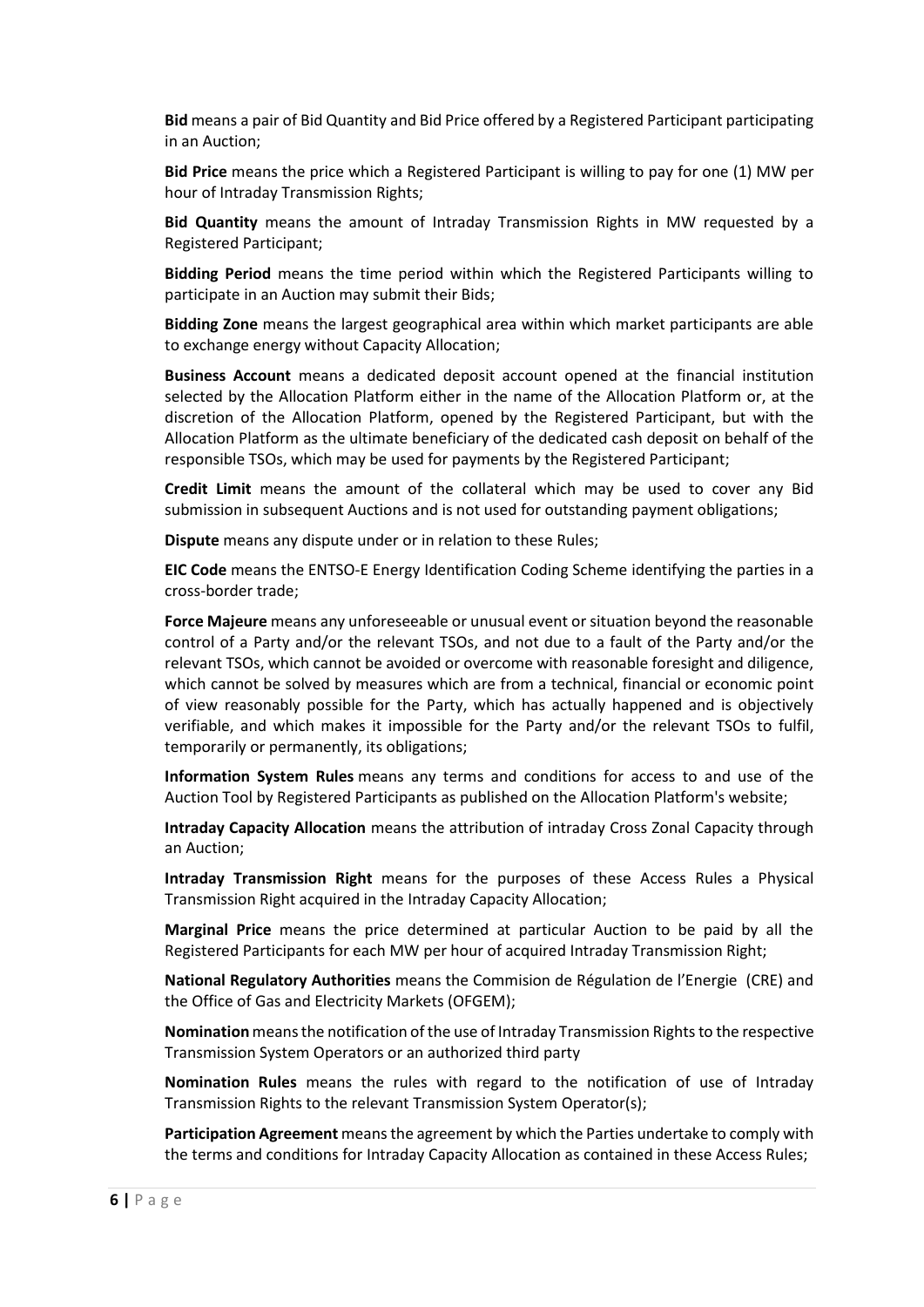**Party / Parties** means the Allocation Platform and/or a Registered Participant referred to individually as Party or collectively as Parties;

**Physical Transmission Right** means a right entitling its holder to physically transfer a certain volume of electricity in a certain period of time between two Bidding Zones in a specific direction;

**Product Period** means the specific cumulative time period (of between one and twenty four hourly blocks) in which the Intraday Transmission Rights allocated in an Auction may be used. The days on which the legal time changes (daylight saving time) will be composed of either 23 hours or 25 hours;

**Registered Participant** means a market participant which entered into the Participation Agreement with the Allocation Platform;

**Rights Document** means a document containing the information of the maximum allocated Intraday Transmission Rights that can be nominated by an authorised market participant per day per hour and per direction on the interconnector, taking into account the volume of rights initially acquired, and any possible curtailments which occurred before the issuance of the Rights Document.;

**Use It Or Lose It (UIOLI)** means an automatic process by which the underlying Cross Zonal Capacity of any Intraday Transmission Rights which are not nominated by a Registered Participant prior to any applicable UIOLI Deadline established under Article 26 is then made available for further Intraday Capacity Allocation within a subsequent Auction but the Registered Participant holding such non-nominated Intraday Transmission Rights does not have rights to receive a payout from such Auction;

**Use It Or Lose It Deadline (UIOLI Deadline)** means the closure of the final applicable nomination gate for the relevant Intraday Transmission Right;

**Working Day** means the calendar days from Monday to Friday, with the exception of public holidays as specified on the website of the Allocation Platform;

**Working Hours** means the hours on Working Days specified within the Participation Agreement.

- 3. In these Access Rules (including the annexes) unless the context requires otherwise:
- (a) the singular indicates the plural and vice versa;
- (b) references to one gender include all other genders;
- (c) the table of contents, headings and examples are inserted for convenience only and do not affect the interpretation of these Access Rules;
- (d) the word "including" and its variations are to be construed without limitation;
- (e) any reference to legislation, regulations, directive, order, instrument, code or any other enactment shall include any modification, extension or re-enactment of it then in force;
- (f) any reference to another agreement or document, or any deed or other instrument is to be construed as a reference to that other agreement, or document, deed or other instrument as amended, varied, supplemented, substituted or novated from time to time;
- (g) a reference to time is a reference to CET/CEST time unless (otherwise specified);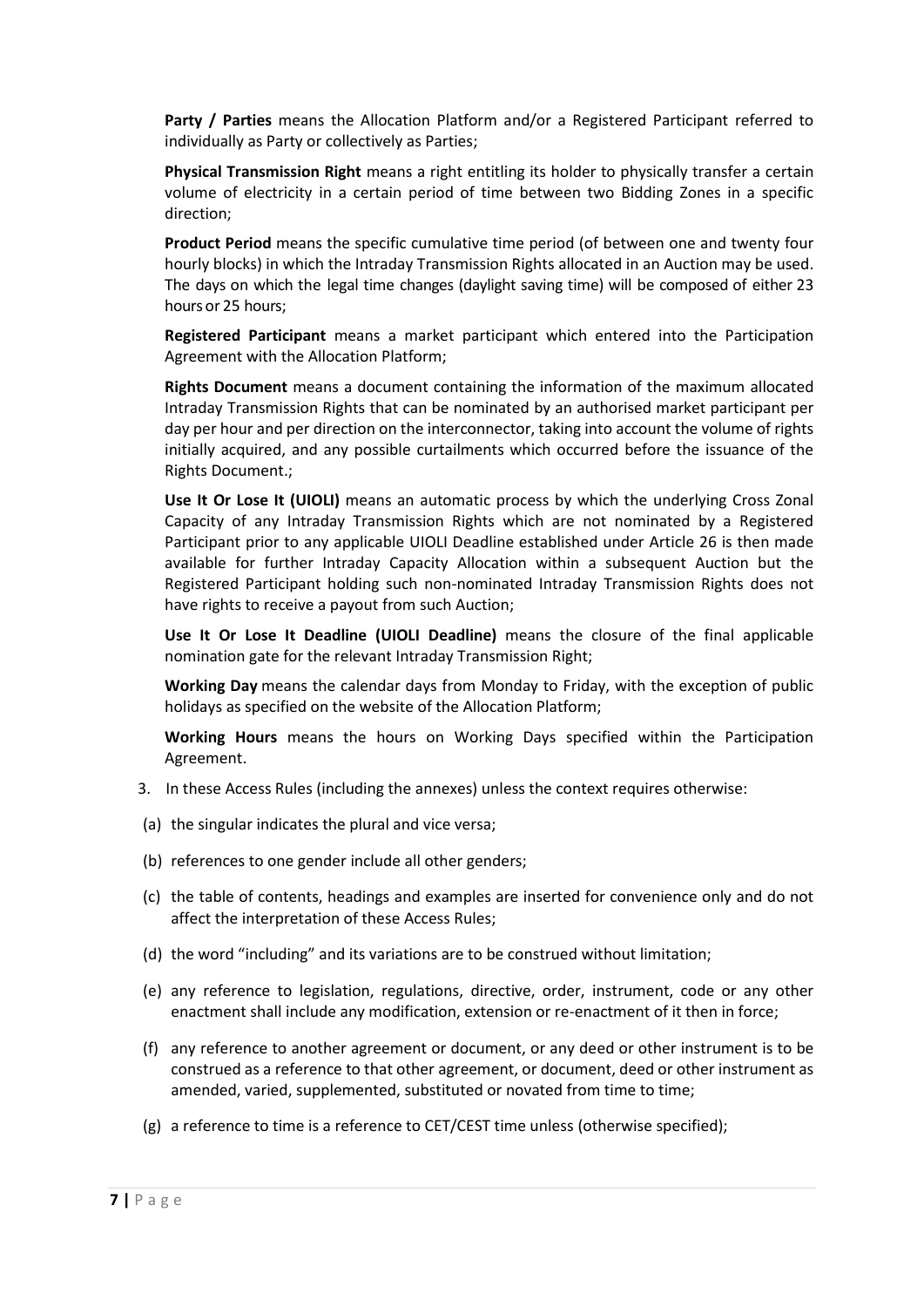(h) where the Allocation Platform is required to publish any information under these Access Rules, it may do so by making the information or data available on its website or via the Auction Tool.

## *Article 3*

### **Allocation Platform**

- <span id="page-7-0"></span>1. The Allocation Platform shall undertake the allocation functions in accordance with these Access Rules and in accordance with applicable relevant legislation.
- 2. For the purposes of these Access Rules the Allocation Platform shall be the party signing the Participation Agreement with the Registered Participant.
- 3. For the purpose of the Participation Agreement with the Registered Participant, the Allocation Platform shall publish these Access Rules (including any subsequent modifications or amendments thereto) as they enter into force in accordance with the applicable national regulatory regimes.

### *Article 4* **Effective date and application**

<span id="page-7-1"></span>1. These Access Rules apply to Capacity Allocation of Intraday Transmission Rights for the delivery period from which the Auction Specification is published by the Allocation Platform. These Access Rules shall enter into force in accordance with the applicable national regulatory regimes upon the approval by the relevant National Regulatory Authorities and, where applicable, notification to Registered Participants (and on the date announced by the Allocation Platform).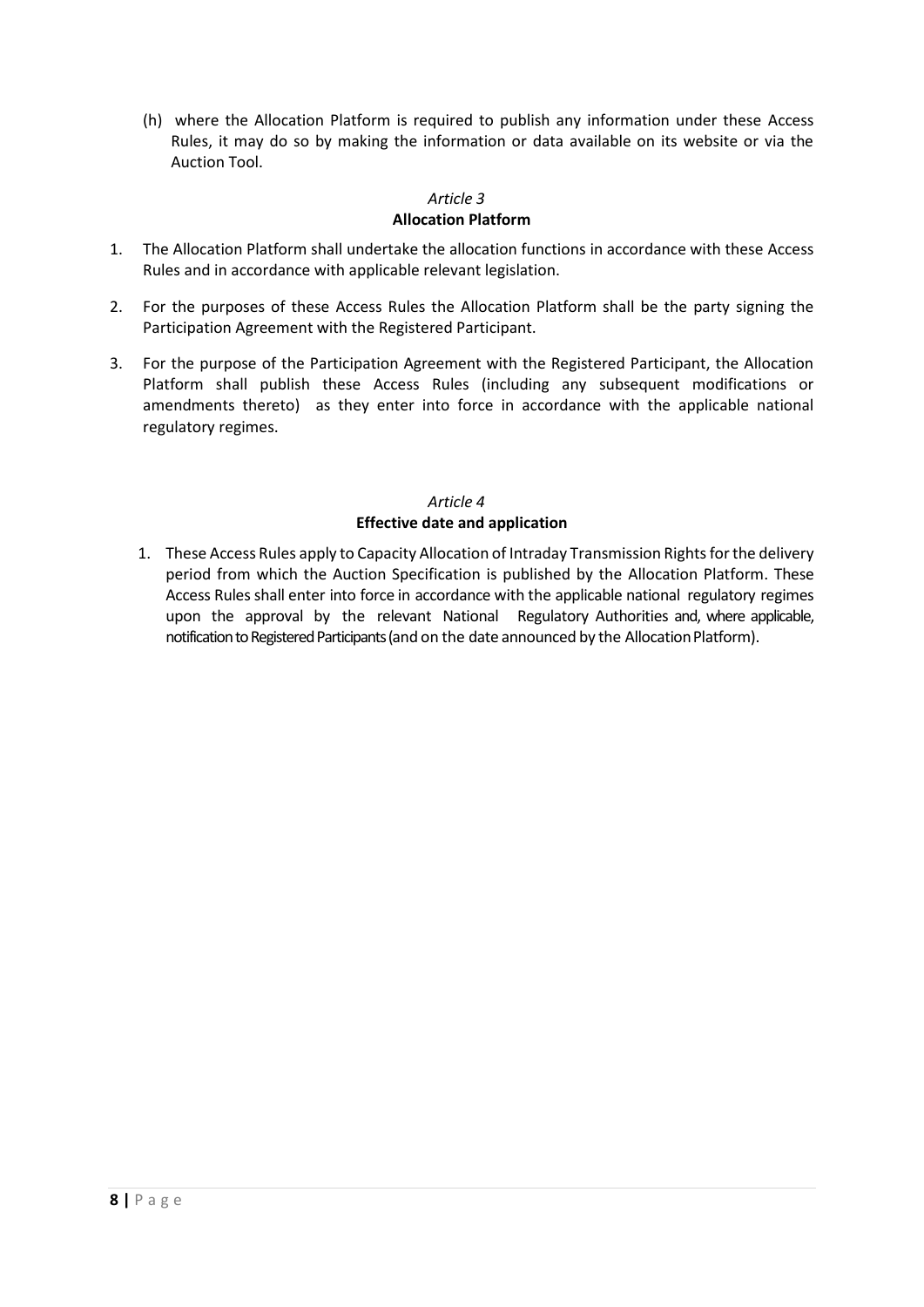# <span id="page-8-0"></span>**CHAPTER 2 Requirements and process for participation in Auctions**

### *Article 5* **General Provision**

- <span id="page-8-1"></span>1. Market participants may acquire Intraday Transmission Rights only from participation in Auctions.
- 2. The participation in Auctions requires that the market participant:
	- (a) concludes a valid and effective Participation Agreement indicating on which Bidding Zone Border and also on which interconnector in accordance with [Article 6](#page-8-2) to [Article 12;](#page-11-1)
	- (b) has access to the Auction Tool in accordance with [Article 14;](#page-11-3)
	- (c) complies with the requirements for provision of collaterals as specified i[n CHAPTER](#page-13-3)  [3;](#page-13-3)
	- (d) accepts additional financial and/or contractual terms where needed in accordance wit[h Article 15;](#page-12-0)
- 3. In any case, market participants have to fulfil the obligations as specified in the relevant Chapters of these Access Rules.

### *Article 6*

### **Participation Agreement conclusion**

- <span id="page-8-2"></span>1. At least nine (9) Working Days before the first participation in an Auction, any market participant may apply to be a party to a Participation Agreement for a particular interconnector by submitting, to the Allocation Platform, two (2) signed copies of the Participation Agreement, as published on the website of the Allocation Platform, together with all duly completed information and documents required by [Article 7](#page-9-0) to Article 14. The Allocation Platform shall assess the completeness of the information submitted in accordance with Article [8](#page-9-1) and Article 9 within seven (7) Working Days of receipt of the completed and signed Participation Agreement.
- 2. The Allocation Platform shall before the expiration of the seven (7) Working Days deadline ask the market participant to provide outstanding information which the market participant fails to submit with its Participation Agreement. On receipt of the outstanding information, the Allocation Platform shall within additional seven (7) Working Days review the information and inform the market participant if any further information is required.
- 3. Once the Allocation Platform has received all necessary information, it shall return one copy of the Participation Agreement signed by it to the market participant without undue delay. Signature of the Participation Agreement by the Allocation Platform shall not itself indicate compliance with any other condition set in these Access Rules for the participation in the Auctions. The Participation Agreement comes into force on the date of signature by the Allocation Platform.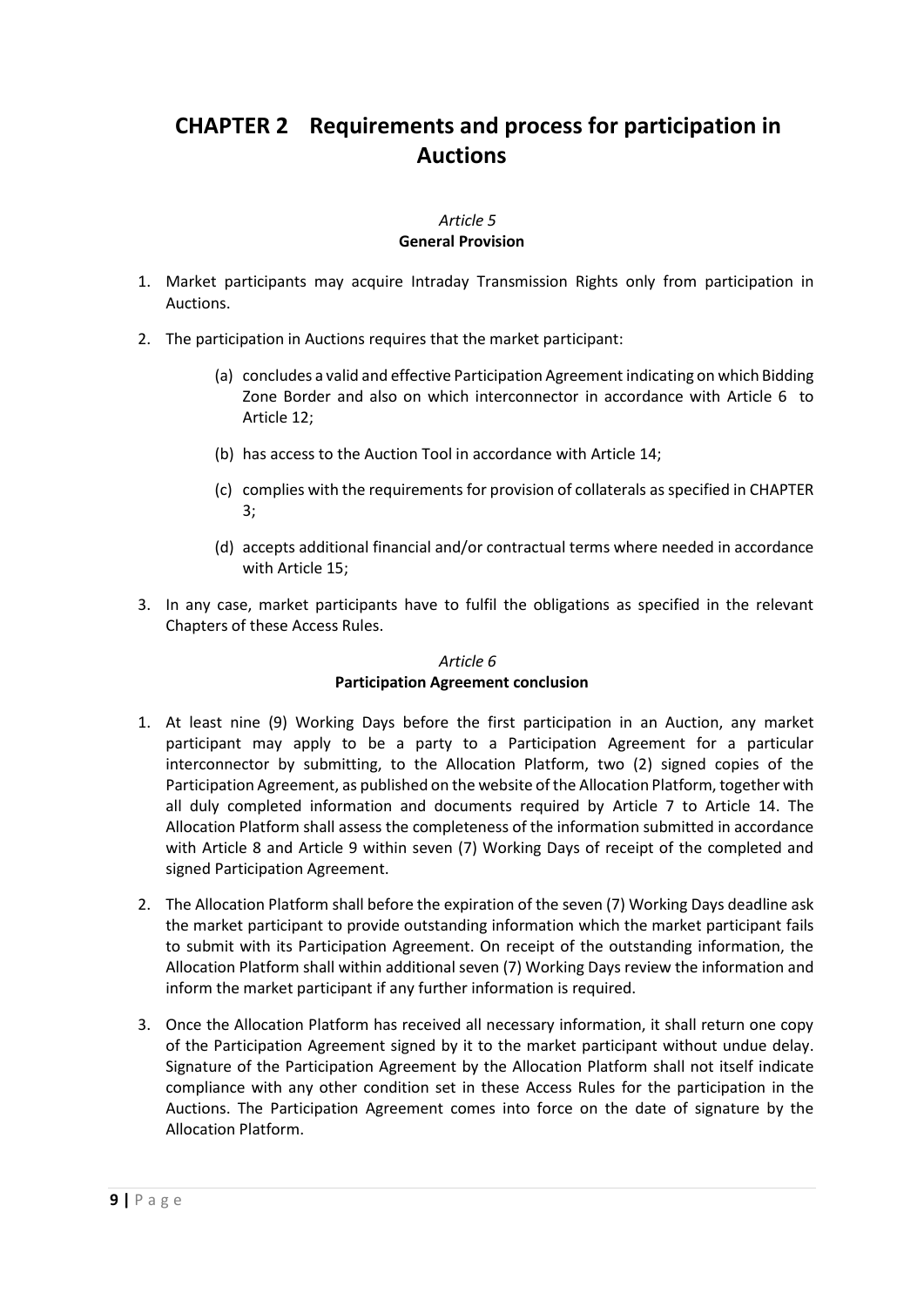### *Article 7* **Form and content of the Participation Agreement**

- <span id="page-9-0"></span>1. The form of the Participation Agreement and the requirements for its completion shall be published by the Allocation Platform and may be amended from time to time by the Allocation Platform without changing any terms and conditions specified in these Access Rules unless otherwise stated in these Access Rules.
- 2. As a minimum, the Participation Agreement will require the market participant to:
- (a) provide all necessary information in accordance wit[h Article 8](#page-9-1) ; and
- (b) agree to be bound by and comply with these Access Rules.
- 3. Nothing in these Access Rules shall prevent the Allocation Platform and the Registered Participant from agreeing in the Participation Agreement (or any other document) additional rules out of scope of these Access Rules, including but not limited to the participation in longterm or day-ahead Explicit Allocation or any fall-back process for day-ahead Implicit Allocation.
- 4. In case of difficulty of interpretation, contradiction, ambiguity or difference between these Access Rules and the Participation Agreement, the text of the Access Rules shall prevail.

### *Article 8* **Submission of information**

- <span id="page-9-2"></span><span id="page-9-1"></span>1. The market participant shall submit the following information with its completed and signed Participation Agreement:
- (a) name and registered address of the market participant, including general email and telephone number of the market participant for notifications in accordance wit[h Article 54;](#page-36-1)
- (b) an extract of the registration of the market participant in the commercial register of the competent authority;
- (c) details regarding the beneficial ownership of the market participant or the persons authorised to represent the market participant and their function in relation to the prevention of money laundering or terrorist financing under Applicable Law;
- (d) EU VAT registration number where applicable;
- (e) Taxes and levies to be considered for invoices and collateral calculations;
- (f) Energy Identification Code (EIC);
- <span id="page-9-3"></span>(g) bank account information for payment to the applicant to be used by the Allocation Platform for the purposes of [Article 45](#page-28-0) paragraphs [6](#page-28-1) and [7;](#page-29-1)
- (h) financial contact person for collaterals, invoicing and payment issues and their contact details (email and telephone number) for notifications where required in these Access Rules in accordance with [Article 54;](#page-36-1)
- (i) commercial contact person and their contact details (email and telephone number) for notifications where required in these Access Rules in accordance with [Article 54;](#page-36-1) and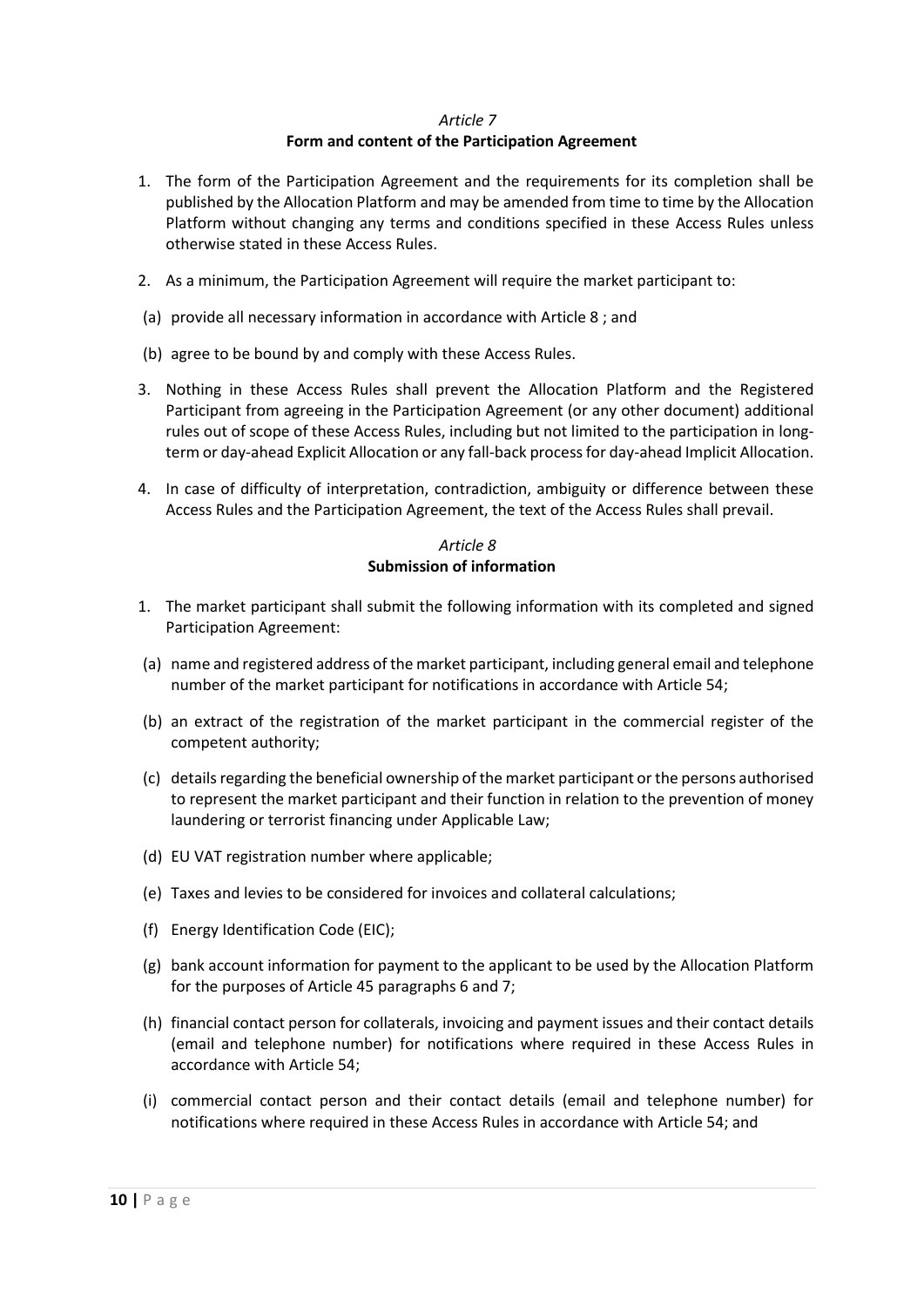- (j) operational contact person and their contact details (email and telephone number) for notifications where required in these Access Rules in accordance with [Article 54.](#page-36-1)
- 2. A Registered Participant shall ensure that all data and other information that it provides to the Allocation Platform pursuant to these Access Rules (including information in its Participation Agreement) is and remains accurate and complete in all material respects and must promptly notify the Allocation Platform of any change.
- 3. A Registered Participant shall notify the Allocation Platform if there is any change to the information, submitted in accordance with paragraph [1](#page-9-2) of this Article, at least nine (9) Working Days before the change comes into effect and, where that is not possible, without delay after the Registered Participant becomes aware of the change.
- 4. The Allocation Platform will confirm the registration of the change or send a refusal note of registration of the change to the Registered Participant, at the latest, seven (7) Working Days after the receipt of the relevant notification of change. The confirmation or refusal note will be sent via email to the operational contact person specified by the Registered Participant in accordance with paragraph [1](#page-9-2) of this Article. If the Allocation Platform refuses to register the change, the reason shall be provided in the refusal note.
- 5. The change becomes valid on the day of the delivery of the confirmation to the Registered Participant.
- 6. If additional information is required from a Registered Participant as a consequence of an amendment to these Access Rules, then the Registered Participant shall submit the additional information to the Allocation Platform within twelve (12) Working Days after the request for such submission by the Allocation Platform.

#### *Article 9* **Warranties**

- <span id="page-10-0"></span>1. By the signature of the Participation Agreement the market participant warrants that:
- (a) it has not commenced any proceedings seeking a judgement of insolvency or bankruptcy or any other relief under any bankruptcy or insolvency law or other similar law affecting creditors' rights;
- (b) no insolvency, bankruptcy or other similar legal proceeding affecting creditors' rights have been commenced in relation to the applicant;
- (c) no winding-up or liquidation proceedings have been commenced with regard to the applicant; and
- (d) it has no overdue payment obligations towards any current, previous or future Allocation Platform.

### *Article 10* **Dedicated Business Account**

<span id="page-10-1"></span>As part of the submission of the information in accordance with [Article 8](#page-9-1) and [Article](#page-10-0) 9, the market participant shall declare to the Allocation Platform whether it intends to open a dedicated Business Account for the purposes of depositing cash collaterals and/or for the purposes of making payments on the basis described in [Article 45](#page-28-0) paragrap[h 6.](#page-28-1)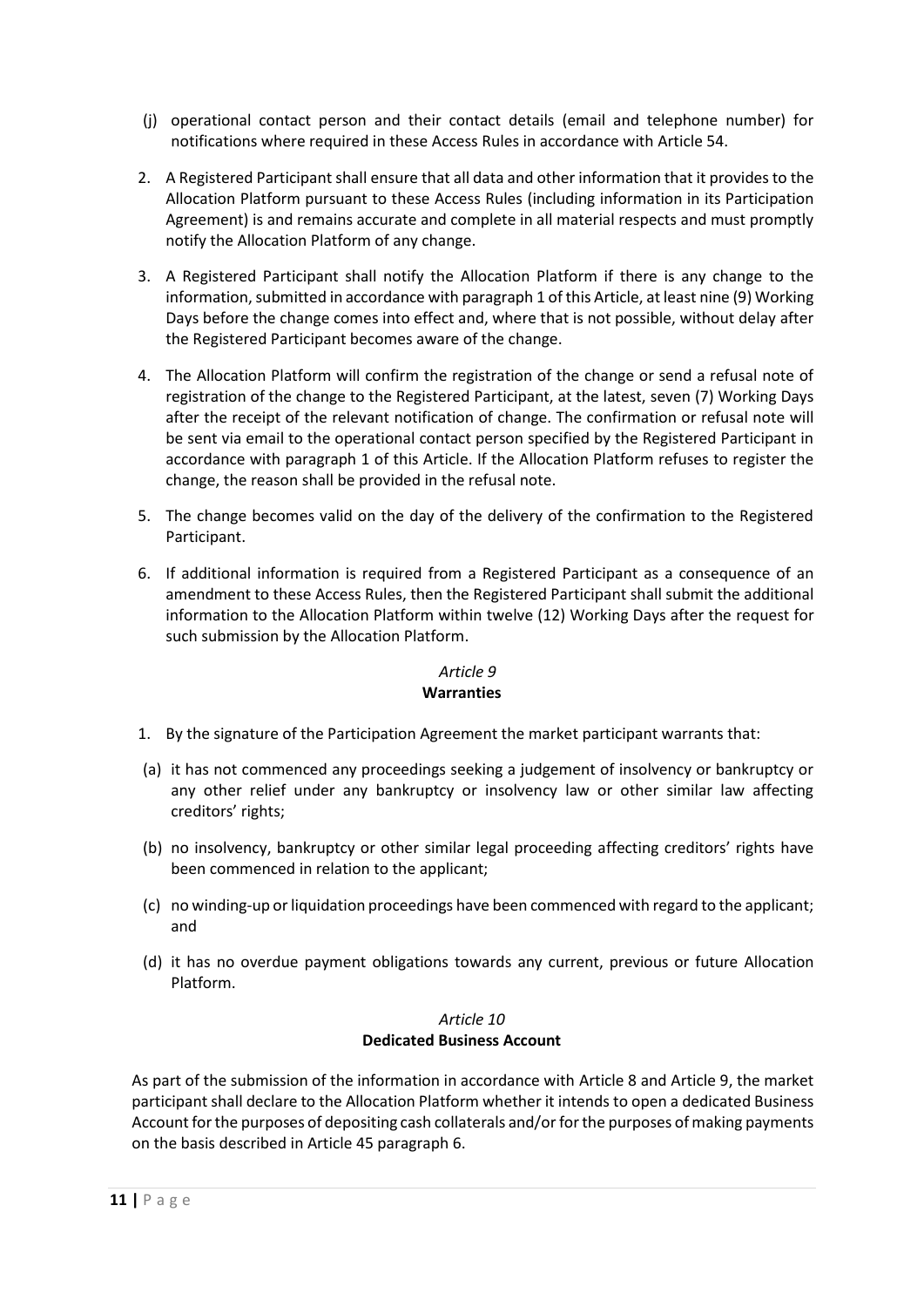### *Article 11* **Acceptance of the Information System Rules**

<span id="page-11-0"></span>By signing the Participation Agreement the market participant accepts the applicable Information System Rules, as amended from time to time and published on the website of the Allocation Platform .

### *Article 12*

### **Costs related to the Participation Agreement**

<span id="page-11-1"></span>All applications to become a Registered Participant and any subsequent participation in Auctions shall be at the Registered Participants' own cost, expense and risk. The Allocation Platform shall not be liable to any person for any cost, damage, or expense in connection with the Registered Participant participating in Auctions unless otherwise explicitly stated in these Access Rules.

### *Article 13* **Refusal of application**

<span id="page-11-2"></span>1. The Allocation Platform may refuse to enter into a Participation Agreement with a market participant in the following circumstances:

- (a) when the applicant has not submitted a duly completed and signed Participation Agreement in accordance with [Article 5,](#page-8-1) [6,](#page-8-2) [7](#page-9-0) and [8;](#page-9-1) or
- (b) the Allocation Platform has previously terminated a Participation Agreement with the applicant as a result of a breach of the Participation Agreement by the Registered Participant in accordance with [Article 52](#page-34-1) paragraph [3](#page-35-0) and paragraph [4](#page-35-1) and unless the circumstances leading to termination have ceased to exist or the Allocation Platform is reasonably satisfied that the breach will not occur again; or
- (c) if entering into a Participation Agreement with the applicant would cause the Allocation Platform to breach any condition of any mandatory legal or regulatory requirement; or
- (d) if any of the declarations of the Registered Participant under [Article 9](#page-10-0) are found to be not valid or false; or
- (e) if the market participant is subject to economic and/or trade sanctions imposed by the United Kingdom and/or any Member State of the European Union.

### *Article 14* **Access to the Auction Tool**

- <span id="page-11-4"></span><span id="page-11-3"></span>1. The Allocation Platform shall grant access to the Auction Tool free of charge if the following requirements are satisfied:
- (a) the Registered Participant has signed and delivered a completed form included in the Information System Rules identifying the person(s) for which the user account(s) in the Auction Tool shall be established; and
- (b) the Registered Participant has fulfilled the requirements on authentication as set forth by the Information System Rules published by the Allocation Platform; such requirements may include technology for authentication purposes.
- 2. The Allocation Platform shall confirm the creation of the user account or send a refusal note to the Registered Participant, at the latest, five (5) Working Days after the receipt of the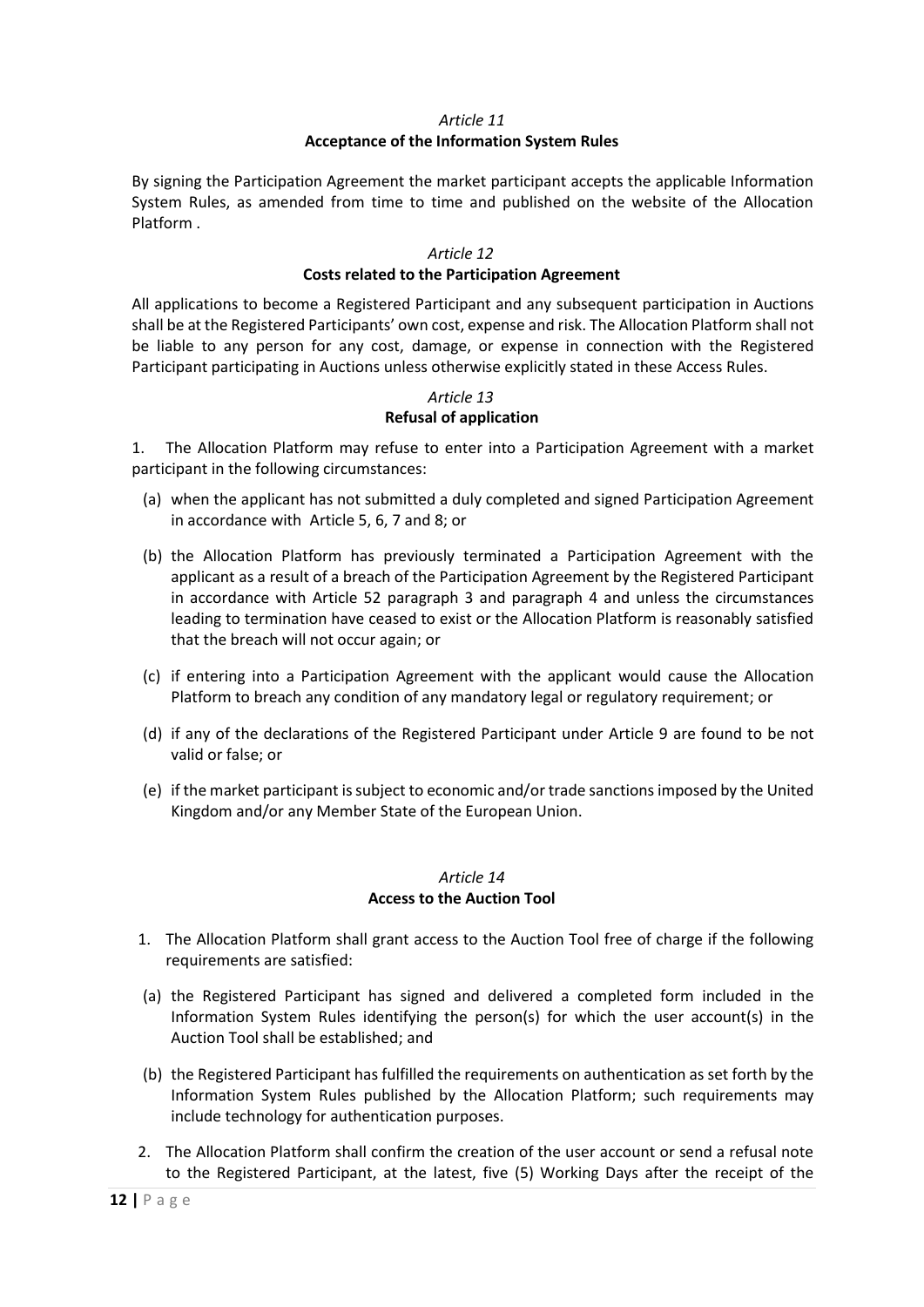relevant signed and completed form by the Registered Participant. The confirmation or refusal note shall be sent via email to the operational contact person specified by the Registered Participant in accordance with [Article 8.](#page-9-1)

3. The Allocation Platform shall send the duly justified refusal note if the requirements listed in paragraph [1](#page-11-4) of this Article are not fulfilled and access to the Auction Tool will not be granted.

### *Article 15*

### **Conclusion of additional financial and/or contractual terms**

<span id="page-12-0"></span>The Allocation Platform may develop and publish additional standard financial and/or contractual terms to be accepted by the Registered Participants as long as these additional terms comply with these Access Rules.

### *Article 16* **Regulatory and legal requirements**

<span id="page-12-1"></span>It is the responsibility of each Registered Participant to ensure that it complies with all relevant legislation, including requirements of any relevant competent authority, and obtained all necessary authorisations in connection with its participation in Auctions and its use of Intraday Transmission Rights.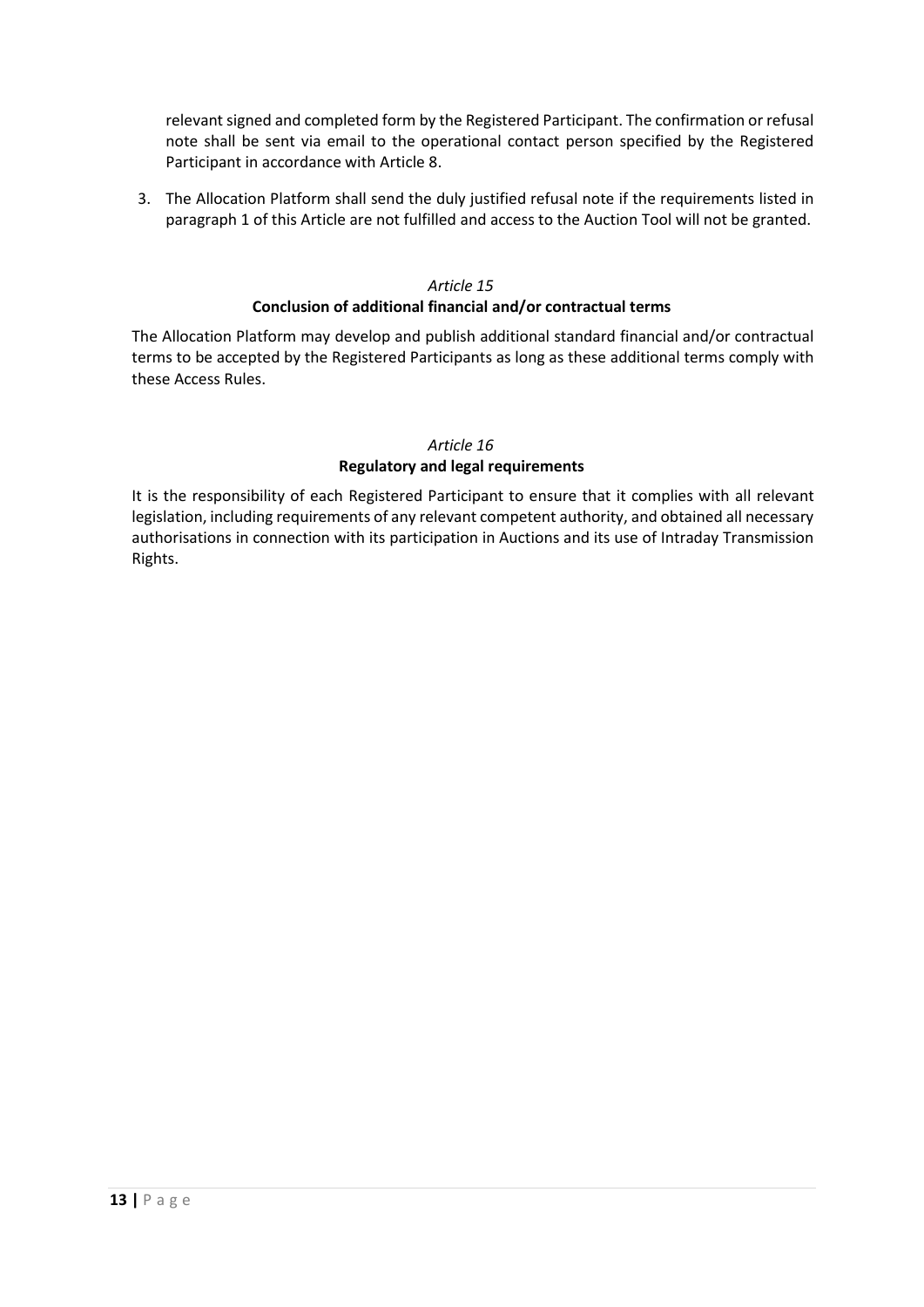# **CHAPTER 3 Collaterals**

### *Article 17*

### **General provisions**

- <span id="page-13-3"></span><span id="page-13-1"></span><span id="page-13-0"></span>1. Registered Participants shall provide collaterals in order to secure payments to the Allocation Platform resulting from Auctions for Intraday Transmission Rights and, where applicable, potential other payments falling due under the additional financial terms in accordance with [Article 15.](#page-12-0)
- <span id="page-13-4"></span>2. Only the following forms of collateral shall be accepted:
- (a) a Bank Guarantee;
- (b) a cash deposit in a dedicated Business Account.
- <span id="page-13-5"></span>3. Collaterals may be provided in one of the forms mentioned in paragraph [2](#page-13-4) of this Article or a combination of these forms, provided that the Allocation Platform is ultimately entitled as beneficiary to the full collateral.
- 4. Credit Limit shall always be greater or equal to zero.
- 5. The collaterals shall be provided in Euros  $(\epsilon)$ .

### *Article 18* **Form of cash deposit**

- <span id="page-13-2"></span>1. For collaterals that are provided in the form of a cash deposit in a dedicated Business Account the following conditions shall apply:
- (a) the money shall be deposited on a dedicated Business Account at a bank selected by the Allocation Platform;
- (b) the dedicated Business Account shall be opened and used in accordance with additional financial terms to be concluded between the Allocation Platform and the Registered Participant, or where relevant the financial institution and the Registered Participant and shall only be used for Auction purposes;
- (c) until withdrawal as permitted by the following provisions of [Article 24,](#page-17-0) the cash deposit in the dedicated Business Account belongs to the Registered Participant if not stated otherwise in the additional financial terms in accordance wit[h Article 15;](#page-12-0)
- (d) withdrawals from the dedicated Business Account pursuant to [Article 22](#page-16-0) and [Article 24](#page-17-0) may be made solely on the instruction of the Allocation;
- (e) the dedicated Business Account may be used in addition for settlement as set forth in [Article](#page-28-0)  [45](#page-28-0) upon request of the Allocation Platform; and
- (f) interest on the amount deposited in the dedicated Business Account shall accrue for the benefit of the Registered Participant, after deduction of taxes and bank charges if any.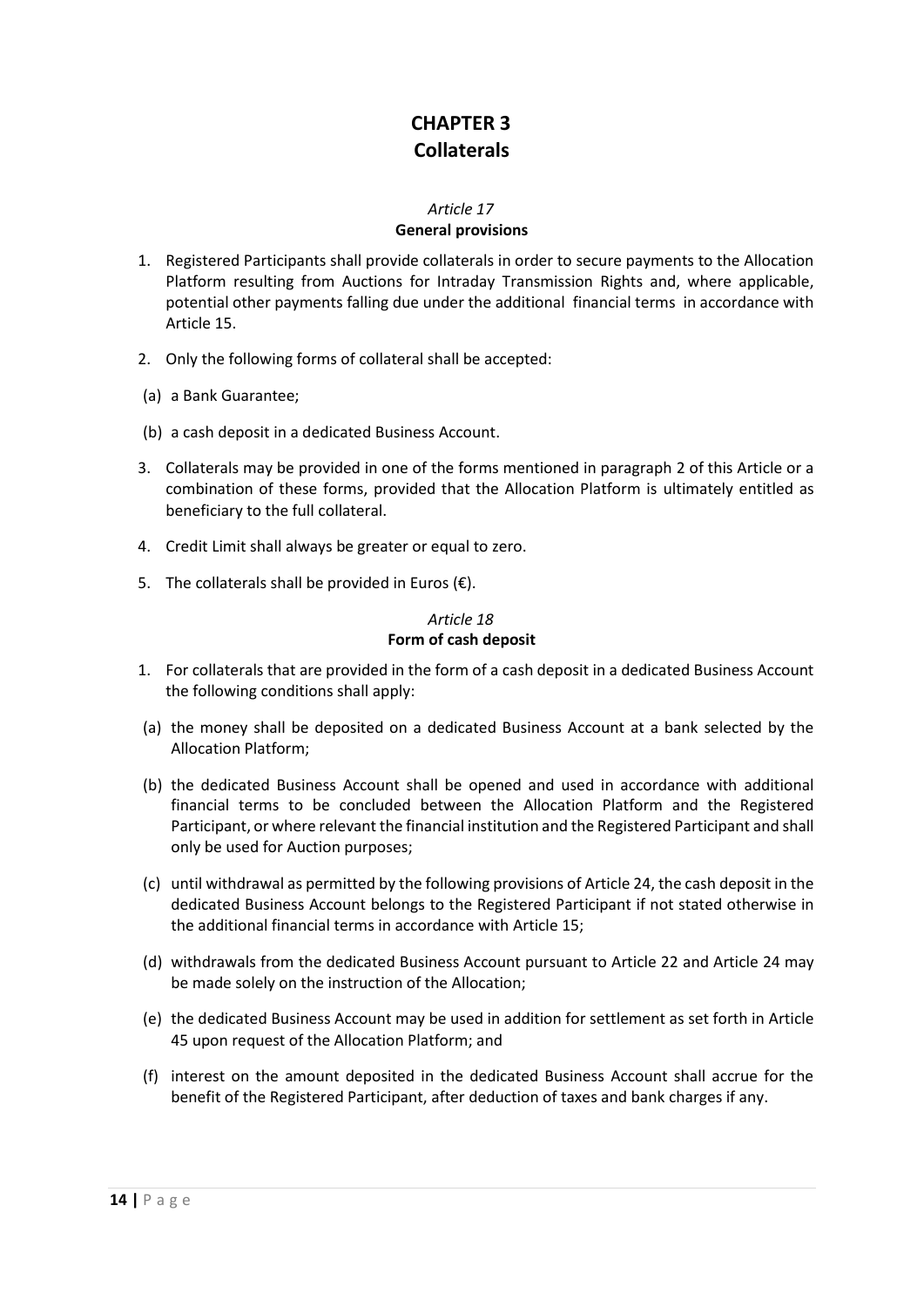### *Article 19* **Form of Bank Guarantee**

- <span id="page-14-1"></span><span id="page-14-0"></span>1. Collaterals that are provided in the form of a Bank Guarantee shall comply with the following specifications:
- (a) the Bank Guarantee shall be provided in the form of the template that is available on the website of the Allocation Platform and updated from time to time or in a form that substantially follows the template;
- (b) the Bank Guarantee shall be written in English;
- (c) the Bank Guarantee covers all Auctions organized by the Allocation Platform subject to these Access Rules;
- (d) the Bank Guarantee shall allow partial and multiple drawing by the Allocation Platform, in total up to the maximum amount guaranteed;
- (e) the Bank Guarantee shall provide for payment upon first request of the Allocation Platform. It shall further provide that, if the Allocation Platform calls upon the Bank Guarantee, the bank shall pay automatically without any other condition than the receipt of a written demand by registered letter from the Allocation Platform;
- (f) the Bank Guarantee shall be irrevocable, unconditional and non-transferable;
- (g) the bank issuing the Bank Guarantee shall be permanently established, including via a branch in a EU member state, European Economic Area or Switzerland;
- (h) the bank issuing the Bank Guarantee or the financial group it belongs to shall have a long term credit rating of not less than BBB+ by Standard and Poor's Corporation, BBB+ by Fitch or Baa1 by Moody's Investors Service Inc. . If the rating requirement is not fulfilled by the issuing bank itself but by the financial group to which it belongs, the issuing bank shall provide the Allocation Platform with a parental guarantee or an equivalent document issued by the financial group. If the issuing bank or the financial group, the issuing bank belongs to ceases to have the required long term credit rating, the Registered Participant shall within five (5) Working Days submit to the Allocation Platform a substitute Bank Guarantee by a bank complying with the required long term credit rating or replace the Bank Guarantee by deposit. If there are industry-wide downgrades of financial institutions, the Allocation Platform may investigate what the new standards are and, if deemed necessary, decrease the required rating for a limited period of time, informing TSOs, who shall then inform the NRAs;
- (i) the bank issuing the Bank Guarantee shall not be an Affiliate of the Registered Participant for which the Bank Guarantee is issued.
- 2. A Bank Guarantee shall contain the following:
- (a) a maximum amount guaranteed;
- (b) the Allocation Platform's identification as beneficiary, as specified on the website of the Allocation Platform;
- (c) the Allocation Platform's bank account, as specified on the website of the Allocation Platform;
- (d) the Allocation Platform bank's address, as specified on the website of the Allocation Platform;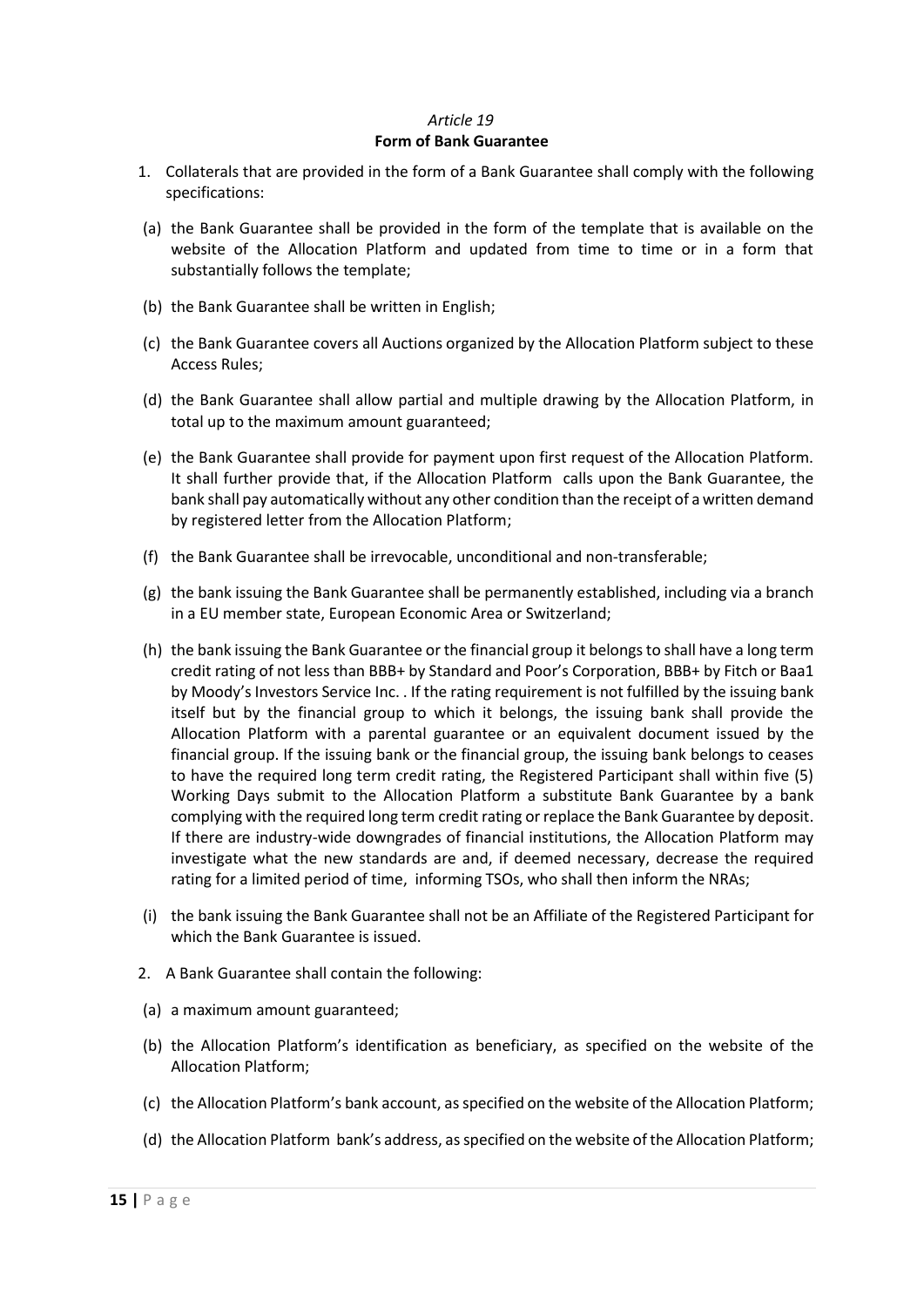- (e) the Registered Participant's full identification, including name, address, commercial/company register;
- (f) full identification of the providing bank; and
- (g) the validity time.
- 3. The Registered Participant shall submit the Bank Guarantee at least four (4) Working Days before the Bidding Period closure of the Auction for which it shall be used as collateral or otherwise, it shall be considered for the subsequent Auctions.
- 4. The Allocation Platform shall accept the Bank Guarantee provided by a Registered Participant if the Bank Guarantee is provided in line with the specifications set out in paragraph [1](#page-14-1) to 2 of this Article and the original of the Bank Guarantee has been received by the Allocation Platform.
- 5. The Allocation Platform shall confirm the acceptance of the Bank Guarantee or send a refusal note to the Registered Participant, at the latest, four (4) Working Days after the receipt of the original of the Bank Guarantee. The confirmation or refusal note shall be sent via email to the commercial and operational contact persons specified by the Registered Participant in accordance with [Article 8.](#page-9-1) The refusal note shall include reasoning for refusal.

### *Article 20* **Validity and renewal of the Bank Guarantee**

- <span id="page-15-0"></span>1. Collaterals in the form of a Bank Guarantee shall be valid for the minimum period until at least thirty (30) calendar days after the end of calendar month of the Product Period.
- 2. The Registered Participant shall replace or renew the collaterals in form of a Bank Guarantee to fulfil the requirements of paragraph 1 of this Article at least four (4) Working Days before the expiry of the validity of the collaterals.

### *Article 21* **Credit Limit**

- <span id="page-15-1"></span>1. The Allocation Platform shall calculate and continuously update the Credit Limit of each Registered Participant in respect of each subsequent Auction. For the purpose of calculating the Credit Limit under this Article 21, any outstanding payment obligations of the Registered Participant under any set of rules applicable to Capacity Allocation shall be taken into account. In case of a Bank Guarantee such Bank Guarantee shall be only considered if the requirements in [Article 20](#page-15-0) related to its validity for the respective Auction are fulfilled. The Allocation Platform shall make this information available to each Registered Participant individually through the Auction Tool.
- 2. Outstanding payment obligations are calculated according to [Article 43](#page-27-2) subject to additional rules in paragraph 3 to 4 of this Article and in [Article 31.](#page-20-1)
- 3. For the purpose of the Credit Limit calculation, outstanding payment obligations shall be increased to include the taxes and levies in force subject to [Article 44.](#page-27-3)
- 4. Maximum payment obligations for a Registered Participant resulting from its Bid(s) registered at the closure of the Bidding Period, calculated according to [Article 31,](#page-20-1) shall be considered as the outstanding payment obligations. From the publication of the Auction results the due amount notified according to [Article 33](#page-22-0) paragraph 3 [\(c\)](#page-23-2) shall be considered as outstanding payment obligations for Credit Limit calculation for any concurrent Auction. The Credit Limit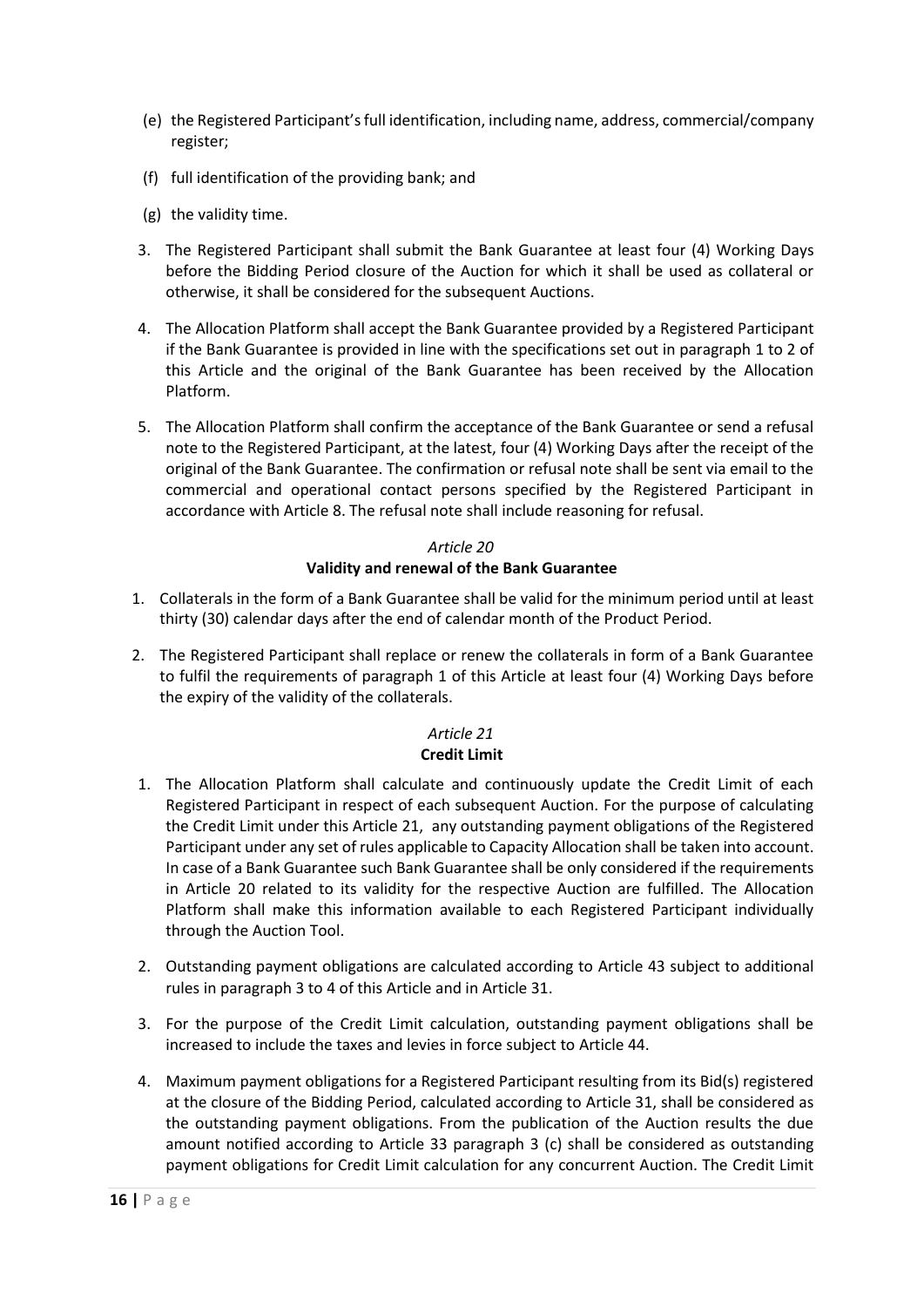shall be revised based on the actual allocated Intraday Transmission Rights when the Auction results are published as described i[n CHAPTER 4.](#page-18-0)

### *Article 22* **Modifications of the collaterals**

- <span id="page-16-0"></span>1. A Registered Participant may request in written form an increase of the collateral in form of a Bank Guarantee, a decrease of the collateral in form of a Bank Guarantee and/or cash deposit or change of the form of the collateral at any time in accordance to paragraphs [2](#page-16-2) an[d 3](#page-16-3) of this Article.
- <span id="page-16-2"></span>2. A decrease of the collaterals of a Registered Participant shall only be allowed if the Credit Limit after applying the requested decrease of the collaterals would be greater than or equal to zero.
- <span id="page-16-3"></span>3. The Allocation Platform shall accept the modification of the collaterals if the request for a modification of collaterals is compliant with the condition set out in paragrap[h 2](#page-16-2) of this Article in case of a decrease or with the conditions set out in Article[s 19](#page-14-0) an[d 20](#page-15-0) in case of an increase of collaterals in the form of a Bank Guarantee and in case of a change in the form of the collaterals from cash on deposit to Bank Guarantee.
- 4. The modification of the collaterals shall become valid and effective only when the Allocation Platform has made the requested modification of the collaterals of the Registered Participant within the Auction Tool.
- 5. The Allocation Platform shall assess the request for modification of collaterals and confirm the acceptance or send a refusal note to the Registered Participant, at the latest, four (4) Working Days after the receipt of the request. The confirmation or refusal note shall be sent via email to the commercial and operational contact persons specified by the Registered Participant in accordance with [Article 8.](#page-9-1) The refusal note shall include reasoning for refusal.

### *Article 23* **Collateral incident**

- <span id="page-16-1"></span>1. A collateral incident occurs in the following cases:
- (a) the collaterals are insufficient to secure the amount due for the Intraday Transmission Rights held by a Registered Participant on the next payment date as set forth in [Article 45](#page-28-0) considering the amount and the validity of the collaterals; or
- (b) the collaterals are not renewed in accordance with Article 20 paragraph 2; or
- (c) the collaterals are not restored after a payment incident in accordance wit[h Article 24](#page-17-0) or new collateral was provided that is not compliant with the conditions specified in Articles [17\(](#page-13-1)[3\)](#page-13-5), [18](#page-13-2) and 19.
- 2. The Allocation Platform shall notify the collateral incident to the Registered Participant by email. The Registered Participant shall increase its collaterals within two (2) Working Days from sending of the notification if this is done during Working Hours or two (2) Working Days starting from the next Working Day if sent after Working Hours. If the provided collaterals by the Registered Participant remain insufficient after this period, the Allocation Platform may suspend or terminate the Participation Agreement in accordance with [Article 51](#page-34-0) and [Article](#page-34-1)  [52.](#page-34-1)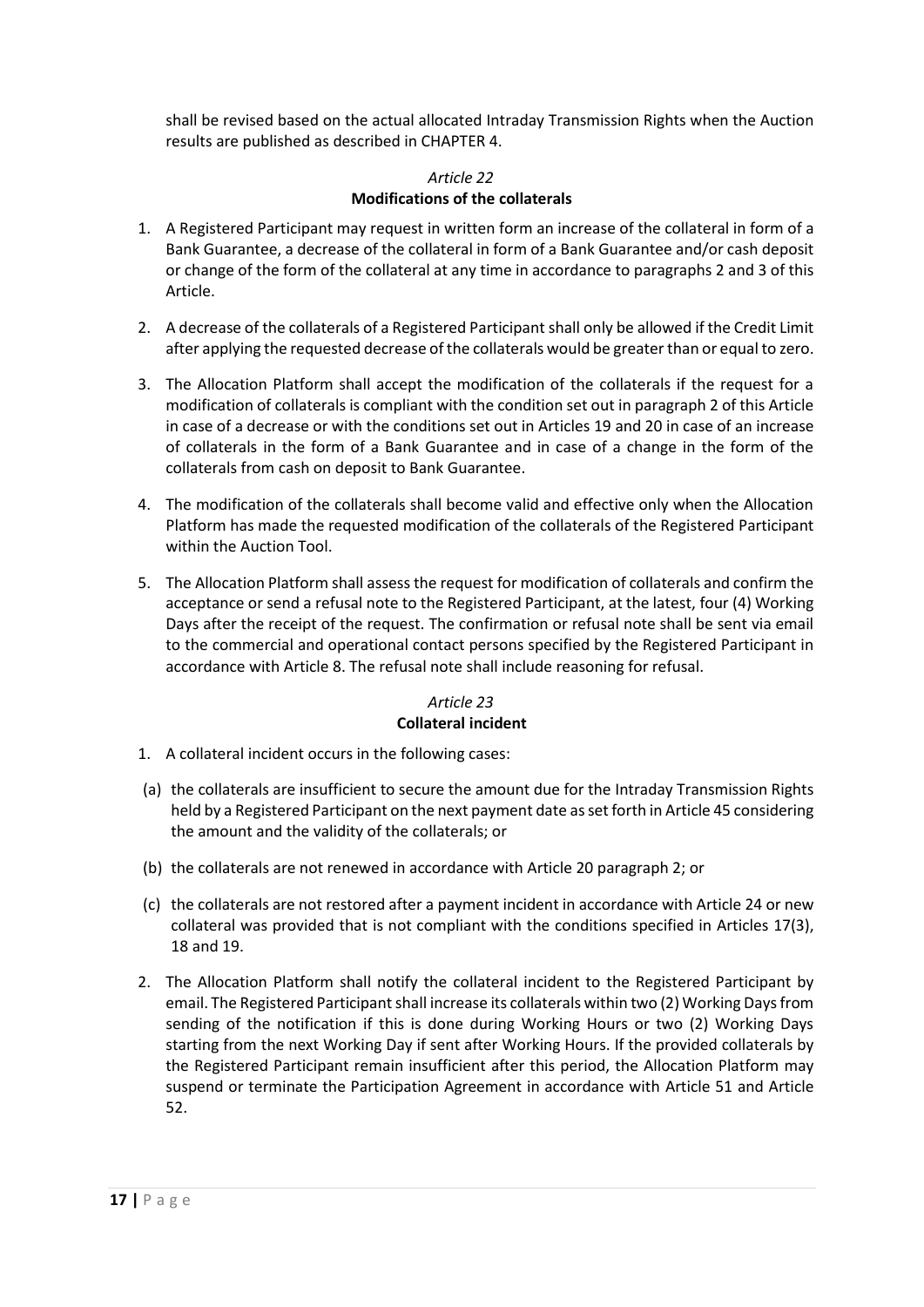### *Article 24* **Calls on collaterals**

- <span id="page-17-0"></span>1. The Allocation Platform is entitled to call upon collateral of a Registered Participant in the event of a registered payment incident in accordance with [Article 47.](#page-30-0)
- 2. The Registered Participant shall restore its collateral after a payment incident or collateral incident by following the conditions as set forth in Articles [17](#page-13-1)[\(3\)](#page-13-5), [Article 18](#page-13-2) and [Article 19](#page-14-0) unless the Participation Agreement is suspended or terminated in accordance with [Article 51](#page-34-0) and [Article 52.](#page-34-1)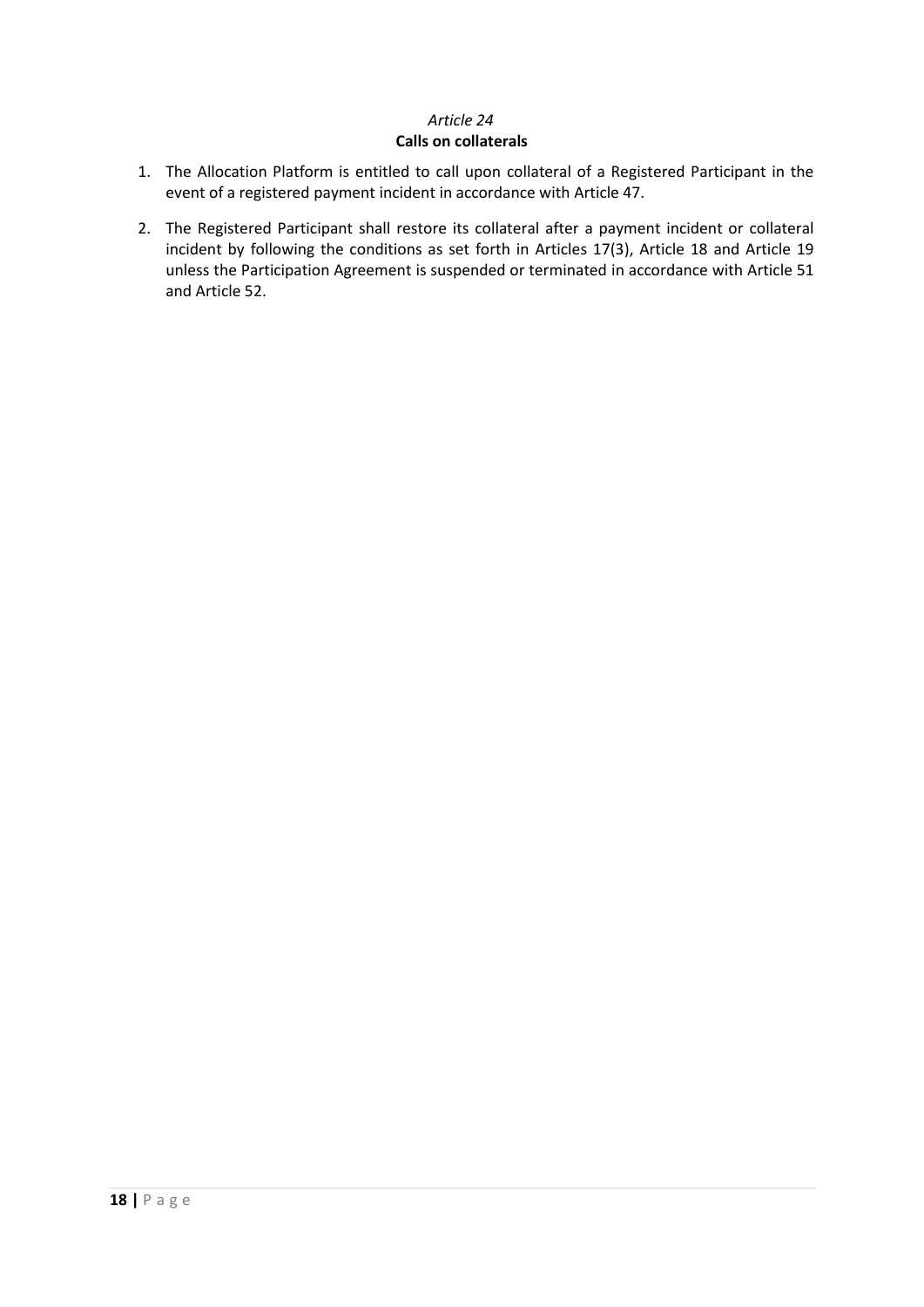# **CHAPTER 4 Auctions**

### *Article 25*

### **General provisions for Auctions**

- <span id="page-18-1"></span><span id="page-18-0"></span>1. The Allocation Platform shall allocate Intraday Transmission Rights to Registered Participants by way of Explicit Allocation. Prior to any Auction the Allocation Platform shall publish Auction Specifications via the Auction Tool.
- 2. The Auctions shall be organised via the Auction Tool. Each Registered Participant fulfilling the requirements for participating in the Auction may place Bids in the Auction Tool until the relevant deadline for placing Bids in the specific Auction expires according to the respective Auction Specification published on the website.
- 3. After the relevant deadline for placing Bids in the specific Auction has expired, the Allocation Platform shall evaluate the Bids against the respective Credit Limits of the Registered Participants (in accordance with Article 31). The results of the Auction will be notified to the Registered Participant via the Auction Tool.

### *Article 26* **Capacity Allocation timeframe and form of product**

<span id="page-18-2"></span>1. The standard Intraday Capacity Allocation timeframes, subject to product availability, are hourly products which are offered in either two or four Auctions set out in Annex 1 to these Access Rules and for the avoidance of doubt, different Auction schedules may be utilised by the respective interconnectors. The Allocation Platform shall publish the timings for such Auctions on its website.

### *Article 27*

### **Auction Specification**

- <span id="page-18-3"></span>1. The Allocation Platform shall publish the Auction Specification as set forth in paragraph [2](#page-18-4) of this Article.
- <span id="page-18-4"></span>2. The Allocation Platform shall publish the Auction Specification via the Auction Tool no later than the start of the Bidding Period of an Auction. The Auction Specification shall state in particular:
- (a) the code identifying the Auction in the Auction Tool;
- (b) identification of the direction covered;
- (c) the Product Period;
- (d) the Bidding Period;
- (e) the deadline for the publication of Auction results;
- (f) Offered capacity calculated as available Cross Zonal Capacity resulting from the difference between the NTC and the net values of the Exchange Programs of the previous timeframes;
- (g) Any applicable UIOLI Deadline; and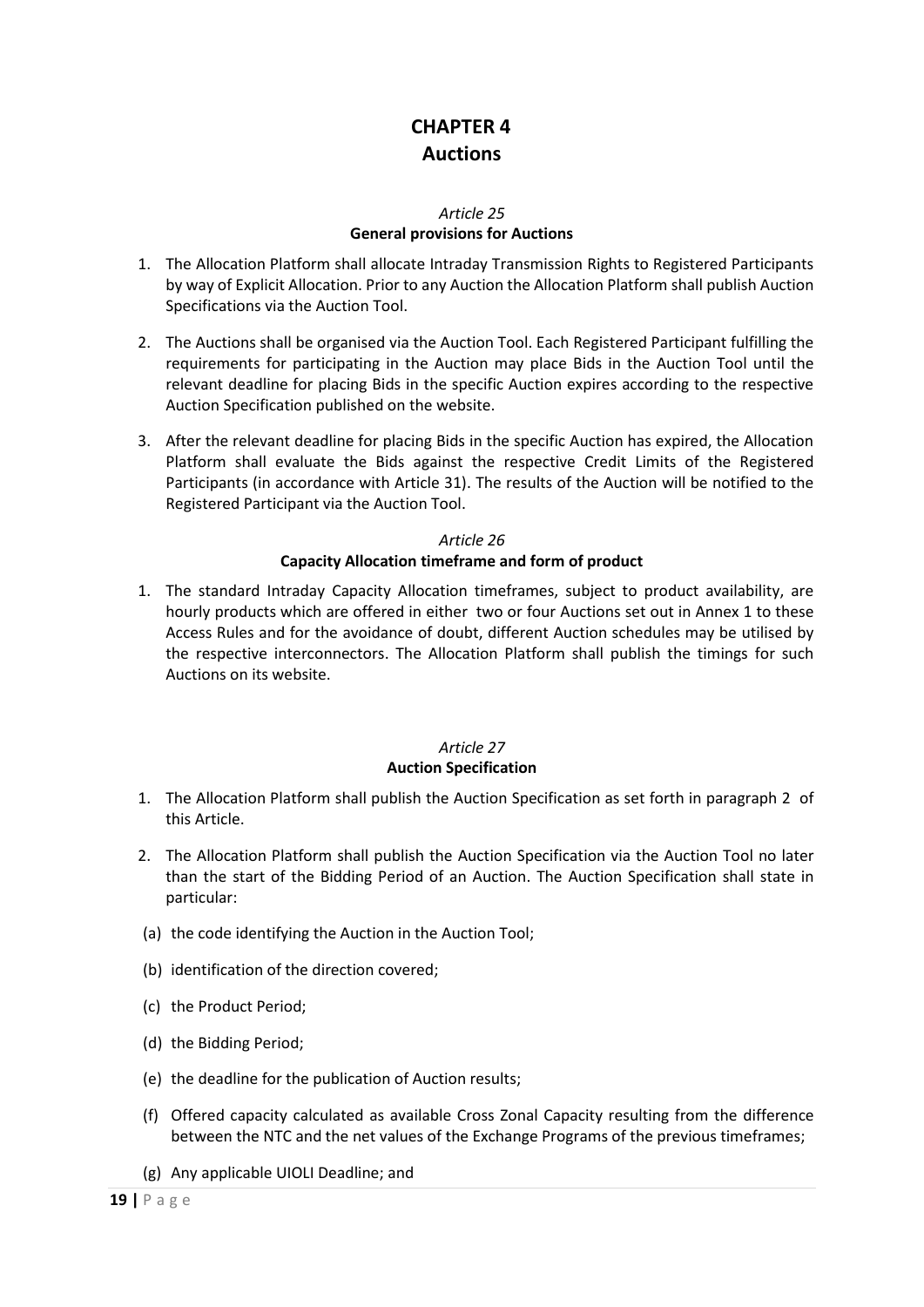(h) any other relevant information or terms applicable to the product or the Auction.

#### *Article 28* **Bids submission**

- <span id="page-19-2"></span><span id="page-19-0"></span>1. The Registered Participant shall submit a Bid or set of Bids to the Allocation Platform in accordance with following requirements:
- (a) it shall be submitted electronically using the Auction Tool during the Bidding Period as specified in Auction Specification;
- (b) it shall identify the Auction via an identification code;
- (c) it shall identify the Registered Participant submitting the Bid through its EIC code;
- (d) it shall identify the direction for which the Bid is submitted;
- (e) it shall state the Bid Price, which shall be different for each Bid of the same Registered Participant unless otherwise provided for in the Information System Rules, exclusive of taxes and levies, in EUR per MW for one hour of the Product Period, i.e. EUR/MWh, expressed to a maximum of two (2) decimal places, and equal to or greater than zero;
- (f) it shall state the Bid Quantity in full MW which must be expressed without decimals.
- 2. The Registered Participant may modify its previously registered Bid or set of Bids at any time during the Bidding Period including its cancellation. In case the Bid has been modified only the last modification of the Bid or set of Bids shall be taken into account for the Auction results determination.
- 3. If a Bid Quantity or a quantity calculated as a sum of the Bid Quantity for several Bids submitted for the same Auction by a Registered Participant exceeds the Offered Capacity announced in the Auction Specification, this Bid or these Bids shall be completely rejected. Where a modification of previously submitted Bids results in exceeding the Offered Capacity, the modification shall be rejected and the previously registered Bids will stand.
- 4. In case where the Information System Rules allows submission of Bids with the same Bid Price by one Registered Participant the Allocation Platform may apply additional criteria or rules to decide which Bid shall be rejected. Such additional criteria or rules shall be included in the information System Rules and shall be one or more from the following:
	- (a) chronological submission (time stamp); and/or
	- (b) Bid identification assigned by the Auction Tool; and/or
	- (c) rejection of all relevant Bids with the same Bid Price.
- 5. All Bid prices are deemed to be exclusive of Taxes.

### *Article 29* **Bid registration**

- <span id="page-19-1"></span>1. The Allocation Platform shall not register a Bid that:
- (a) does not comply with the requirements o[f Article 28;](#page-19-0) or
- (b) is submitted by a Registered Participant who is suspended in accordance with [Article 51.](#page-34-0)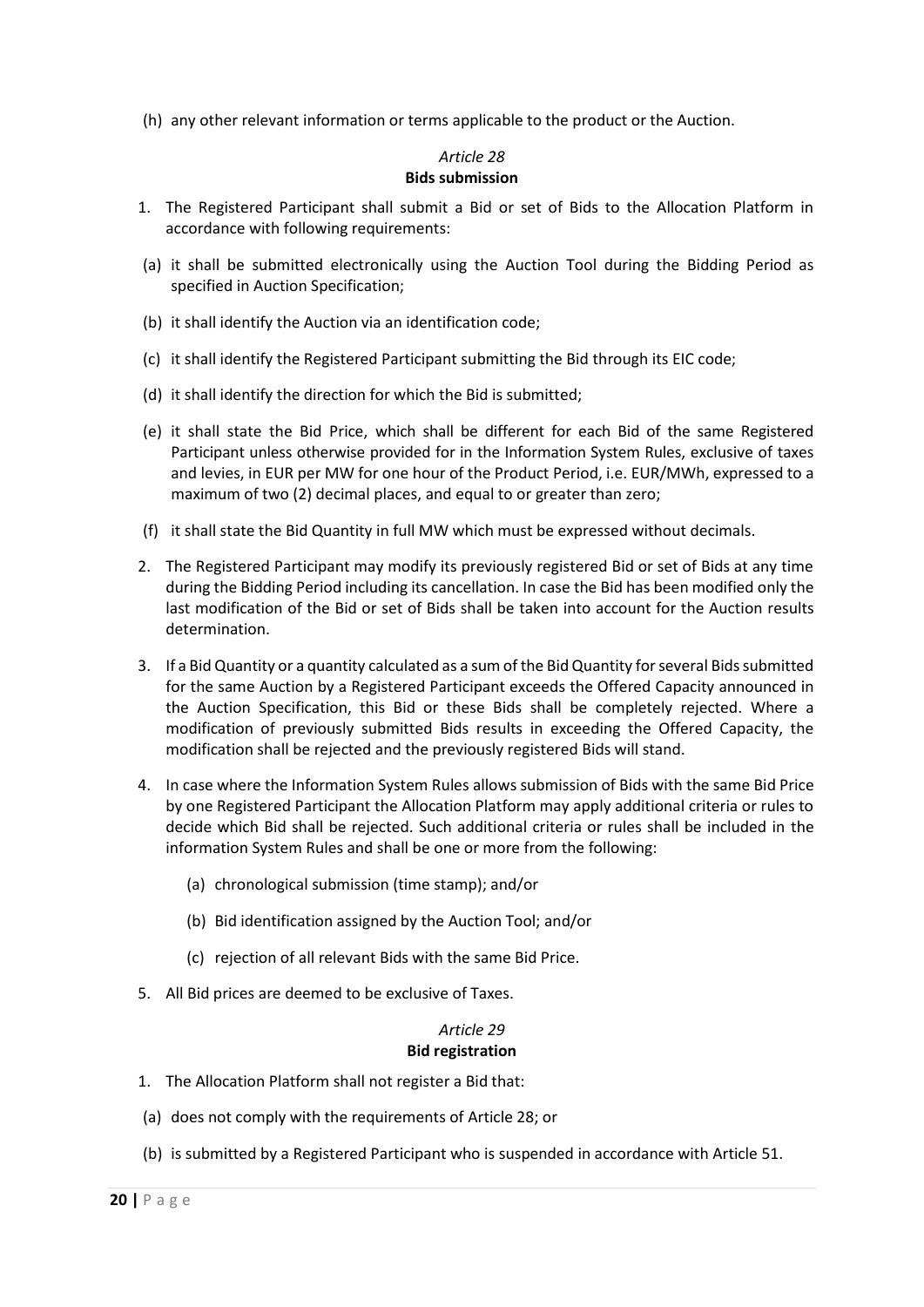- 2. Provided that a Bid or a set of Bids fulfils the requirements set forth in Articles [28](#page-19-0) and [29,](#page-19-1) the Allocation Platform shall confirm to the Registered Participant that such Bid(s) have been correctly registered by acknowledgment of receipt via a message on the Auction Tool. If the Allocation Platform does not issue an acknowledgment of receipt for a Bid, such Bid shall be deemed not to have been registered.
- 3. The Allocation Platform shall notify a Registered Participant whose Bid is rejected as invalid and the reason for this rejection, without undue delay after the Bid is rejected.
- 4. The Allocation Platform shall maintain a record of all valid Bids received.
- 5. Each valid Bid registered at closure of the Bidding Period shall constitute an unconditional and irrevocable offer by the Registered Participant to the Allocation Platform to buy Intraday Transmission Rights up to the Bid Quantity and at prices up to the Bid Price and under the terms and conditions of these Access Rules and the relevant Auction Specification.

#### *Article 30* **Default Bid**

- <span id="page-20-0"></span>1. The Registered Participant has the option to place default Bids for Auctions.
- 2. A default Bid, once identified as such by the Registered Participant, shall apply automatically to each subsequent and relevant Auction as defined by the Registered Participant when placing the default Bid. At the opening of a relevant Bidding Period, the registered default Bid shall be considered as a Bid submitted by the Registered Participant for the relevant Auction. This Bid shall be considered as delivered when the Allocation Platform sends an acknowledgment of receipt to the Registered Participant.
- 3. If a default Bid Quantity or a quantity calculated as a sum of the Bid Quantity for several default Bids submitted for the same Auction by a Registered Participant exceeds the final Offered Capacity, the Bids with the lowest Bid Price shall be rejected one by one until the total allowed Bid Quantity is reached. The remaining Bids shall then be evaluated in accordance with Articles 31 and 32.
- 4. A Registered Participant who wants to modify a default Bid for a future Auction shall change the Bid Quantity and the Bid Price of its default Bids before the respective Auction Bidding Period opening.
- 5. A Registered Participant not wishing to submit the default Bid on the Auction Tool for future Auctions can cancel its default Bids before the subsequent Auction Bidding Period opening.

### *Article 31* **Credit Limit verification**

<span id="page-20-1"></span>1. Upon submission by a Registered Participant of a Bid or set of Bids to the Auction Tool the Allocation Platform shall check whether the maximum payment obligations ("**MPO**") connected with that Registered Participant's registered Bid(s) calculated according to paragraph [4](#page-21-1) and [5](#page-21-2) of this Article at the time of Bid(s) submission exceed the Credit Limit. If the maximum payment obligation connected with the registered Bids exceed the Credit Limit, the Allocation Platform shall issue automatically via the Auction Tool a warning to the Registered Participant to modify the Credit Limit. Bids shall not be rejected automatically if the maximum payment obligation attributed to registered Bids exceeds the Credit Limit at Bid submission but only after the process described in paragrap[h 2](#page-21-3) of this Article.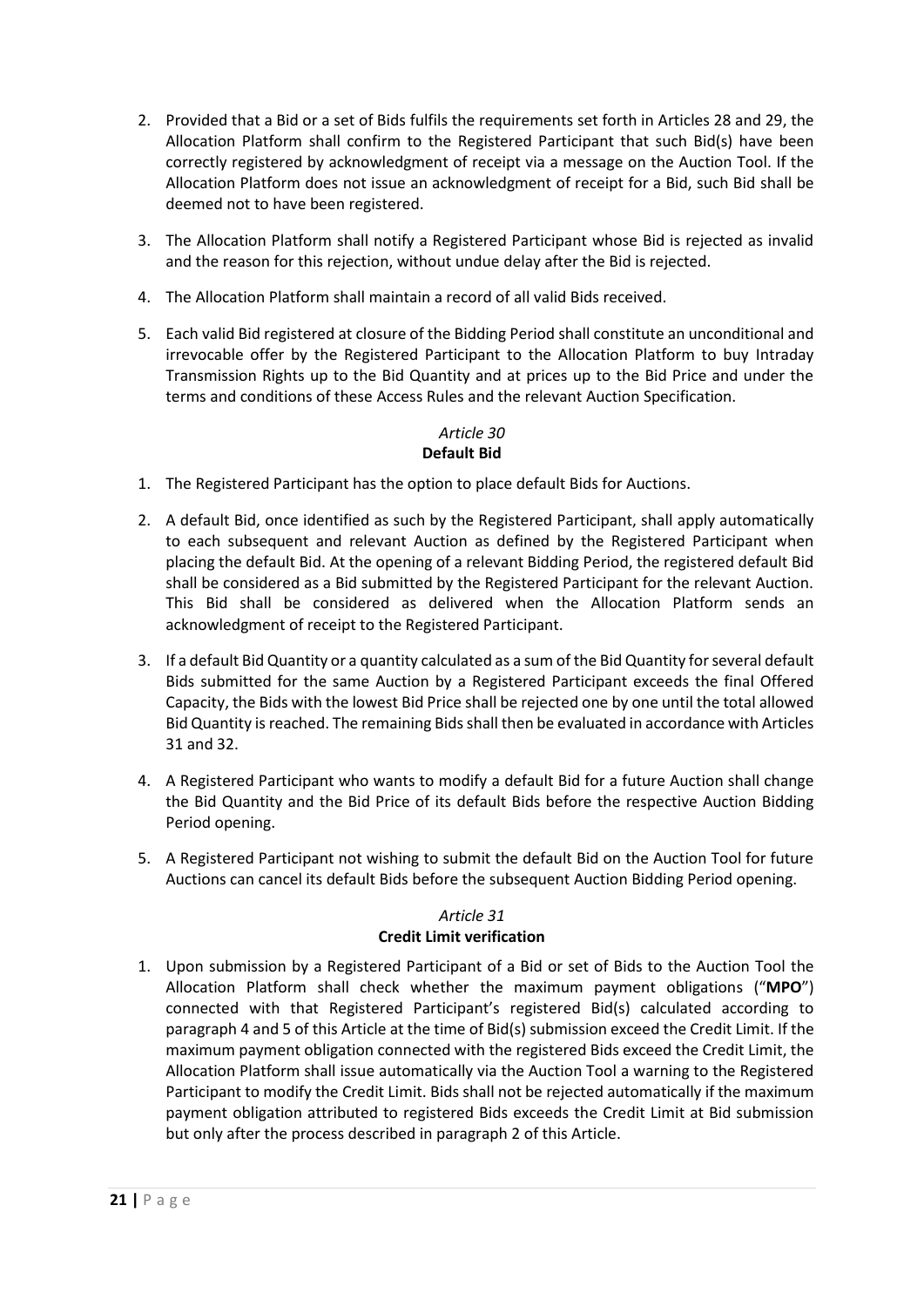- <span id="page-21-3"></span>2. At closure of the Bidding Period the Allocation Platform shall confirm again whether the maximum payment obligations connected with registered Bids calculated according to paragraph 5 of this Article exceed the Credit Limit. If the MPO connected with these Bids exceed the Credit Limit, these Bids, starting with the Bid with the lowest Bid Price, shall be one (1) by one (1) excluded, until the maximum payment obligations are less than equal to the Credit Limit. The Allocation Platform may apply additional criteria or rules to decide which Bid shall be rejected. Such additional criteria or rules shall be included in the information System Rules and shall be one or more from the following:
	- (c) chronological submission (time stamp); and/or
	- (d) Bid identification assigned by the Auction Tool; and/or
	- (e) rejection of all relevant Bids with the same Bid Price.
- 3. The Allocation Platform shall indicate the insufficient collaterals as the reason for the Bid exclusion in the Auction results notification to the Registered Participant.
- <span id="page-21-1"></span>4. The Allocation Platform shall continuously assess all the Bids irrespectively to which Auction and with regard to which direction they are submitted. In case of Bids connected with various and overlapping Auctions the Allocation Platform shall consider all calculated maximum payment obligations as outstanding payment obligations according to [Article 21.](#page-15-1)
- <span id="page-21-2"></span>5. For calculation of MPO related to one direction the Allocation Platform shall sort the registered Bids of a Registered Participant by Bid Price in descending order (merit-order). Bid 1 shall be the Bid with the highest Bid Price and Bid *n* shall be the Bid with the lowest Bid Price. The Allocation Platform shall calculate the maximum payment obligation according to the following equation:

$$
MPO = \sum_{hours} Max \left[ Bid \text{ Price (1)} * Bid \text{ Quadrity (1)}; Bid \text{ Price (2)} * \sum_{i=1}^{2} Bid \text{ Quantity (i)}; ...
$$
  
...; Bid \text{ Price (n - 1)} \*  $\sum_{i=1}^{n-1} Bid \text{ Quantity (i)}; Bid \text{ Price (n)} * \sum_{i=1}^{n} Bid \text{ Quantity (i)} \right]$ 

6. When calculating the MPO according to paragraph [5](#page-21-2) of this Article, the Allocation Platform shall also take into account the increase of the maximum payment obligations with applicable taxes and levies in force.

### *Article 32* **Auction Results Determination**

- <span id="page-21-0"></span>1. After the expiration of the Bidding Period for an Auction and the Credit Limit verification pursuant to [Article 31,](#page-20-1) the Allocation Platform shall determine the Auction results and allocate Intraday Transmission Rights in accordance with this Article.
- 2. The Auction results determination shall include the following per hour:
- (a) determination of the total quantity of the allocated Intraday Transmission Rights per direction;
- (b) identification of winning Bids to be fully or partially satisfied; and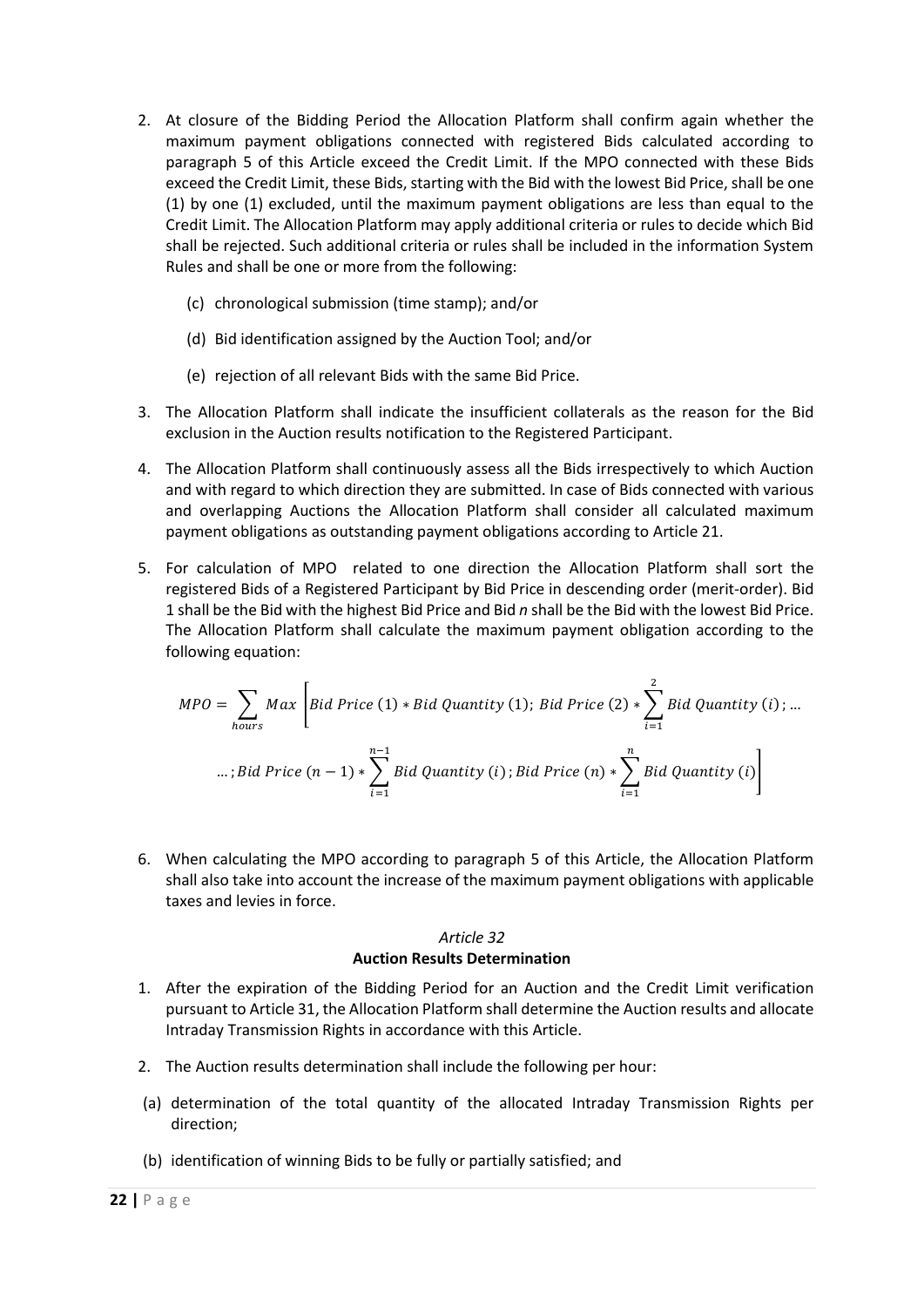- (c) determination ofthe Marginal Price for the interconnector as well as per border and direction.
- 3. The Allocation Platform shall determine the Marginal Price at each Bidding Zone border and direction based on the following criteria:
- (a) if the total quantity of Cross Zonal Capacity for which valid Bids have been submitted is lower than or equal to the relevant Offered Capacity for the relevant Auction, then the Marginal Price shall be zero;
- (b) if the total quantity of Cross Zonal Capacity for which valid Bids have been submitted exceeds the relevant Offered Capacity for the relevant Auction, the Marginal Price shall be set at the lowest Bid(s) Price(s) allocated in full or in part using the respective Offered Capacities.
- 4. If two (2) or more Registered Participants have submitted for one direction valid Bids with the same Bid Price, that cannot be accepted for the total requested quantity of Intraday Transmission Rights, the Allocation Platform shall determine the winning Bids and the quantity of the allocated Intraday Transmission Rights per Registered Participant as follows:
- <span id="page-22-1"></span>(a) the Cross Zonal Capacity available for the Bids which set the Marginal Price shall be divided by the number of the Registered Participants which submitted these Bids;
- <span id="page-22-2"></span>(b) in case the quantity of Intraday Transmission Rights requested by a Registered Participant at Marginal Price is lower or equal than the share calculated according to item [\(a\)](#page-22-1) above, the request of this Registered Participant shall be fully satisfied;
- <span id="page-22-3"></span>(c) in case the requested quantity of Intraday Transmission Rights by a Registered Participant at Marginal Price exceeds the share calculated according to item [\(a\)](#page-22-1) above, the request of this Registered Participant shall be satisfied up to the amount of the share as calculated according to item [\(a\)](#page-22-1) above;
- (d) any remaining Cross Zonal Capacity after the allocation according to item[s \(b\)](#page-22-2) an[d \(c\)](#page-22-3) shall be divided by the number of the Registered Participants whose requests have not been fully satisfied and allocated to them applying the process described in items [\(a\),](#page-22-1) [\(b\)](#page-22-2) an[d \(c\)](#page-22-3) above.
- 5. Whenever the calculation set forth in paragraphs 3 to 5 of this Article does not result in a full MW amount in accordance with [Article 28](#page-19-0) paragraph [1\(f\),](#page-19-2) the Intraday Transmission Rights shall be rounded down to the nearest full MW. The case when the Transmission Rights allocated to individual Registered Participants are equal to zero after rounding shall not impact the Marginal Price determination.
- 6. The Intraday Transmission Rights are deemed to have been allocated to a Registered Participant from the moment the Registered Participant has been informed of the Results.

### *Article 33*

### **Notification of Auction results**

- <span id="page-22-0"></span>1. The Allocation Platform shall publish on its website the Auction results as soon as possible but not later than specified in the Auction Specification.
- 2. The publication of the Auction results for each direction and hour included in the Auction shall comprise at least the following data:
- (a) total requested Intraday Transmission Rights in MW;
- (b) total allocated Intraday Transmission Rights in MW;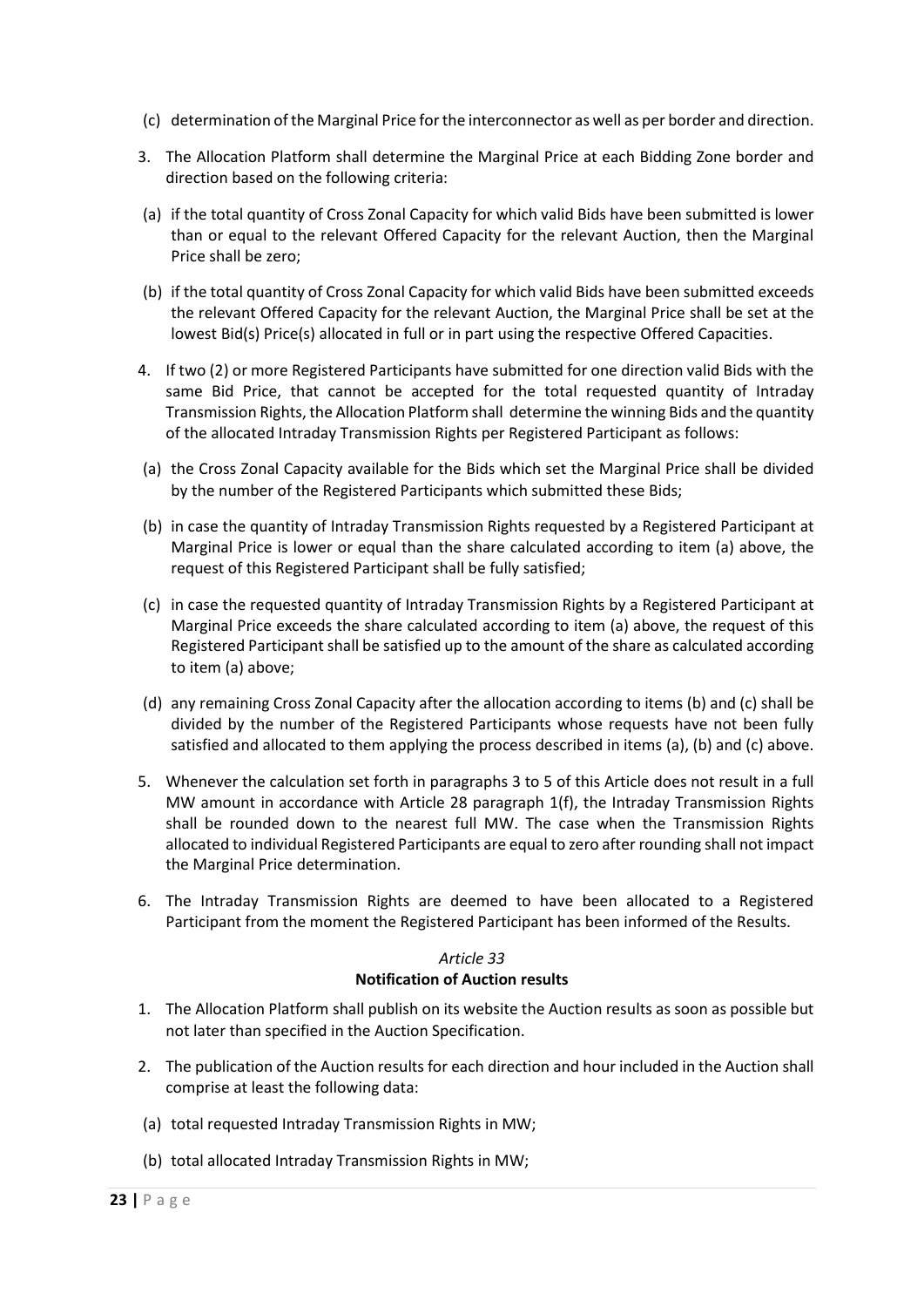- (c) Marginal Price in EUR/MW per hour;
- (d) number of Registered Participants participating in the Auction;
- (e) number of Registered Participants who placed at least one winning Bid in the Auction;
- (f) list of registered Bids without identification of the Registered Participants (bid curve); and
- (g) Congestion Income per direction.
- 3. As soon as possible after the publication of the Auction results the Allocation Platform shall provide via the Auction Tool and notify to each Registered Participant who submitted a Bid to a specific Auction at least the following data:
- (a) allocated Intraday Transmission Rights for each Product in MW;
- (b) Marginal Price in EUR/MW per hour; and
- <span id="page-23-2"></span>(c) due amount for allocated Intraday Transmission Rightsin EUR, rounded to two decimal places.
- <span id="page-23-0"></span>4. In the event that the Auction Tool is unavailable, the Allocation Platform shall inform the Registered Participants of the Auction Results via email.

### *Article 34*

### **[not used]**

#### *Article 35* **Auction cancellation**

- <span id="page-23-1"></span>1. In case the Allocation Platform cancels an Auction, all Bids already submitted and any results of the respective Auction shall be deemed null and void.
- 2. The Allocation Platform shall inform all Registered Participants without undue delay, of the Auction cancellation by notification published in the Auction Tool or on webpage of Allocation Platform and by e-mail.
- 3. An Auction cancellation may be announced in the following cases:
- (a) if the Allocation Platform faces technical obstacles during the Auction process including a failure of standard processes or systems; and/or
- (b) if the interconnector experiences an unplanned outage during the Auction Bidding Period and/or
- (c) in the event of erroneous results due to incorrect Marginal Price calculation or incorrect allocation of Intraday Transmission Rights to Registered Participants or similar reasons.
- 4. In case of Auction cancellation no compensation shall be paid to the Registered Participants.
- 5. The Allocation Platform shall publish on its website, without undue delay, the reasons for the Auction cancellation.
- 6. In case of Auction cancellation a fallback procedure is not provided and postponement of an Auction is not possible.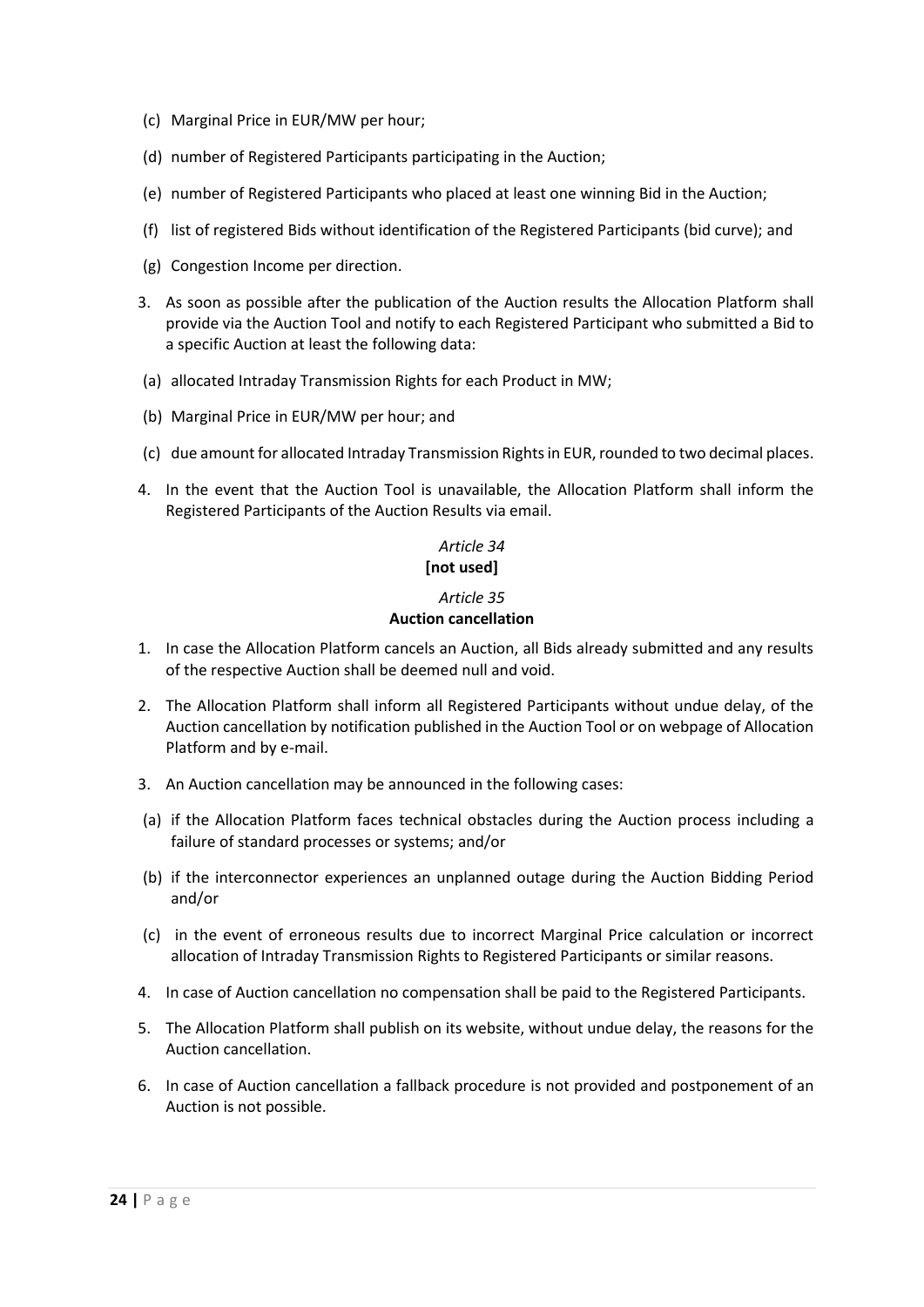### **CHAPTER 5 Use of Intraday Transmission Rights**

### *Article 36* **General principles**

- <span id="page-24-1"></span><span id="page-24-0"></span>1. Intraday Transmission Rights allocated in Auctions shall be subject to the Use it or Lose It principle (as of any applicable UIOLI Deadline) with no financial compensation.
- 2. A Registered Participant holding allocated Intraday Transmission Rights may nominate the Intraday Transmission Rights for its physical use in accordance with [Article 37.](#page-24-2) In such case, the energy accounts of Registered Participant on each side of the interconnector will be updated taking into account the appropriate loss factor as defined in the Nomination Rules.

### *Article 37*

### **Nomination of Intraday Transmission Rights**

- <span id="page-24-2"></span>1. Registered Participants eligible to nominate Intraday Transmission Rights shall fulfil the requirement described in applicable Nomination Rules.
- 2. The Nomination shall only be done in compliance with the Rights Document.
- 3. The relevant Nomination Rules are the Explicit Day Ahead and Intraday Nomination Rules. The applicable nomination deadlines are set forth in the relevant Nomination Rules. The Allocation Platform shall publish information on its website on the nomination deadlines. In case of any discrepancy between the deadlines published by the Allocation Platform and those of the valid and legally binding relevant Nomination Rules, the latter shall prevail and the Allocation Platform shall not be held liable for any damages due to such a discrepancy.

### *Article 38* **Rights Document**

- <span id="page-24-3"></span>1. The Rights Document shall contain the information about the volume in MW that eligible persons are entitled to nominate in specific directions and for hourly periods.
- 2. The Allocation Platform shall send a Rights Document after each Auction to the Intraday Transmission Rights' holder via the Auction Tool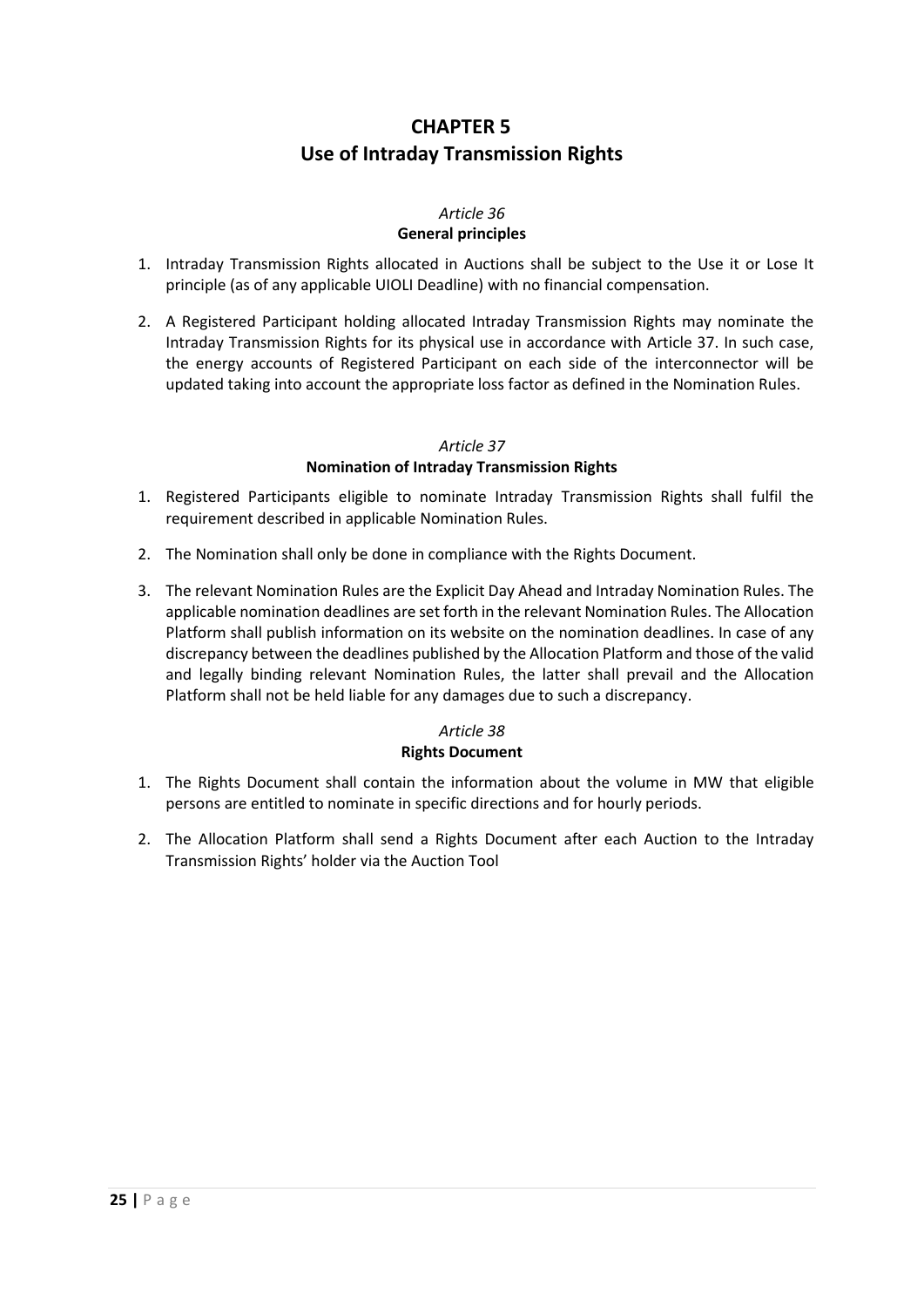### **CHAPTER 6**

### **Curtailment**

*Article 39*

### **Triggering events and consequences of curtailment on Transmission Rights**

- <span id="page-25-1"></span><span id="page-25-0"></span>1. Intraday Transmission Rights may be curtailed in the event of Force Majeure or an emergency situation according to applicable legislation.
- 2. Curtailment may be applied on allocated Intraday Transmission Rights or, where the case may be, on nominated Intraday Transmission Rights.
- 3. Each Registered Participant affected by curtailment shall lose its right to nominate for physical use the concerned Intraday Transmission Rights.
- 4. In case of curtailment, the affected Registered Participant is entitled to receive reimbursement or compensation according to [Article 41.](#page-25-3)

### *Article 40* **Process and notification of curtailment**

- <span id="page-25-2"></span>1. The Allocation Platform shall notify the affected holders of Intraday Transmission Rights as soon as possible of a curtailment of Intraday Transmission Rights via email and on the webpage of the Allocation Platform. The notification shall identify the affected Intraday Transmission Rights, the affected volume in MW per hour for each concerned period and the triggering events for curtailment as described in [Article 39](#page-25-1) and the amount of Intraday Transmission Rights that remain after the curtailment.
- 2. The Allocation Platform shall publish the triggering events for curtailment in accordance with [Article 39](#page-25-1) including their estimated duration on its website as soon as possible.
- 3. The curtailment of Intraday Transmission Rights during a specific time period shall be applied to all Intraday Transmission Rights of the concerned periods on a pro rata basis, which means in proportion to the held Intraday Transmission Rights, regardless of the time of allocation.
- 4. For each affected Registered Participant, remaining Intraday Transmission Rights which have not been curtailed shall be rounded down to the nearest MW.

### *Article 41*

### **Reimbursement for curtailments due to Force Majeure or emergency situation**

- <span id="page-25-3"></span>1. In the case of either Force Majeure and/or or emergency situation, holders of curtailed Intraday Transmission Rights shall be entitled to receive a reimbursement equal to the price of the Intraday Transmission Rights set during the Intraday Capacity Allocation process, which for each affected hour and Registered Participant shall be calculated as:
	- a. the Marginal Price of the initial Auction; multiplied by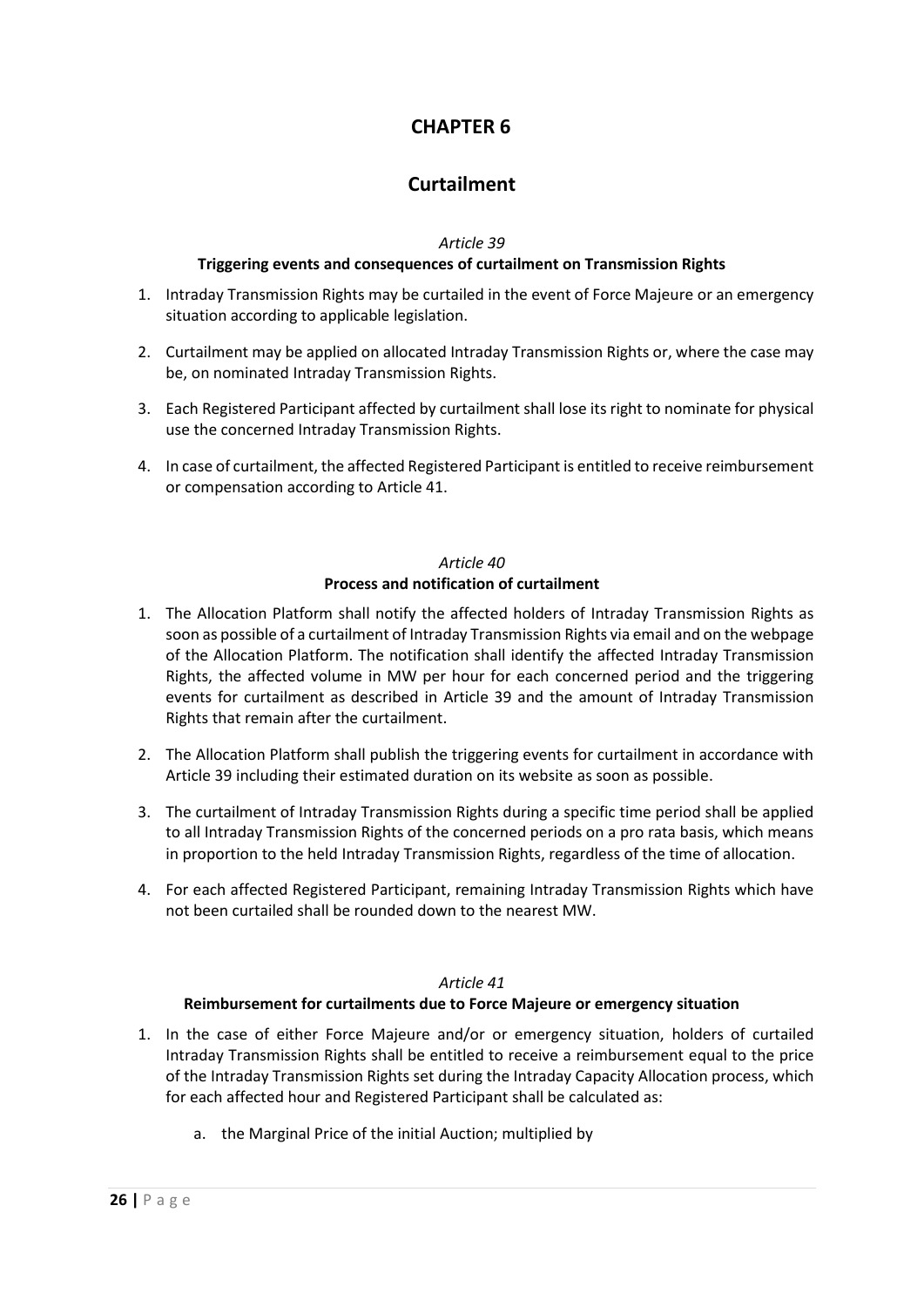b. the volume in MW per hour corresponding to the difference between the Intraday Transmission Rights held by the Registered Participant before and after the curtailment.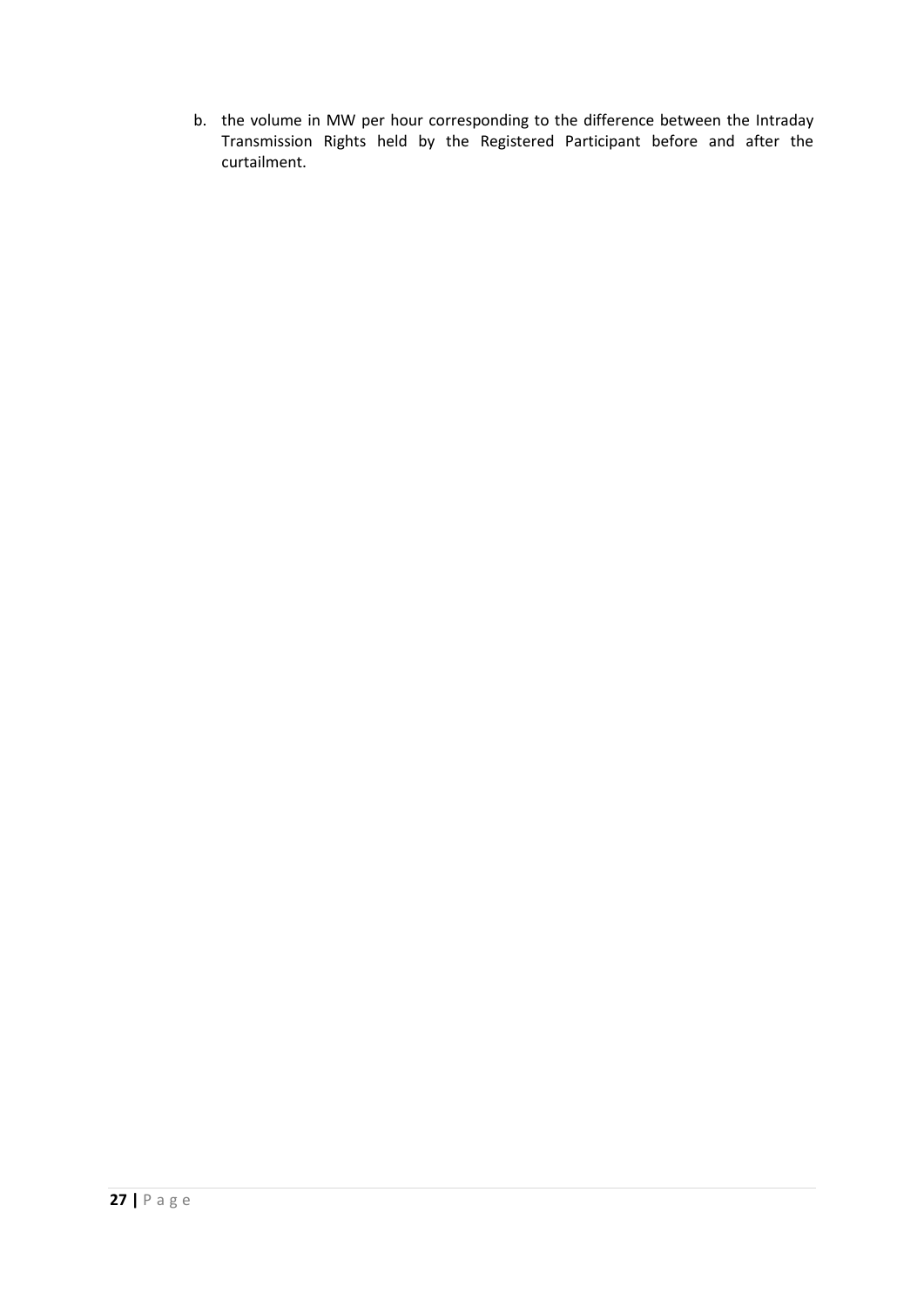### **CHAPTER 7 Invoicing and Payment**

### *Article 42*

### **General principles**

- <span id="page-27-1"></span><span id="page-27-0"></span>1. A Registered Participant shall pay the amounts due as calculated in accordance with [Article 43](#page-27-2) for all Intraday Transmission Rights allocated to it.
- 2. The Registered Participant may and in line with separate agreements between the Registered Participant and concerned TSOs physically use the Cross Zonal Capacity connected with the allocated Intraday Transmission Rights as described in these Access Rules.
- 3. All financial information, prices and amounts due shall be expressed in Euros  $(€)$ , except if deviations are required by applicable law or regulations.
- <span id="page-27-4"></span>4. The payment shall be settled on the date upon which the given amount is credited to the account of the beneficiary. Any interest for late payment shall be considered as settled on the date when the payment was credited from the account of the payer.
- 5. Payments shall be done in Euros  $(\epsilon)$ .
- 6. The Allocation Platform shall consider taxes and levies at the rate and to the extent applicable when assessing payment obligations and issuing invoices under these Access Rules subject to [Article 44.](#page-27-3)
- 7. The Registered Participant shall provide the Allocation Platform with relevant information for justifying whether or not respective taxes and levies are applicable when signing the Participation Agreement as well as any changes in this respect without undue delay.

### *Article 43* **Calculation of due amounts**

- <span id="page-27-2"></span>1. Registered Participants shall pay for each of the Intraday Transmission Rights allocated to them and for individual hour an amount equal to:
- (a) the Marginal Price (per MW per hour); multiplied by
- (b) the Intraday Transmission Rights in MW allocated in individual hour.
- 2. The Intraday Transmission Rights will be invoiced on a monthly basis. The Allocation Platform shall calculate the due amount to be paid retroactively for the preceding month. The amount due plus any applicable taxes, duties or other charges, shall be rounded to two decimal places.

### *Article 44* **Tax Gross-up**

- <span id="page-27-3"></span>1. Each Registered Participant must make all payments to be made by it under the Access Rules without any tax deduction, unless a tax deduction is required by law.
- 2. If a tax deduction is required by law to be made by a Registered Participant, the amount of the payment due from the Registered Participant to the Allocation Platform will be increased to an amount which (after making the tax deduction) leaves an amount equal to the payment which would have been due if no tax deduction had been required.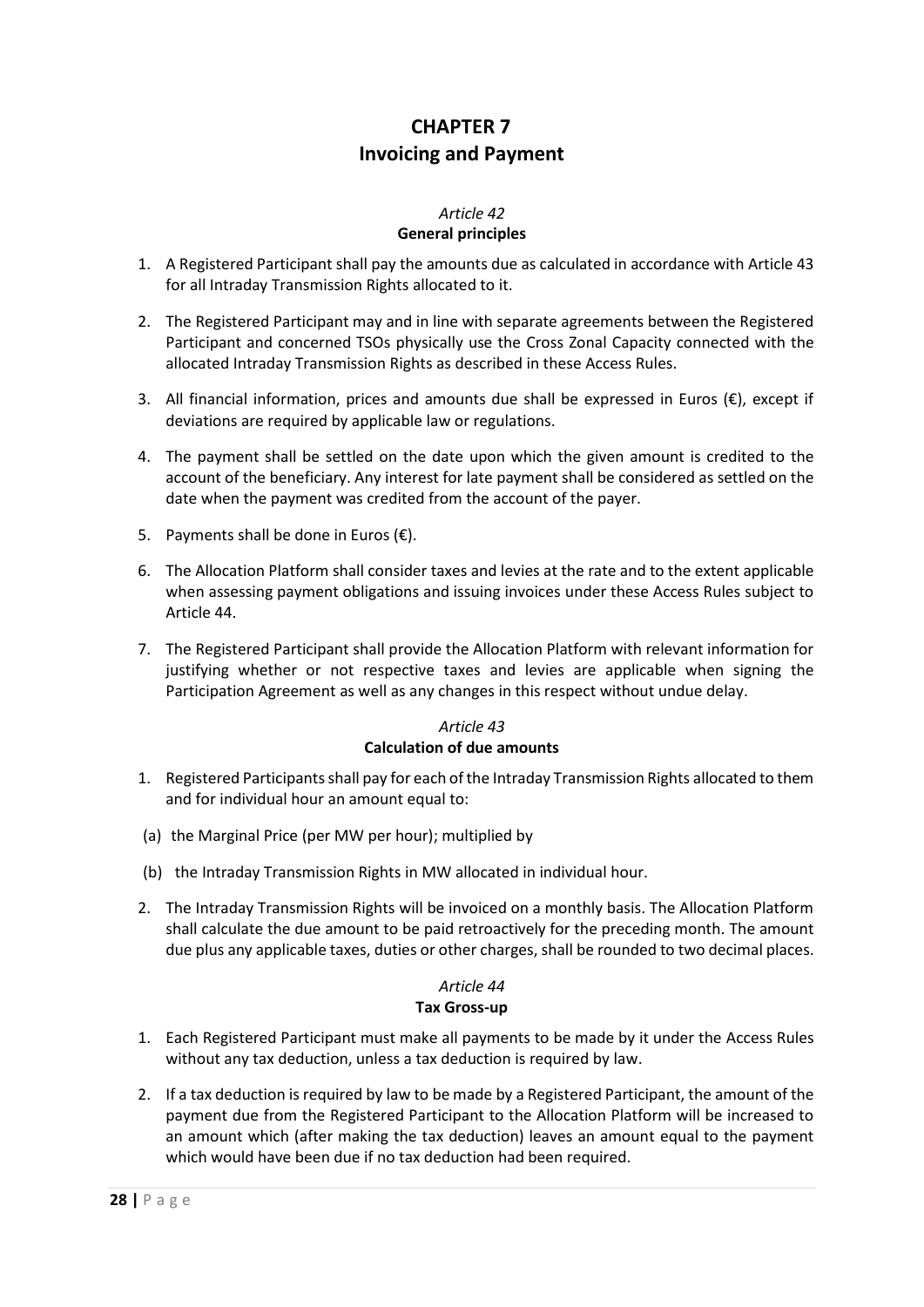3. Paragraph 2 of this Article does not apply with respect to any tax assessed on the Allocation Platform on any payment received in connection with the Access Rules under the laws of the jurisdiction in which the Allocation Platform is incorporated or, if different, the jurisdiction (or jurisdictions) in which the Allocation Platform is treated as resident for tax purposes or has or is deemed for tax purposes to have a permanent establishment or a fixed place of business to which any payment under the Access Rules is attributable. Paragraph 2 of this Article does not apply to value added tax as provided for in the VAT directive 2006/112/EC as amended from time to time and any other tax of a similar nature.

### *Article 45* **Invoicing and payment conditions**

- <span id="page-28-3"></span><span id="page-28-0"></span>1. The Allocation Platform shall issue invoices for payments for all Transmission Rights on a monthly basis and no later than the tenth  $(10<sup>th</sup>)$  Working Day of each month for the Auctions within the month preceding.
- <span id="page-28-2"></span>2. The Allocation Platform shall send the invoice only by e-mail to the Registered Participant at the e-mail address of the financial contact person submitted in accordance wit[h Article 8\(h\)](#page-9-1) or it should make it available to the Registered Participant via the Auction Tool. The date of issuance of the invoice shall be the date on which the email is sent if this is done during Working Hours or the next Working Day if sent after Working Hours.
- 3. In the cases of curtailment of Transmission Rights the invoices shall take into account any payments to be credited to the Registered Participant. The payments to be credited to the Registered Participants shall:
- (a) be settled through self-billing mechanism which shall allow the Allocation Platform to issue invoices in the name and on behalf of the Registered Participant; and
- (b) be notified through the same invoice as the one used for the payments of the Registered Participant as set forth in paragrap[h 2](#page-28-2) of this Article;
- <span id="page-28-4"></span>4. The payments due shall be netted taking into account the amount as set forth in paragraph 1 and 3 of this Article.
- 5. If the balance of the payments as set forth in paragraph 4 of this Article results in a net payment from the Registered Participant to the Allocation Platform, the Registered Participant shall settle this balance within seven (7) Working Days after the date of issuance of the invoice.
- <span id="page-28-1"></span>6. Payments by the Registered Participant as set forth in paragraph 5 of this Article shall be collected as follows:
- (a) Based on the standard procedure, the Allocation Platform shall collect the payment automatically from the dedicated Business Account of the Registered Participant on the respective due date of the invoice; or
- (b) alternatively, the Registered Participant shall ensure payment through a non-automated transaction to the account of the Allocation Platform specified on the invoice by indicating the invoice reference.

The alternative procedure may be used upon request of the Registered Participant and with the consent of the Allocation Platform. The Registered Participant shall notify the Allocation Platform by email the request to use the alternative procedure at least two (2) Working Days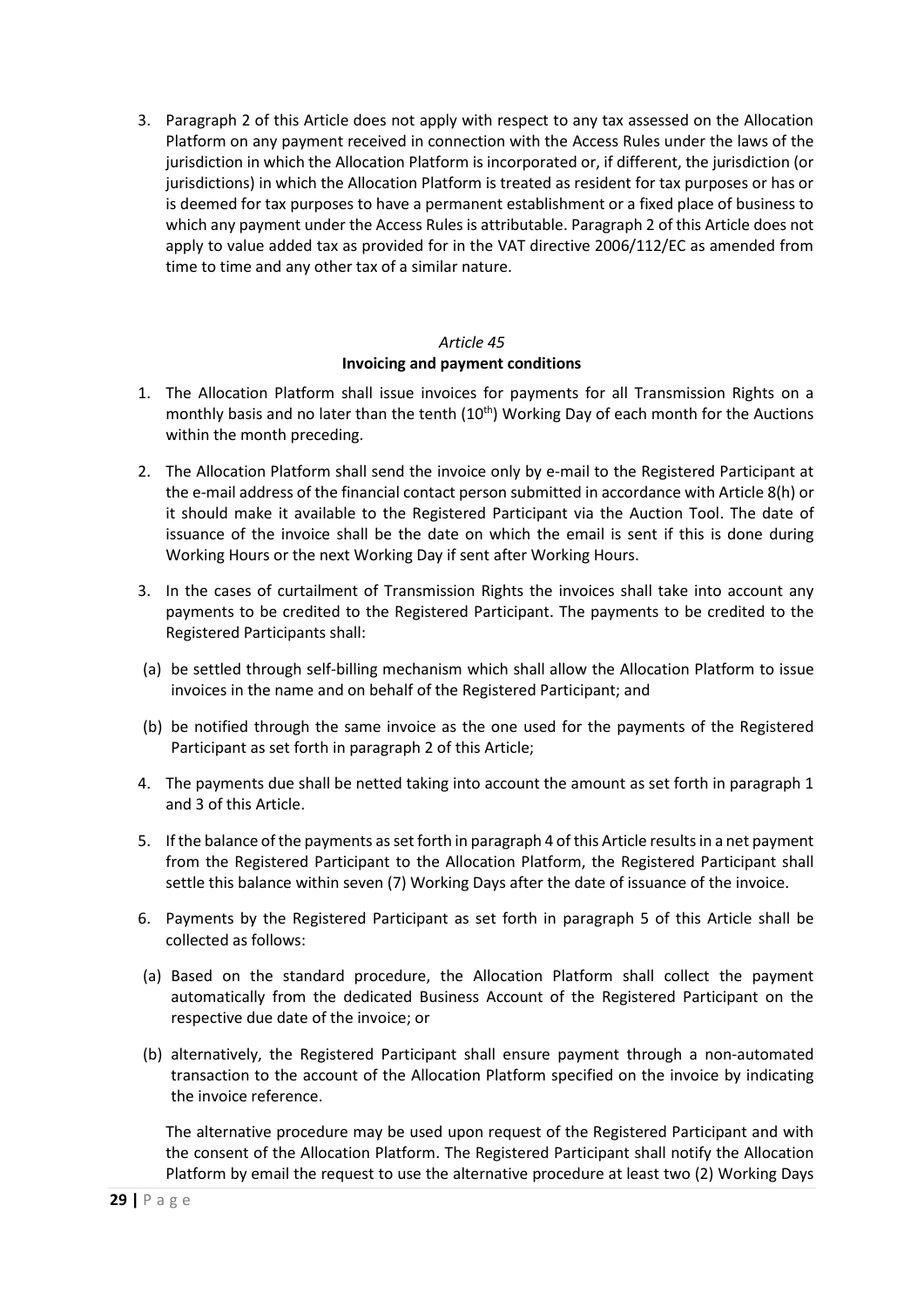before the date of issuing of the next invoice as set forth in paragraph [1](#page-28-3) of this Article. Once the alternative procedure is agreed, it shall be deemed to be valid until otherwise agreed between the Registered Participant and the Allocation Platform.

- <span id="page-29-1"></span>7. If the balance of the payments as set forth in paragraph 1 and 3 of this Article results in a net payment from the Allocation Platform to the Registered Participant, the Allocation Platform shall pay this balance within seven (7) Working Days after the date of issuance of the invoice to the bank account as announced during the accession process in accordance with [Article 8](#page-9-1) paragraph [1\(g\)](#page-9-2) by the Registered Participant who is entitled to the payments at the due date.
- <span id="page-29-2"></span>8. Upon the collection of the payment as set forth in paragraph 6 of this Article, the Allocation Platform shall update the Credit Limit accordingly.
- 9. In case of an erroneous invoice resulting in an additional payment of the Allocation Platform or the Registered Participant the Allocation Platform shall correct the invoice and any due amount shall be settled as soon as they have been notified to Registered Participant.
- 10. Bank fees of the payer's bank shall be covered by the payer. Bank fees of the receiving bank shall be covered by the beneficiary. Bank fees of any intermediary bank, shall be covered by the Registered Participant.
- 11. The Registered Participant shall not be entitled to offset any amount, or withhold any debts arising in connection with obligations resulting from an Auction, against any claims towards the Allocation Platform, whether or not arising out of an Auction. Nevertheless, the right to offset and the right to withhold are not excluded in case the Registered Participant's claim against Allocation Platform is established by a legally binding judgement or is uncontested.

### *Article 46*

### **Payment disputes**

- <span id="page-29-0"></span>1. A Registered Participant may dispute the amount of an invoice, including any amounts to be credited to the Registered Participant. In this case, the Registered Participant shall notify the nature of the dispute and the amount in dispute to the Allocation Platform as soon as practicable and in any event within fifteen (15) Working Days after the date of issuance of the invoice or credit note by registered mail and email. Beyond this period, the invoice shall be deemed to have been accepted by the Registered Participant.
- 2. If the Registered Participant and the Allocation Platform are unable to resolve the difference within ten (10) Working days after the notification, the procedure for the dispute resolution in accordance with [Article 50](#page-32-0) shall apply.
- 3. A dispute shall in no way relieve the Registered Participant from the obligation to pay the amounts due as set forth in [Article 45\(](#page-28-0)1).
- <span id="page-29-3"></span>4. If it is agreed or determined based upon the dispute resolution procedure as set forth i[n Article](#page-32-0)  [50](#page-32-0) that an amount paid or received by the Registered Participant was not properly payable, the following process shall apply:
- (a) the Allocation Platform shall refund any amount including interest to be calculated according [Article 42](#page-27-1)[\(4\)](#page-27-4) to the Registered Participant in case that the amount paid by the Registered Participant as set forth in [Article 45\(](#page-28-0)1) an[d Article 45](#page-28-0)[\(4\)](#page-28-4) was higher or the amount paid by the Allocation Platform was lower than the due amount. The Allocation Platform shall make the payment to the bank account indicated by the Registered Participant for this reimbursement in accordance with [Article 8](#page-9-1) paragraph [1](#page-9-2) [\(g\).](#page-9-3)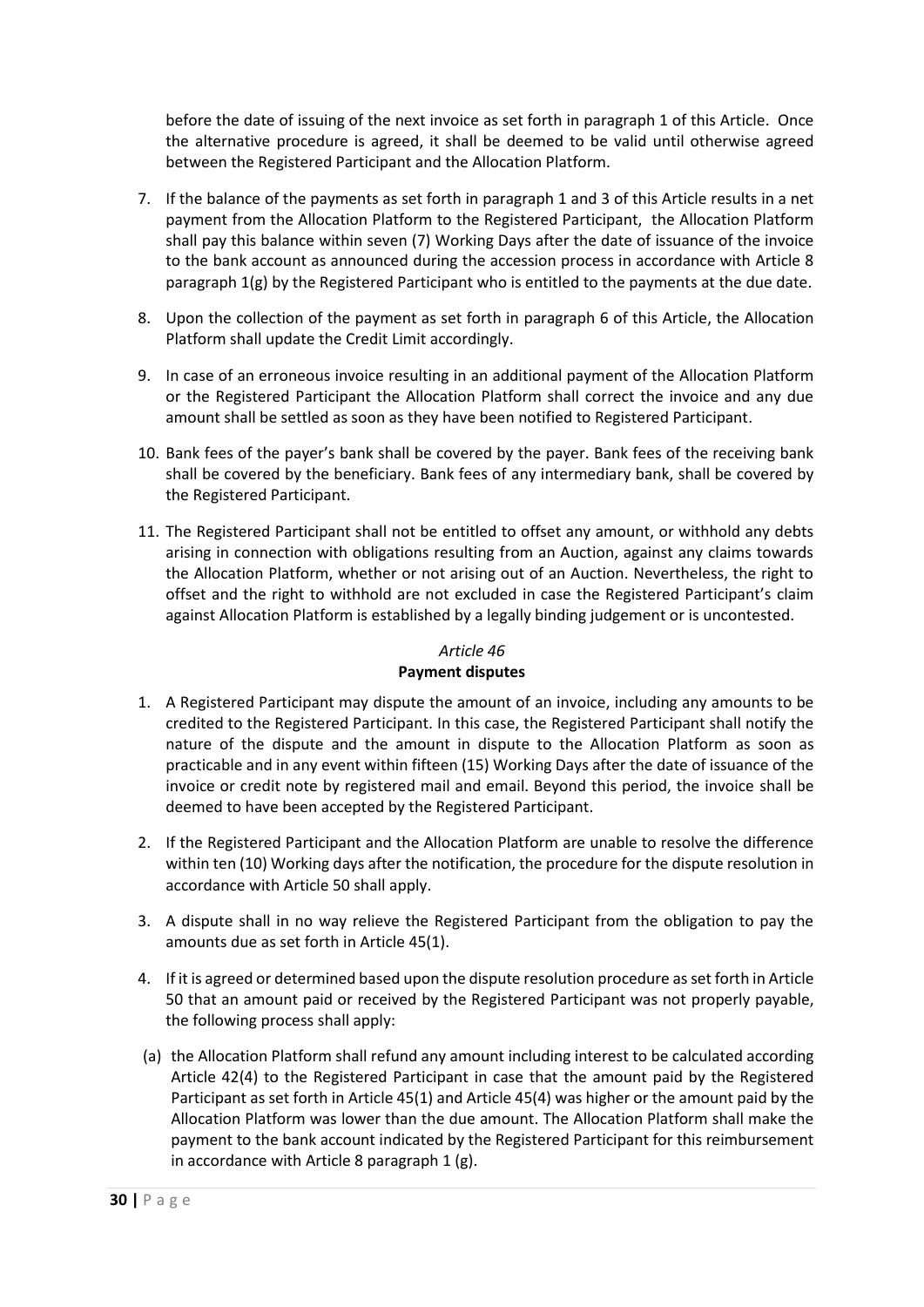- (b) the Registered Participant shall pay any amount including interest to be calculated according t[o Article 42](#page-27-1)[\(4\)](#page-27-4) to the Allocation Platform in case that the amount paid by the Registered Party as set forth in [Article 45\(](#page-28-0)1) and [Article 45](#page-28-0)[\(4\)](#page-28-4) was lower or the amount paid by the Allocation Platform was higher than the due amount. The Registered Participant shall make the payment in accordance with the procedure set forth i[n Article 45\(](#page-28-0)[6\)](#page-28-1). Upon such payment the Allocation Platform shall update the Credit Limit of the Registered Participant as set forth i[n Article 45\(](#page-28-0)[8\)](#page-29-2).
- 5. The interest paid in case of a payment in accordance with paragrap[h 4](#page-29-3) of this Article shall be applied from the first  $(1^{st})$  day following the date on which the payment was due up to the date on which the disputed amount was refunded and it shall apply also to all taxes and levies required by law.

### *Article 47*

### **Late payment and payment incident**

- <span id="page-30-0"></span>1. In case the Registered Participant has not fully paid an invoice by the due date specified on the invoice, the Allocation Platform shall notify the Registered Participant that a payment incident will be registered if the amount including applicable interest due is not received within two (2) Working Days upon sending of the notification. In case of no payment within the deadline, the Allocation Platform shall notify the Registered Participant that the payment incident was registered.
- 2. Immediately after registration of the payment incident the Allocation Platform may call on the collaterals.
- 3. The Allocation Platform may suspend or terminate the Participation Agreement in case of registered payment incident, in accordance with [Article 51](#page-34-0) and [Article 52.](#page-34-1)
- 4. In case of late payment or refund, the Parties shall pay interest on the amount due including taxes and levies from the first  $(1<sup>st</sup>)$  day following the date on which payment was due until the date on which the payment is done. The interest shall be equal to the highest amount of:
- (a) a flat rate of 100 €; or
- (b) in accordance with Article 5 of Directive 2011/7/EU, eight (8) percentage points per annum above the reference interest rate as officially published by the national authorities of the country in which the Allocation Platform is located and round up to the nearest half percentage point.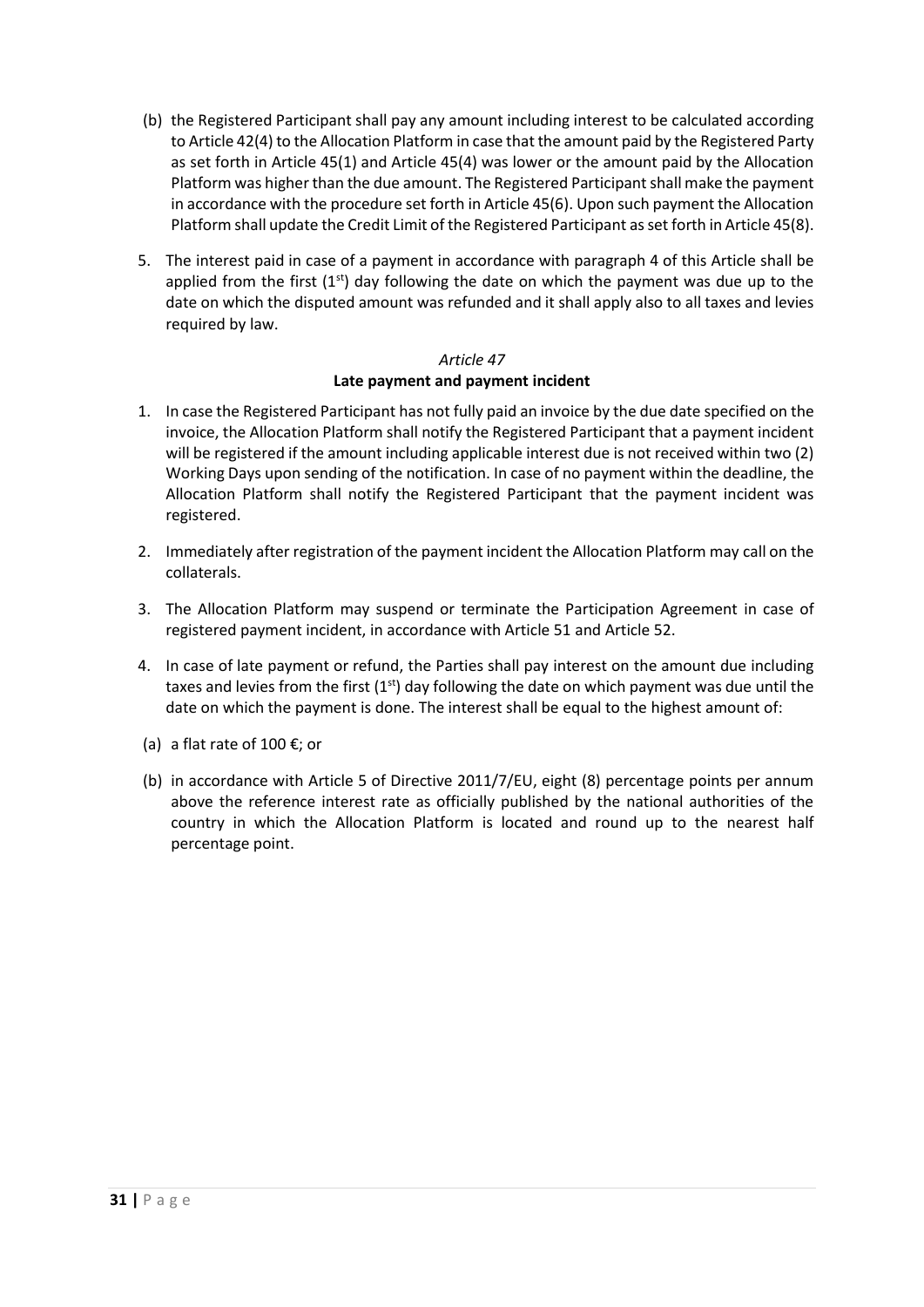# **CHAPTER 8 Miscellaneous**

#### *Article 48*

### **Duration and amendment of Access Rules**

- <span id="page-31-1"></span><span id="page-31-0"></span>1. The Access Rules are of indefinite duration and are subject to amendment in accordance with this Article. These Access Rules and any amendments thereof proposed by the relevant TSOs shall be consulted upon subject to paragraph 5 of this Article and enter into force in accordance with the applicable national regulatory regimes. The Allocation Platform shall publish the amended Access Rules and send an amendment notice to Registered Participants.
- 2. Subject to paragraph 5 of this Article, an amendment shall enter into force at the date and time specified in the amendment notice but no less than twenty eight (28) calendar days, unless otherwise permitted to provide less than twenty eight (28) calendar days after the amendment notice is sent to Registered Participants by the Allocation Platform.
- 3. Each amendment shall apply to all aspects of these Access Rules, including but not limited to all Auctions conducted after the date on which the amendment takes effect.
- 4. Any amendment of these Access Rules shall apply automatically to the Participation Agreement in force between the Allocation Platform and the Registered Participant, without the need for the Registered Participant to sign a new Participation Agreement but without prejudice to the Registered Participant's right to request the termination of its Participation Agreement in accordance with [Article 52](#page-34-1)[\(1\)](#page-34-2). By participating in the Auction after the Registered Participant was informed about the changes and/or adaptations of the Access Rules and after these changes and/or adaptations of the Access Rules entered into force, it is deemed that the Registered Participant has accepted the changed, i.e. the valid and effective version of the Access Rules.
- 5. These Access Rules are subject to the legislation prevailing at the time at which they take effect. In the event that there is a change in relevant legislation or any action by competent authorities which have an effect on these Access Rules and/or their annexes then, notwithstanding any other provision of these Access Rules, the Access Rules shall be amended accordingly and pursuant to this Article.
- 6. Registered Participants may request in writing amendments to these Access Rules and the Allocation Platform shall consider such requested amendments as appropriate.

### *Article 49*

### **Liability**

- <span id="page-31-2"></span>1. The Allocation Platform and the Registered Participants are solely responsible for the fulfilment of any obligation they undertake or are subject to and which arises from or is in connection with the Access Rules and the Participation Agreement.
- 2. Subject to any other provisions of these Access Rules the Allocation Platform shall only be liable for damages caused by:
- (a) fraud, gross negligence or wilful misconduct;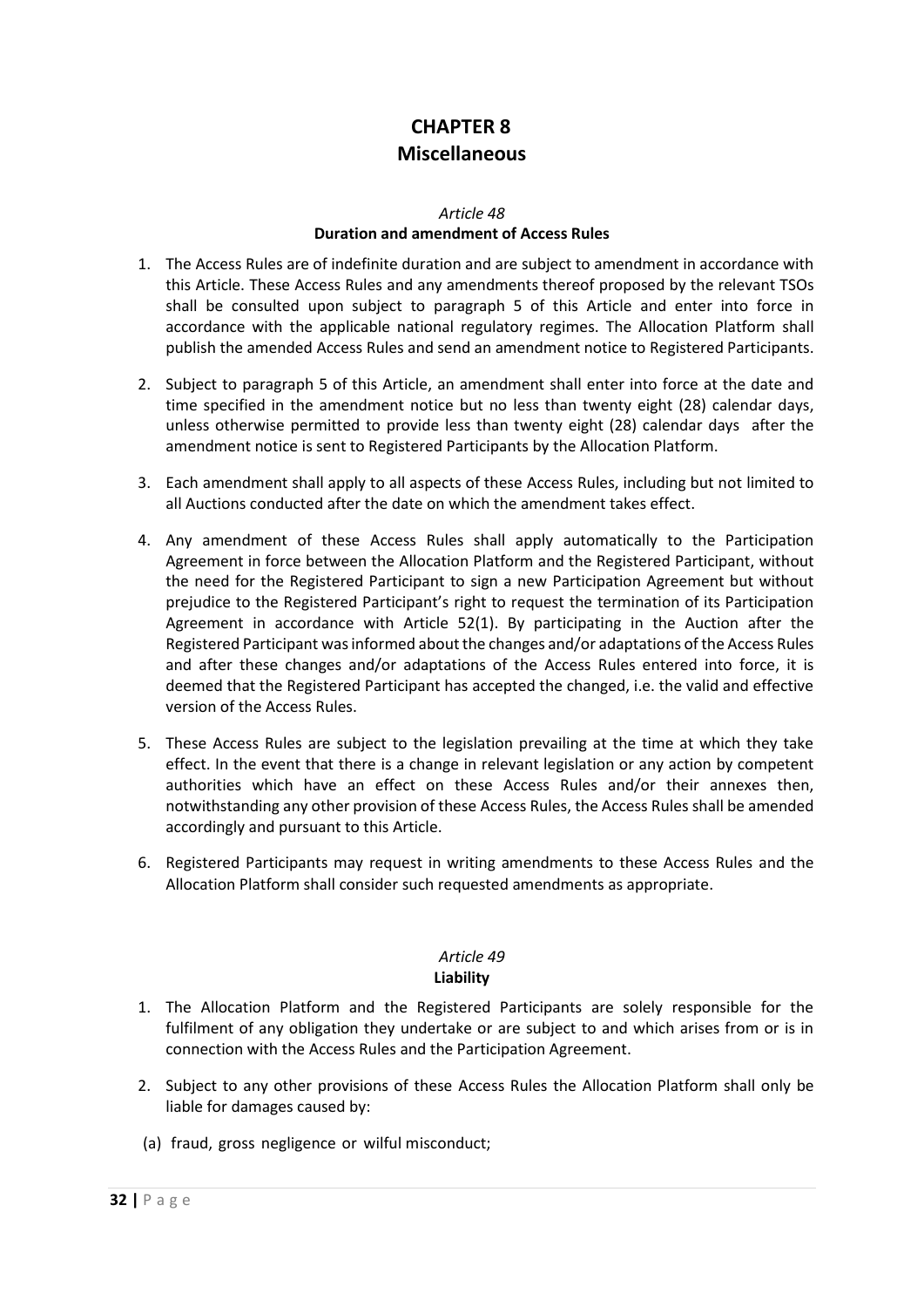- (b) death or personal injury arising from its negligence or that of its employees, agents or subcontractors.
- <span id="page-32-1"></span>3. A Registered Participant shall indemnify and keep indemnified the Allocation Platform and its officers, employees and agents from and against any and all loss or liability (including legal costs) which any of them may suffer or incur by reason of any claim by any third party on account of any and all loss (whether direct or indirect) suffered by the claimant or any of the claimant's officers, agents, subcontractors or employees in connection with these Access Rules.
- 4. The Allocation Platform and each Registered Participant acknowledges and agrees that it holds the benefit of paragraph [3](#page-32-1) of this Article for itself and as trustee and agent for its officers, employees and agents.
- 5. The Registered Participant shall be solely responsible for its participation in Auctions including but not limited to the following cases:
- (a) the timely arrival of Bids and transfer and return notifications by the Registered Participant;
- (b) technical failure of the information system on the side of the Registered Participant preventing the communication via the channels foreseen in accordance with these Access Rules.
- 6. In case of curtailment compensation due to Force Majeure or emergency situation in accordance with [Article 41](#page-25-3) Registered Participants shall not be entitled to other compensation than the compensation described in these Access Rules.
- 7. The Registered Participant shall be liable with respect to any sanctions, penalties, or charges that may be imposed by financial authorities on the Allocation Platform for incorrect tax treatment due to wrong or incomplete information provided by the Registered Participant.
- 8. This Article survives the termination of the Registered Participant's Participation Agreement.

#### *Article 50* **Dispute resolution**

- <span id="page-32-4"></span><span id="page-32-0"></span>1. Without prejudice to paragraph[s 7](#page-33-0) an[d 8](#page-33-1) of this Article, where there is a dispute the Allocation Platform and the Registered Participant shall first seek amicable settlement through mutual consultation pursuant to paragrap[h 2.](#page-32-2) For this purpose, the Party raising the dispute shall send a notification to the other party indicating:
- (a) the existence of a Participation Agreement between the Parties;
- (b) the reason for the dispute; and
- (c) a proposal for a future meeting with a view to settle the dispute amicably.
- <span id="page-32-2"></span>2. The Parties shall meet within twenty (20) Working Days of a request to meet and seek to resolve the dispute. If no agreement is reached or no response received within a period of thirty (30) Working Days from the date of the aforementioned notification, either Party may refer the matter to the senior management of the Parties to resolve the dispute pursuant to paragraph [3.](#page-32-3)
- <span id="page-32-3"></span>3. The senior representative of each of the Allocation Platform and the Registered Participant with authority to resolve the dispute shall meet within twenty (20) Working Days of a request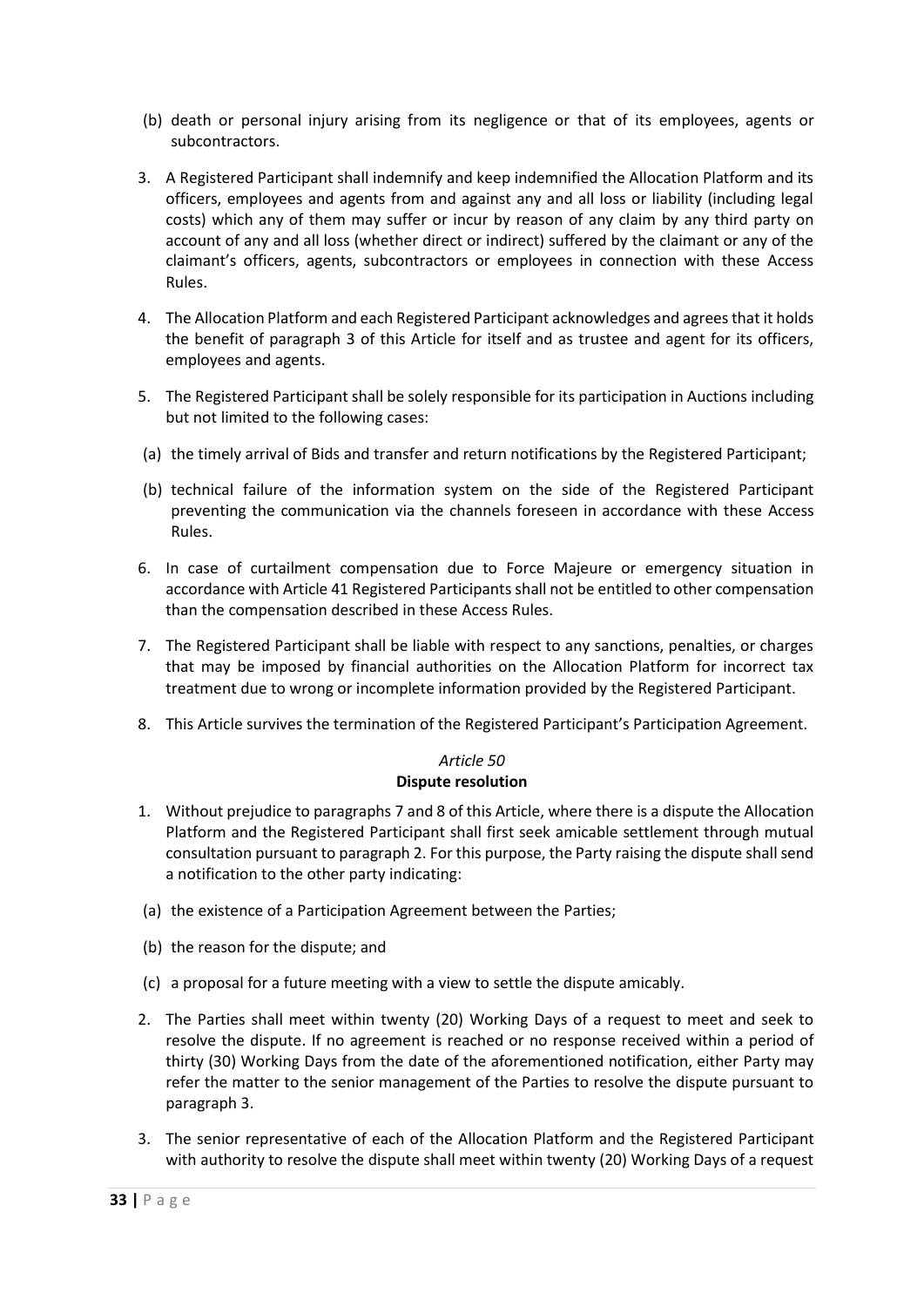to meet and seek to resolve the dispute. If the representatives are unable to resolve the dispute within twenty (20) Working Days of the meeting or such longer time as may be agreed then the dispute shall be determined by arbitration in accordance with paragraph [4.](#page-33-2)

- <span id="page-33-2"></span>4. Where a dispute is to be referred to arbitration under paragraph [3,](#page-32-3) either the Allocation Platform or the Registered Participant may give notice to the other stating the nature of the dispute and referring the dispute to arbitration. Arbitration shall be conducted in accordance with the Rules of Arbitration of the Chamber of Commerce (ICC). The arbitration shall be conducted before one (1) arbitrator to be nominated upon agreement of the Parties unless a Party requests the appointment of three (3) arbitrators. In case of one (1) arbitrator, the Parties shall agree on the nomination of the arbitrator within two (2) months after the notice was given by the Party referring the dispute to arbitration. If no agreement can be found, the arbitrator shall be appointed by the ICC Court. In case of three (3) arbitrators the claimant shall nominate one (1) arbitrator and the respondent shall nominate one (1) arbitrator. The arbitrators nominated by each Party shall then nominate the chairman of the arbitral tribunal within three (3) Working Days from the confirmation of the appointment of the second arbitrator by the respondent. If the arbitrators nominated by each party cannot agree on the appointment of the chairman, the chairman shall be appointed by the ICC Court. The arbitration shall take place in the location of the Allocation Platform unless otherwise defined in the Participation Agreement and in accordance with the governing law of these Access Rules while the language of the arbitration proceedings shall be English. The emergency arbitrator provisions according to the Rules of Arbitration of the Chamber of Commerce shall not apply but the interim or injunctive relief measures under the governing law shall apply.
- 5. Arbitration awards shall be final and binding on the Allocation Platform and the relevant Registered Participant as from the date that they are made. The Allocation Platform and the Registered Participant shall carry out any award of an arbitrator relating to any dispute without delay and each waive their right to any form of appeal or recourse to a court of law or other judicial authority, in so far as such waiver may validly be made.
- <span id="page-33-3"></span>6. Notwithstanding paragraph[s 3](#page-32-3) and 4 of this Article, the Parties may jointly agree to apply court proceedings instead of arbitration to settle a dispute arisen in connection with these Access Rules.
- <span id="page-33-0"></span>7. In cases of late payment and without prejudice to [Article 47](#page-30-0) and paragraphs [1](#page-32-4) to [4](#page-33-2) of this Article, a Party may bring court proceedings against the other Party for any amount due under or in connection with these Access Rules and unpaid for more than twenty (20) Working Days after the date the amounts were due.
- <span id="page-33-1"></span>8. The Parties agree that proceedings referred to in paragraph [6](#page-33-3) or paragraph [7](#page-33-0) may be brought in any competent court to hear such claim. The Registered Participant irrevocably waives any objection which it may have now or hereafter regarding the venue of such proceedings in any competent court and any claim that any such proceedings have been brought in an inconvenient forum.
- 9. Notwithstanding any reference to amicable settlement, expert resolution or arbitration under this Article, the Allocation Platform and the Registered Participant shall continue to perform their respective obligations under these Access Rules and the Registered Participant's Participation Agreement.
- 10. This Article survives the termination of the Registered Participant's Participation Agreement.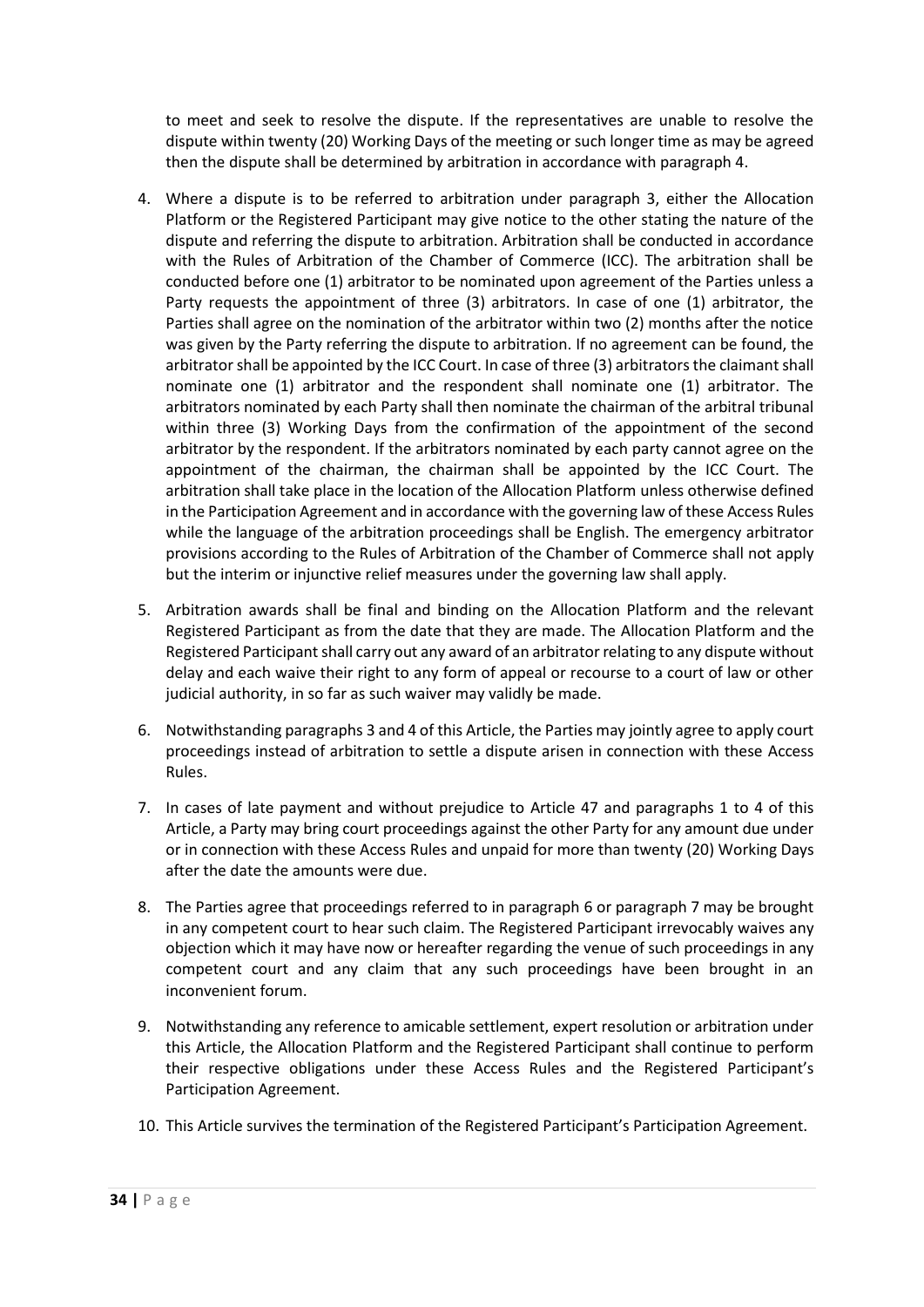### *Article 51*

### **Suspension of the Participation Agreement**

- <span id="page-34-3"></span><span id="page-34-0"></span>1. The Allocation Platform may by notice to the Registered Participant suspend temporarily the Registered Participant's rights in connection with these Access Rules with immediate effect if the Registered Participant commits a major breach of an obligation in connection with these Access Rules which may have a significant impact to the Allocation Platform as follows:
- (a) if a Registered Participant fails to pay any amount properly due and owing to the Allocation Platform pursuant to [Article 47;](#page-30-0)
- (b) if a Registered Participant fails to provide and maintain collaterals in accordance with [Article](#page-16-1) [23;](#page-16-1)
- (c) any breach which may have a financial impact to the Allocation Platform;
- (d) the Allocation Platform has reasonable grounds to believe that the Registered Participant no longer satisfies one or more of any other conditions to participate in Auctions according to these Access Rules unless termination applies according t[o Article 52.](#page-34-1)
- <span id="page-34-4"></span>2. In any case of a minor breach in relation to these Access Rules such as the failure of the Registered Participant to notify a change in the submitted information in accordance with [Article 8,](#page-9-1) the Allocation Platform may by notice to the Registered Participant inform the Registered Participant's that its rights in connection with these Access Rules may be suspended unless the Registered Participant remedies the suspension event in the time period specified in the notice. The suspension shall take effect when the period specified for remedy has elapsed without that such remedy has taken place. After the suspension takes effect in accordance with paragraph[s 1](#page-34-3) and [2](#page-34-4) of this Article, the suspended Registered Participant may no longer participate in an Auction and, unless the payment of the Transmission Right is fully settled or fully secured by collaterals by the suspended Registered Participant, the suspended Registered Participant shall not be entitled to use Transmission Rights according to CHAPTER 5.
- 3. The Allocation Platform may withdraw a notice under paragraphs [1](#page-34-3) or [2](#page-34-4) of this Article at any time. Having given a notice under paragraph[s 1](#page-34-3) o[r 2](#page-34-4) of this Article, the Allocation Platform may give a further or other notice at any time in respect of the same or a different suspension event.
- 4. Once the Registered Participant has fulfilled or remedied the suspension event as notified to it in the notice sent by the Allocation Platform, the Allocation Platform shall reinstate as soon as reasonably practicable the Registered Participant's rights in relation to its ability to participate in Auctions by written notice to the Registered Participant. As from the date of effect of the reinstatement and the Registered Participant may participate in Auctions.
- 5. If the Allocation Platform gives a notice to a Registered Participant under paragraph [1](#page-34-3) or [2](#page-34-4) of this Article, such notice of suspension does not relieve the Registered Participant from its payment obligations under [CHAPTER 7.](#page-27-0)

#### *Article 52* **Termination of the Participation Agreement**

<span id="page-34-2"></span><span id="page-34-1"></span>1. A Registered Participant may at any time request the Allocation Platform to terminate the Participation Agreement to which the Registered Participant is a Party. The termination shall take effect after thirty (30) Working Days upon receipt of the termination request by the Allocation Platform and all outstanding payment obligations are settled.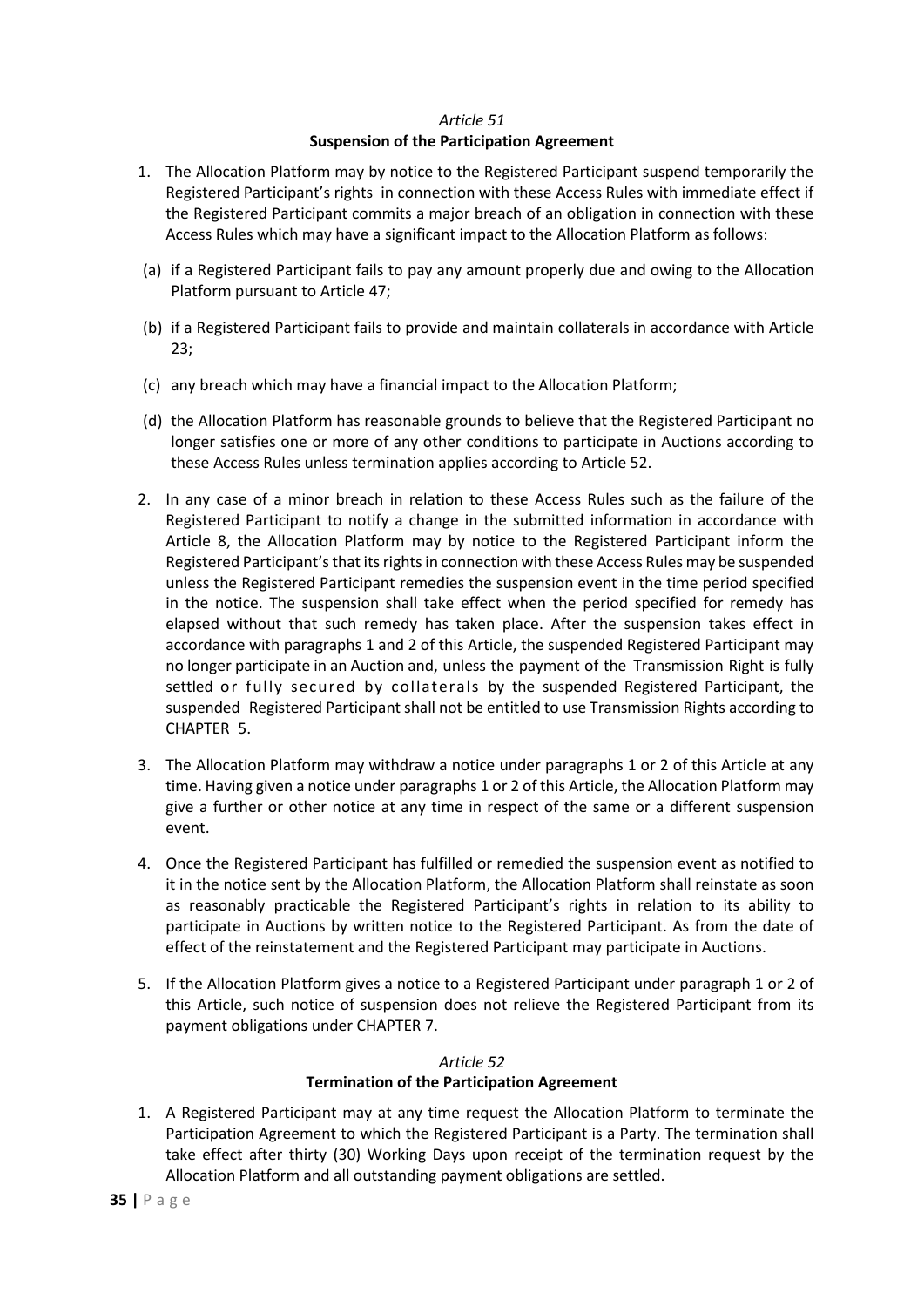- 2. A Registered Participant may terminate the Participation Agreement to which the Registered Participant is a Party for good cause when the Allocation Platform has committed a major breach of an obligation connected with these Access Rules or the Participation Agreement in the following cases:
- (a) where the Allocation Platform repeatedly fails to pay any amount properly due and owing to the Registered Participant with a significant financial impact;
- (b) where there is a significant breach of the confidentiality obligations in accordance wit[h Article](#page-37-0)  [55.](#page-37-0)
- <span id="page-35-0"></span>3. The Registered Participant shall send a notice to the Allocation Platform stating the reason for termination and giving the Allocation Platform twenty (20) Working Days to remedy the breach where possible. Unless the Allocation Platform remedies the breach within the abovementioned deadline, the termination shall take effect immediately upon expiration of such deadline. Where no remedy is possible, the termination shall take effect immediately upon receipt of the termination notice.
- <span id="page-35-1"></span>4. If any of the termination events in paragraph [5](#page-35-2) occurs in relation to a Registered Participant, the Allocation Platform may by notice to the Registered Participant terminate the Participation Agreement, including the Registered Participant's rights connected with these Access Rules. A termination under this paragraph takes effect from the time of the notice or any later time specified in it. The Registered Participant may not at a later stage enter into the Participation Agreement with the Allocation Platform until the circumstances of termination continue to exist or it is not sufficiently guaranteed that the breach may not occur again.
- <span id="page-35-2"></span>5. The termination events referred to in paragrap[h 4](#page-35-1) shall be the following:
- (a) if the rights of the Registered Participant are suspended for longer than thirty (30) Working Days;
- (b) if a Registered Participant does not qualify for the participation in the Auction as set forth in [Article 9;](#page-10-0)
- (c) if a Registered Participant repeatedly breaches these Access Rules or a Participation Agreement, whether or not the breach is capable of remedy;
- (d) if a competent authority (i) determines that the Registered Participant has committed a misuse or fraudulent act and (ii) requests the Allocation Platform to terminate the Participation Agreement to which such Registered Participant is a Party or (iii) agrees that the Allocation Platform has reasonable grounds to believe that the Registered Participant has committed a misuse or fraudulent act in participating in; or
- (e) if the Registered Participant has taken any action which may lead to the damaging or reduction in effectiveness of the Auction Tool (it being understood that such an action is deemed to happen in case of any behaviour that can be assimilated to an attack on the information system such as, but not limited to, deny of service, spam, virus, brute forcing, Trojan horse attack).
- 6. After the termination takes effect in accordance with paragraphs [1](#page-34-2) to [4](#page-35-1) of this Article and from that time, the Registered Participant may no longer participate in an Auction.
- 7. Termination of a Participation Agreement does not affect any rights and obligations under or in connection with the Participation Agreement and these Access Rules which arose prior to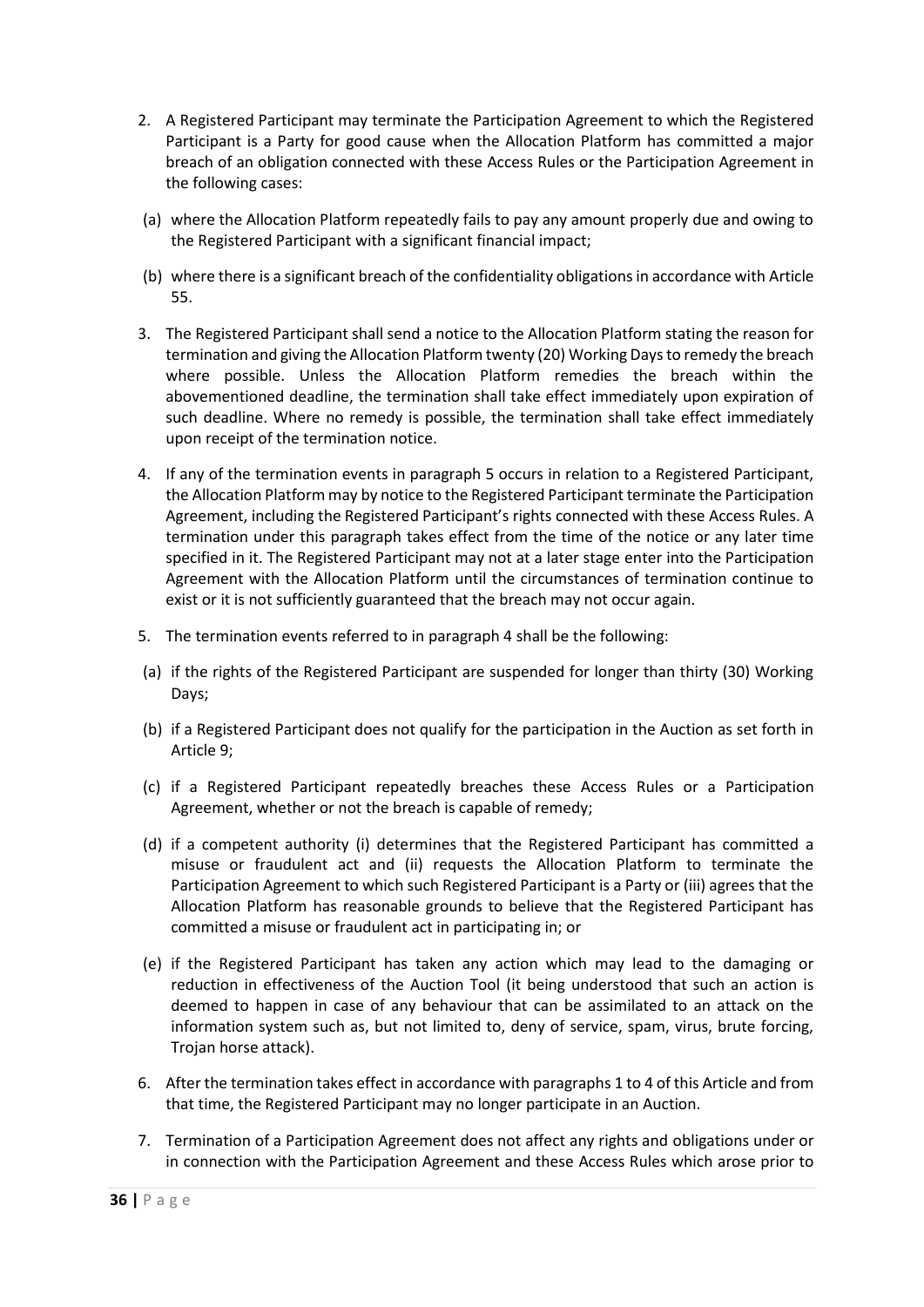that termination unless otherwise specified in this Article. Accordingly, any Registered Participant whose Participation Agreement is terminated will remain liable, subject to and in accordance with the Access Rules, in respect of all such rights and liabilities. This paragraph shall apply without prejudice to other remedies available to the Allocation Platform under these Access Rules.

### *Article 53*

### **Force Majeure**

- <span id="page-36-0"></span>1. The Allocation Platform or a Registered Participant, which invokes Force Majeure, shall promptly send to the other Party a notification describing the nature of Force Majeure and its probable duration and shall continue to furnish reports with respect thereto with reasonable frequency during the period of Force Majeure. The person invoking the Force Majeure shall make every possible effort to limit the consequences of the Force Majeure.
- <span id="page-36-2"></span>2. The affected obligations, duties and rights of a Party subject to Force Majeure shall be suspended from the beginning of Force Majeure, with the exception of the confidentiality provisions in accordance wit[h Article 55.](#page-37-0)
- 3. Suspension under paragrap[h 2](#page-36-2) is subject to the following:
- (a) suspension will be of no greater scope and of no longer duration than is required by the Force Majeure;
- (b) the suspension applies only for so long as the Party invoking to Force Majeure is using reasonable efforts to remedy their inability to perform.
- 4. The consequences of a Force Majeure event, which is not subject to any discussion or litigation between the Allocation Platform and the Registered Participant, are:
- (a) the Party invoking Force Majeure cannot be held responsible to pay compensation for any damage suffered, due to the non-performance or partial performance of all or any of its obligations during the Force Majeure and when such non-performance or partial performance is due directly to Force Majeure;
- (b) the acquired Transmission Rights which have been entirely paid and become subject to Force Majeure are reimbursed for the duration of the Force Majeure in accordance with any applicable legislation and these Access Rules.
- 5. If the Force Majeure continues for a period longer than six (6) months, the Allocation Platform or each Registered Participant may, by notice to the other given at any time while the Force Majeure continues beyond that period, unilaterally terminate the Participation Agreement. The termination shall take effect ten (10) Working Days after the notice is given or any later date specified in the notice.
- 6. For avoidance of doubt this Article is without prejudice to the provisions of [CHAPTER 6](#page-25-0) regarding the curtailment of Intraday Transmission Rights.

### *Article 54* **Notices**

<span id="page-36-1"></span>1. Any notice or other communication to be given under or in connection with these Access Rules shall be in English.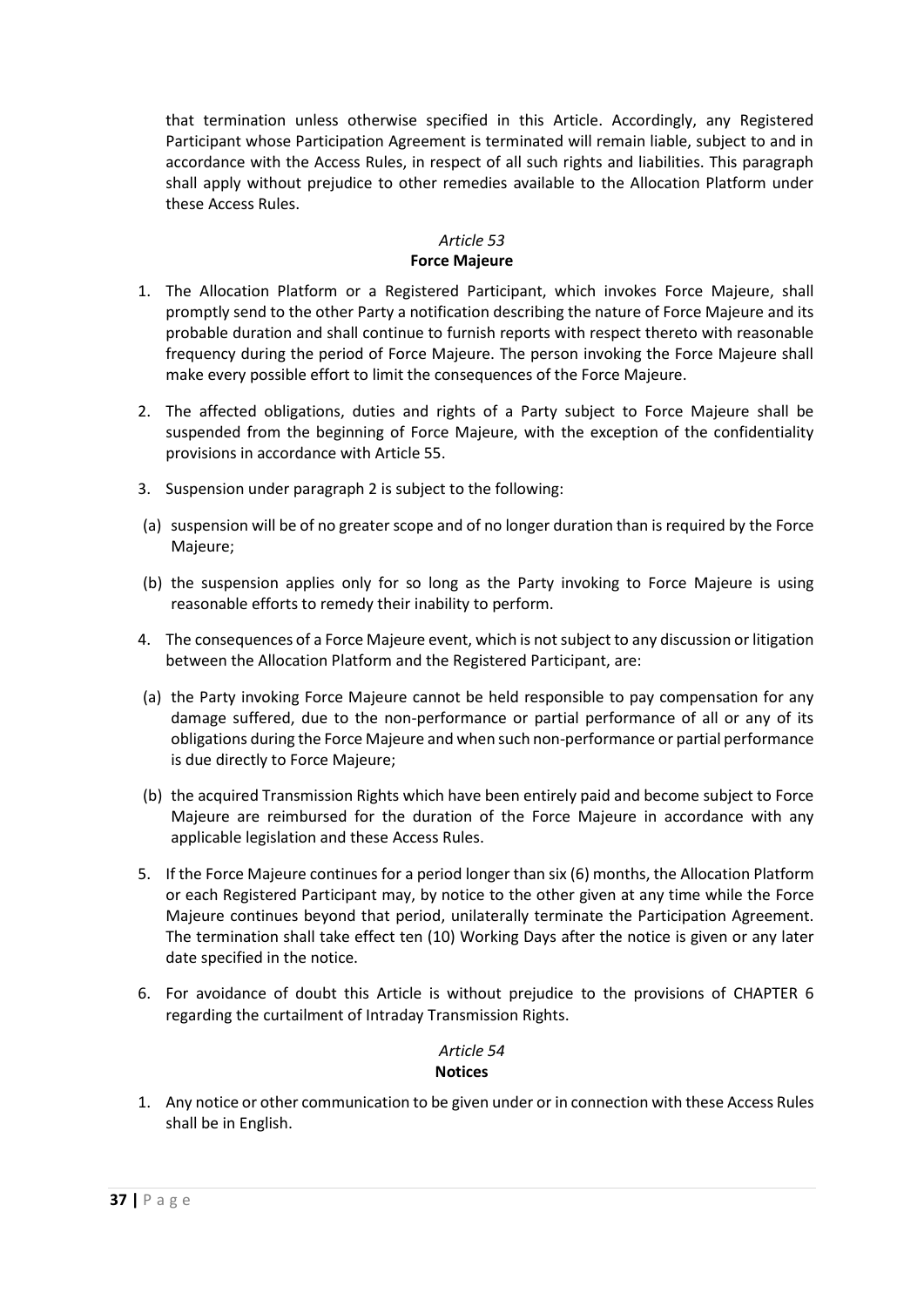- 2. Unless otherwise expressly provided in these Access Rules, all notices or other communications shall be in writing and shall be sent by electronic means as specified by the Allocation Platform on its website and marked for the attention of the other Party's representative as set out in the Participation Agreement or as notified by the Registered Participant from time to time in accordance with [Article 8.](#page-9-1)
- 3. All notices or other communications shall be given by letter delivered by hand against receipt or sent by registered mail or courier in the following cases:
- (a) the conclusion of the Participation Agreement in accordance with [Article 5;](#page-8-1)
- (b) the suspension and termination according t[o Article 51](#page-34-0) and [Article 52;](#page-34-1) and
- (c) the submission of the bank Guarantee in accordance with [Article 19.](#page-14-0)
- 4. All notices or other communications shall be deemed to have been received:
- (a) in the case of delivery by hand, when delivered against receipt; or
- (b) in the case of recorded delivery prepaid post, on the day following the recorded day of delivery; or
- (c) in the case of email, when delivered to the other party but only if an acknowledgement of receipt is requested and obtained by the Party sending the e-mail.
- 5. If a notice or other communication has been received outside normal Working Hours on a Working Day, it is deemed to have been received at the opening of business on the next Working Day.

### *Article 55* **Confidentiality**

- <span id="page-37-0"></span>1. The Participation Agreement and any other information exchanged relating to its preparation and the application of a market participant shall be considered as confidential.
- <span id="page-37-2"></span>2. Subject to paragraph [3](#page-37-1) of this Article, the Allocation Platform and each Registered Participant who is a recipient of confidential information in relation to these Access Rules shall preserve the confidentiality of such information and shall not directly or indirectly reveal, report, publish, disclose, transfer or use any item of the confidential information otherwise than for the purpose for which it was disclosed.
- <span id="page-37-1"></span>3. Notwithstanding paragrap[h 2](#page-37-2) of this Article, the Allocation Platform or a Registered Participant may disclose confidential information of a disclosing party to a third party with the other Party's prior and expressed consent and subject to the condition that the receiving party has given assurance that such third party is bound by equivalent confidentiality obligations as set out in these Access Rules.
- 4. Notwithstanding paragraph [2](#page-37-2) of this Article the Allocation Platform or a Registered Participant may disclose confidential information of a disclosing party:
- (a) to the extent expressly permitted or contemplated by the Access Rules;
- (b) to any person who is one of the directors, officers, employees, agents, advisers or insurers of the recipient and who needs to know the confidential information in connection with these Access Rules;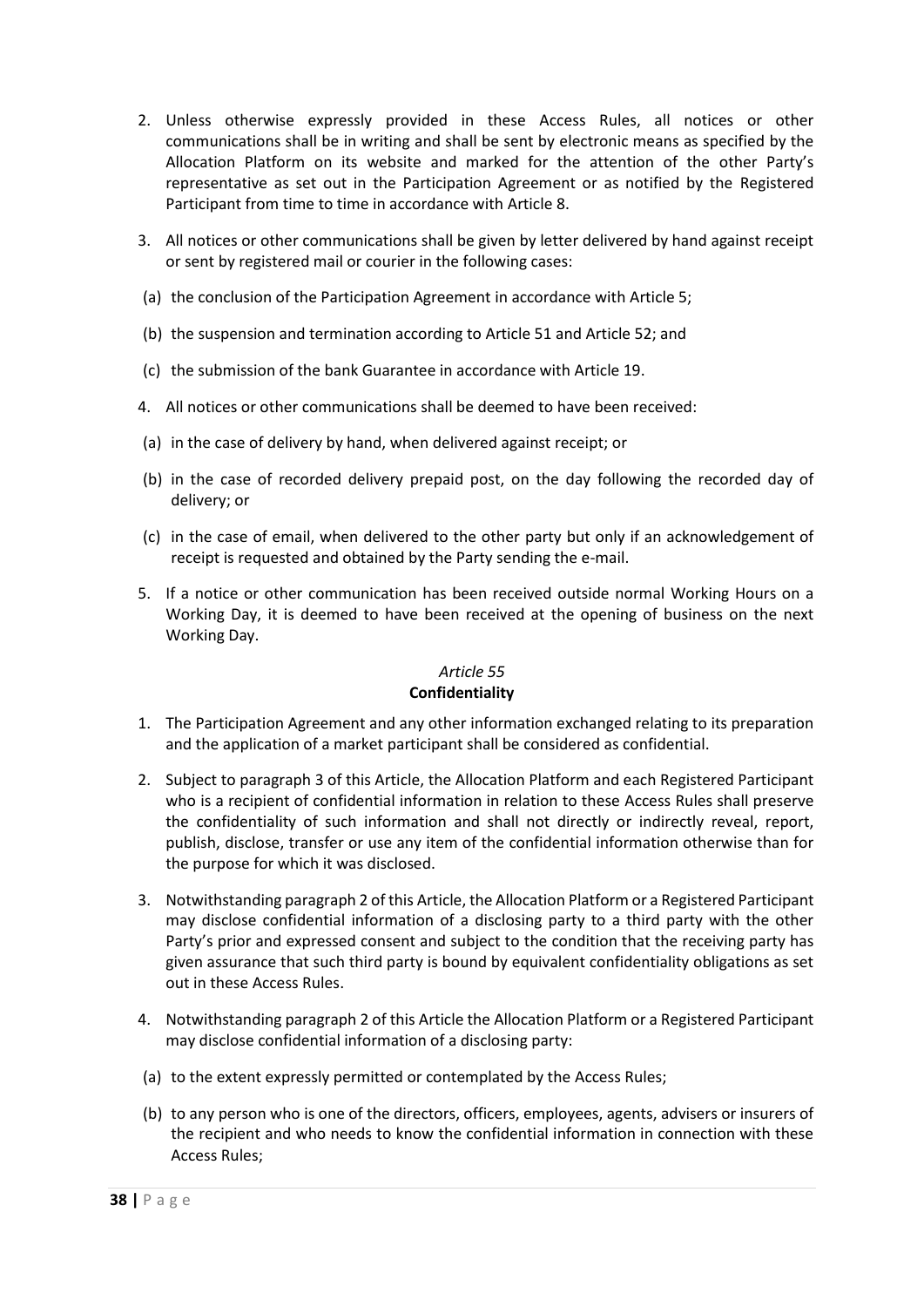- (c) as far as required in order to comply with applicable national or EU legislation such as REGULATION (EU) No 1227/2011 and REGULATION (EU) No 543/2013 or any other relevant domestic administrative acts such as grid codes;
- (d) as far as required by a court, arbitrator or administrative tribunal or an expert in the course of proceedings before it to which the recipient is a Party;
- (e) as may be required by the relevant TSOs for the proper fulfilment of their mission and their obligations in accordance with applicable laws and these Access Rules by themselves or through agents or advisers; or
- (f) as far as required in order to obtain clearances or consents from a competent authority.
- 5. Moreover, the obligations arising from this Article shall not apply:
- (a) if the Party which receives the information can prove that at the time of disclosure, such information was already publicly available;
- (b) if the receiving Party provides proof that, since the time of disclosure, the said information has been legally received from a third party or has become publicly available;
- (c) to confidential information communicated, in accordance with the legal and regulatory provisions, in an incorporated form from which no item of information specific to a market participant can be deduced;
- (d) to information whose publication is explicitly provided for by the present Access Rules.
- 6. The obligations of confidentiality in this Article shall remain valid for a period of five (5) years after termination of the Registered Participant's Participation Agreement.
- 7. The signature of a Participation Agreement and the exchange of confidential information do not confer any rights to patents, knowledge or any other form of intellectual property concerning information or tools made available or sent by one Party to the other under the terms of these Access Rules.

### *Article 56* **Assignment and subcontracting**

- <span id="page-38-0"></span>1. The Allocation Platform may assign, novate or otherwise transfer any of its rights or obligations under a Participation Agreement or these Access Rules to another Allocation Platform. The Allocation Platform shall notify the Registered Participants of the change by sending an email with acknowledgment of receipt as soon as possible and in any event at least ten (10) Working Days before the date on which the change takes effect.
- 2. Registered Participant may not assign, novate or otherwise transfer any of its rights or obligations under its Participation Agreement or these Access Rules without the prior written consent of the Allocation Platform.
- 3. Nothing in this Article shall prevent an Allocation Platform or Registered Participant from entering into a subcontracting agreement in relation to this Access Rules. Entry into a subcontracting agreement by a Registered Participant does not relieve the Registered Participant of any obligation or liability under its Participation Agreement or these Access Rules.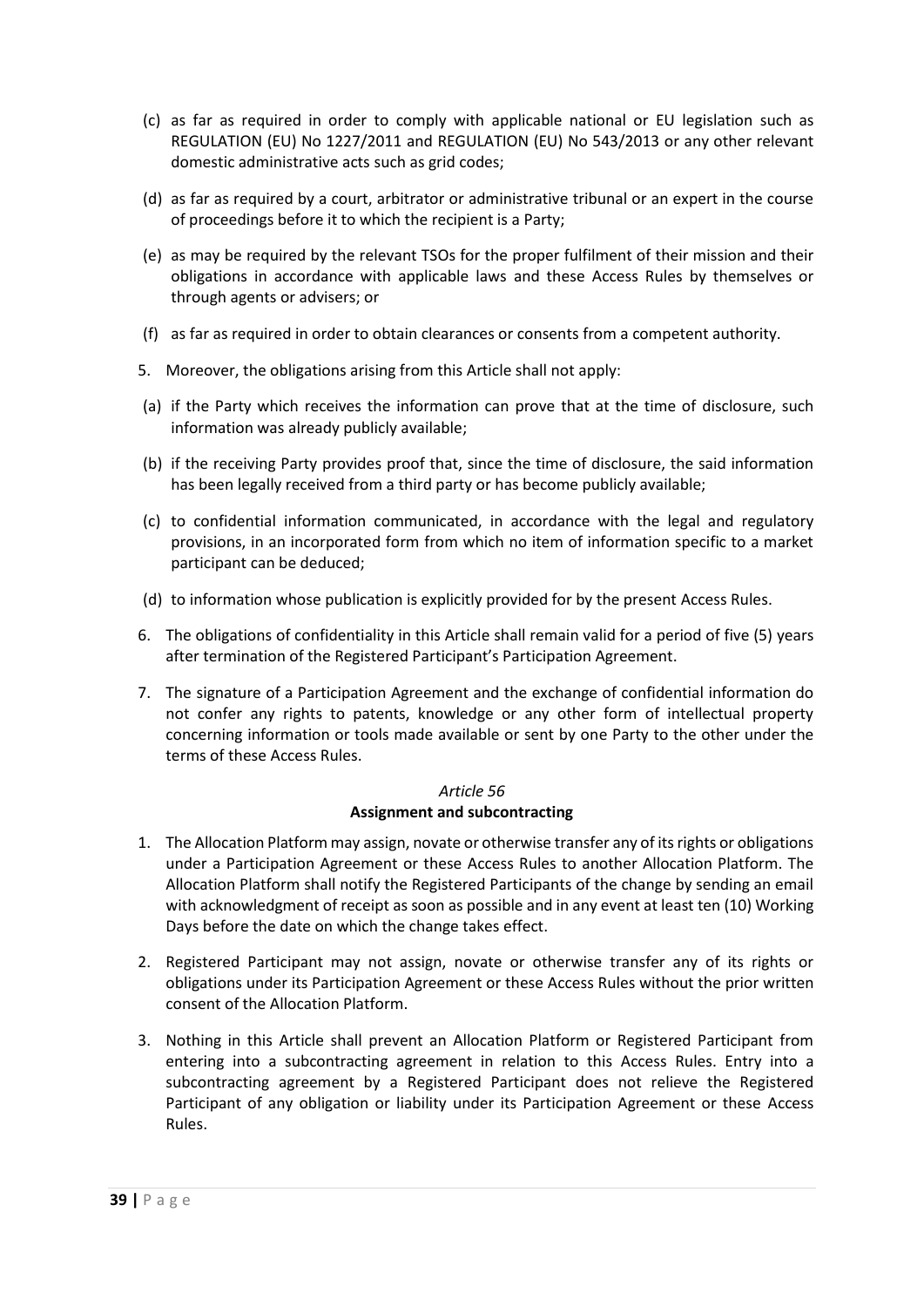### *Article 57* **Governing law**

<span id="page-39-0"></span>These Access Rules shall be governed by and construed in accordance with the law of the location of the registered office of the Allocation Platform unless otherwise specified in the Intraday Participation Agreement.

### *Article 58*

### **Language**

<span id="page-39-1"></span>The applicable language for these Access Rules shall be English. For the avoidance of doubt, where TSOs need to translate these Access Rules into their national language, in the event of inconsistencies between the English version published by the Allocation Platform and any version in another language, the English version published by the Allocation Platform shall prevail.

### *Article 59*

### **Intellectual property**

<span id="page-39-2"></span>No Party shall acquire any right, title, licence or interest in or to any intellectual property rights of the other Party in connection with these Access Rules.

### *Article 60* **Relationship of the Parties**

- <span id="page-39-3"></span>1. The relationship of the Allocation Platform and the Registered Participant is that of service provider and service user respectively. Except as expressly provided in these Access Rules, nothing contained or implied in these Access Rules constitutes or is deemed to constitute the Allocation Platform or a Registered Participant, the partner, agent or legal representative of the other for any purpose or create or be deemed to create any partnership, agency or trust between the Parties.
- 2. The Registered Participant acknowledges that neither the Allocation Platform nor any person acting on behalf of or associated with the Allocation Platform makes any representation, gives any advice or gives any warranty or undertaking of any kind in respect of these Access Rules, the Participation Agreements or the disclosed information or otherwise in relation to or in connection with these Access Rules, the Participation Agreements and the disclosed information or any transaction or arrangement contemplated by these Access Rules, the Participation Agreements and the disclosed Information except as specifically provided in these Access Rules or the Participation Agreement.

### *Article 61*

### **No third party rights**

<span id="page-39-4"></span>The Allocation Platform and each Registered Participant acknowledge and agree that a person who is not a party to the Participation Agreement between them, including any other market participant, has no rights to enforce these Access Rules or the Participation Agreement as between the Allocation Platform and that Registered Participant.

# *Article 62*

### **Waiver**

<span id="page-39-5"></span>1. No omission to exercise or delay in exercising any right, power or remedy provided by law or under these Access Rules shall impair or constitute a waiver of such or any other right, power or remedy. No single or partial exercise of any such right, power or remedy precludes or impairs any other or further exercise thereof or the exercise of any other right, power or remedy provided by law or under these Access Rules.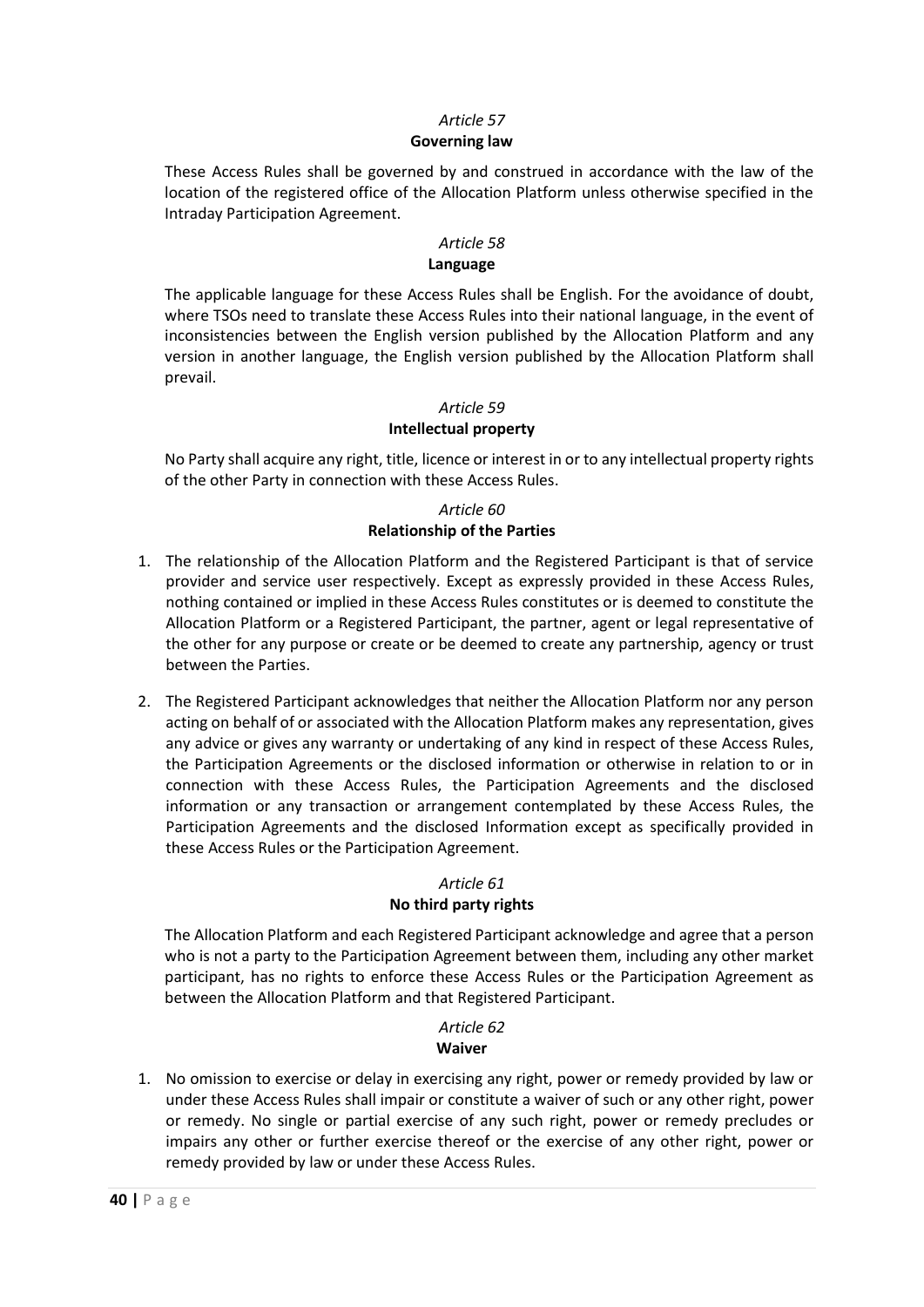2. Any waiver of any right, power or remedy under these Access Rules must be in writing and may be given subject to any conditions thought fit by the grantor. Unless otherwise expressly stated, any waiver is effective only in the instance and only for the purpose for which it is given.

### *Article 63*

#### **Entire agreement**

<span id="page-40-0"></span>These Access Rules and the Participation Agreement contain or expressly refer to the entire agreement between the Allocation Platform and each Registered Participant with respect to the subject matter hereof and expressly exclude any warranty, condition or other undertaking implied at law or by custom and supersedes all previous agreements and understandings between the Allocation Platform and each Registered Participant with respect thereto. The Allocation Platform and each Registered Participant acknowledge and confirm that none of them accede to these Access Rules or the Participation Agreement in reliance on any representation, warranty or other undertaking (other than where made fraudulently) not fully reflected in the terms of these Access Rules or the Participation Agreement.

### *Article 64*

### **Remedies exclusive**

<span id="page-40-1"></span>The rights and remedies provided by these Access Rules and the Participation Agreement to the Allocation Platform and each Registered Participant are exclusive and not cumulative and, to the extent permissible by law, shall exclude and be in place of all substantive (but not procedural) rights or remedies expressed or implied and provided by law or statute in respect of the subject matter of these Access Rules and the Participation Agreement. Accordingly, the Allocation Platform and each Registered Participant hereby waives to the fullest extent possible all such rights and remedies provided by law or statute, and releases each other of them if it is liable to any other of them, its officers, employees and agents to the same extent from all duties, liabilities, responsibilities or obligations provided by law or statute in respect of the matters dealt with in these Access Rules and the Participation Agreement and undertakes not to enforce any of the same except as expressly provided herein.

# *Article 65*

### **Severability**

<span id="page-40-2"></span>If any provision of these Access Rules or a Participation Agreement is declared invalid, unenforceable or illegal by the courts of any jurisdiction to which it is subject or pursuant to arbitration or by order of any competent authority, such invalidity, unenforceability or illegality shall not prejudice or affect the remaining provisions of these Access Rules and the Participation Agreement which shall continue in full force and effect notwithstanding such invalidity, unenforceability or illegality. Any invalid, illegal, void and/or unenforceable part(s) or provision(s) shall be replaced by valid, legal and/or enforceable part(s) or provision(s) in order to achieve the intended economic and legal effect.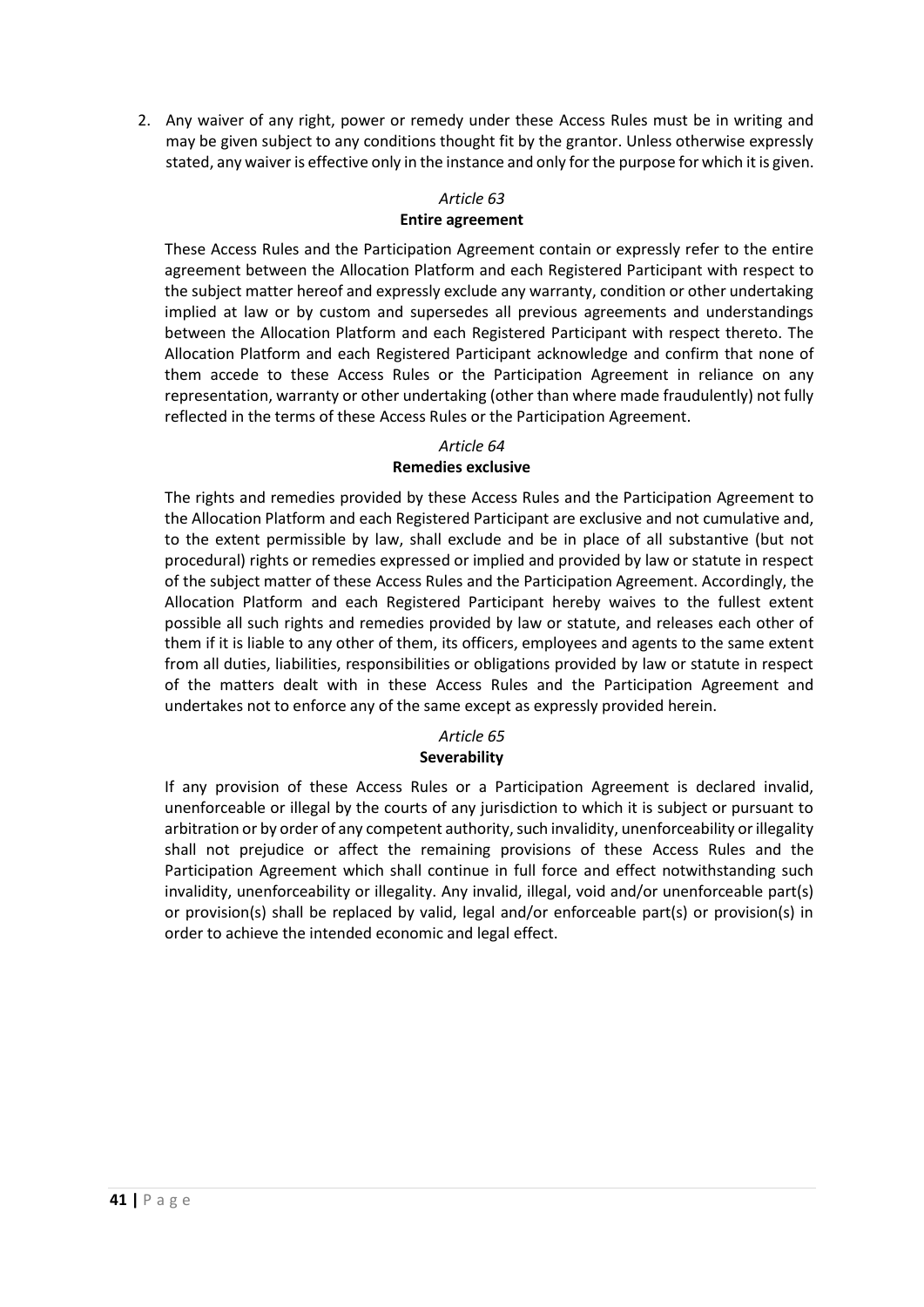# **Annex 1: Intraday Business Rules**

- 1. At the effective date of this version of these Access Rules the Allocation Platform may run Auctions utilising either Auction Schedule A or Auction Schedule B as detailed below on a per interconnector basis. Any switch from Auction Schedule A to Schedule B may only be implemented on not less than 28 days written notice from the Allocation Platform. Such implementation notice may be amended or extended by the Allocation Platform and may be issued prior to the effective date of these Access Rules such that the Allocation Platform operates Schedule B from the effective date. Once Schedule B is operated by the Allocation Platform it shall not be entitled to revert to Schedule A without approval from the National Regulatory Authorities.
- 2. Auction Schedule A shall be as set out in the table below on for the respective interconnectors:

| <b>Operational hours</b><br>(CET) | <b>Auctioned in</b> | Relevant<br><b>Nomination Gate</b><br>Open | <b>Relevant Nomination Gate</b><br><b>Close</b> |
|-----------------------------------|---------------------|--------------------------------------------|-------------------------------------------------|
| 00:00-13:59                       | <b>ID Auction 1</b> | 19:50 D -1                                 | $21:00 D - 1$                                   |
| 06:00-13:59                       | Start 19:00 D -1    | 02:20 D                                    | 03:00 D                                         |
| 11:00-13:59                       | End 19:30 D -1      | 07:20 D                                    | 08:00 D                                         |
| 14:00-23:59                       | <b>ID Auction 2</b> | $10:20$ D                                  | 11:00 D                                         |
| 17:00-23:59                       | Start 08:20 D       | 13:20 D                                    | 14:00 D                                         |
| 20:00-23:59                       | End 08:50 D         | 16:20 D                                    | 17:00 D                                         |

3. Auction Schedule B shall be as set out in the tables below for the respective interconnectors:

| <b>IFA</b>                        |                                   |                                            |                                          |  |
|-----------------------------------|-----------------------------------|--------------------------------------------|------------------------------------------|--|
| <b>Operational hours</b><br>(CET) | <b>Auctioned in</b>               | Relevant<br><b>Nomination Gate</b><br>Open | <b>Relevant Nomination Gate</b><br>Close |  |
| 00:00-07:59                       |                                   | 19:55 D-1                                  | 22:45 D-1                                |  |
| 01:00-07:59                       |                                   | 22:55 D-1                                  | 23:45 D-1                                |  |
| 02:00-07:59                       |                                   | 23:55 D                                    | 00:45 D                                  |  |
| 03:00-07:59                       | <b>ID Auction 1</b>               | 00:55 D                                    | 01:45 D                                  |  |
| 04:00-07:59                       | Start 19:15 D -1<br>End 19:45 D-1 | 01:55 D                                    | $02:45$ D                                |  |
| 05:00-07:59                       |                                   | 02:55 D                                    | $03:45$ D                                |  |
| 06:00-07:59                       |                                   | 03:55 D                                    | 04:45 D                                  |  |
| 07:00-07:59                       |                                   | 04:55 D                                    | 05:45 D                                  |  |
| 08:00-15:59                       |                                   | 05:55 D                                    | 06:45 D                                  |  |
| 09:00-15:59                       |                                   | 06:55 D                                    | $07:45$ D                                |  |
| 10:00-15:59                       |                                   | 07:55 D                                    | 08:45 D                                  |  |
| 11:00-15:59                       | <b>ID Auction 2</b>               | 08:55 D                                    | 09:45 D                                  |  |
| 12:00-15:59                       | Start 05:15 D                     | 09:55 D                                    | 10:45 D                                  |  |
| 13:00-15:59                       | End 05:45 D                       | 10:55 D                                    | 11:45 D                                  |  |
| 14:00-15:59                       |                                   | 11:55 D                                    | 12:45 D                                  |  |
| 15:00-15:59                       |                                   | 12:55 D                                    | 13:45 D                                  |  |
| 16:00-19:59                       | <b>ID Auction 3</b>               | 13:55 D                                    | 14:45 D                                  |  |
| 17:00-19:59                       | Start 13:15 D                     | 14:55 D                                    | 15:45 D                                  |  |
| 18:00-19:59                       | End 13:45 D                       | 15:55 D                                    | 16:45 D                                  |  |